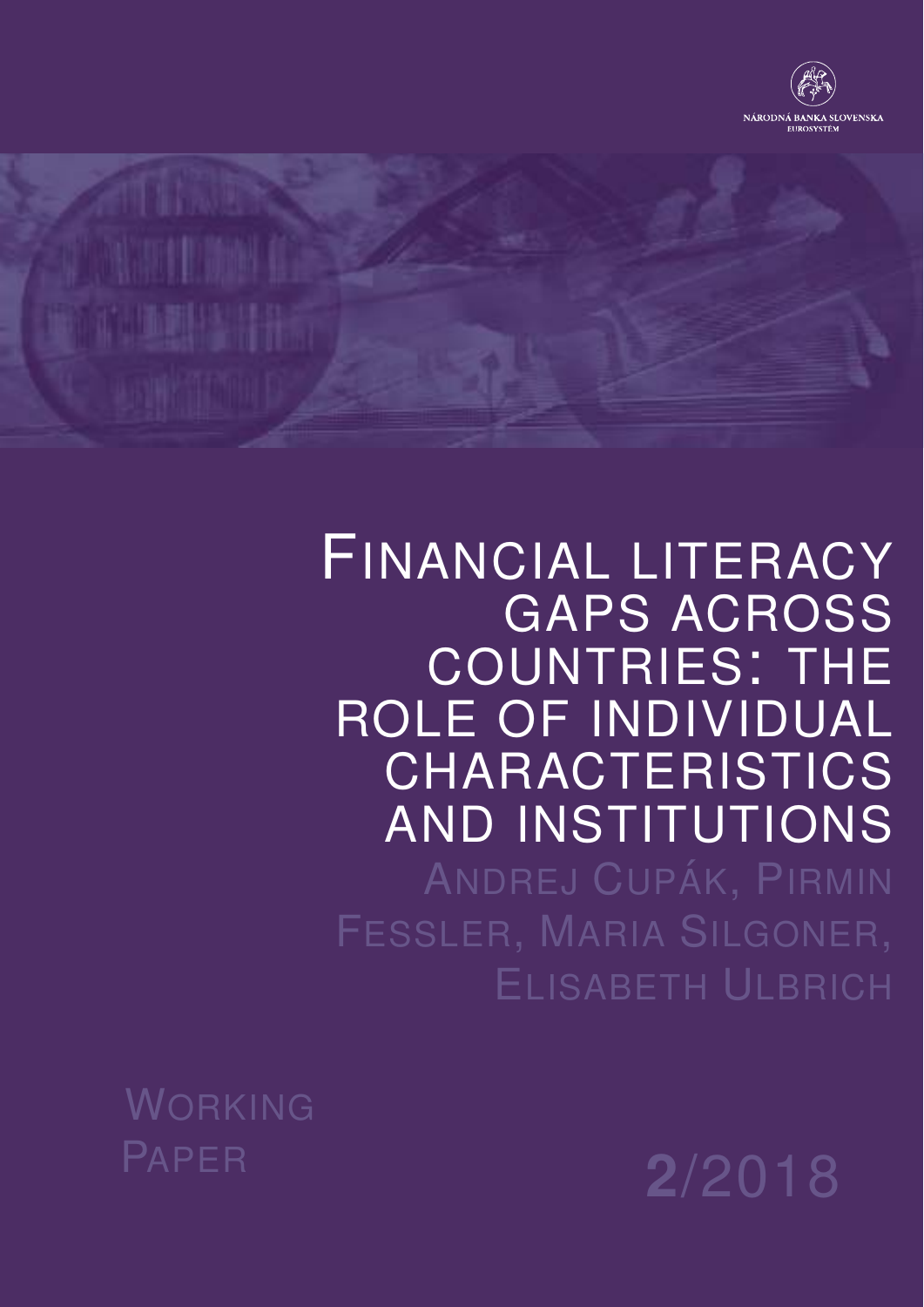

© National Bank of Slovakia www.nbs.sk Imricha Karvaša 1 813 25 Bratislva

research@nbs.sk

March 2018

ISSN 1337-5830

The views and results presented in this paper are those of the authors and do not necessarily represent the official opinions of the National Bank of Slovakia, the Oesterreichische Nationalbank, the Eurosystem, or the LIS: Cross-National Data Center in Luxembourg.

All rights reserved.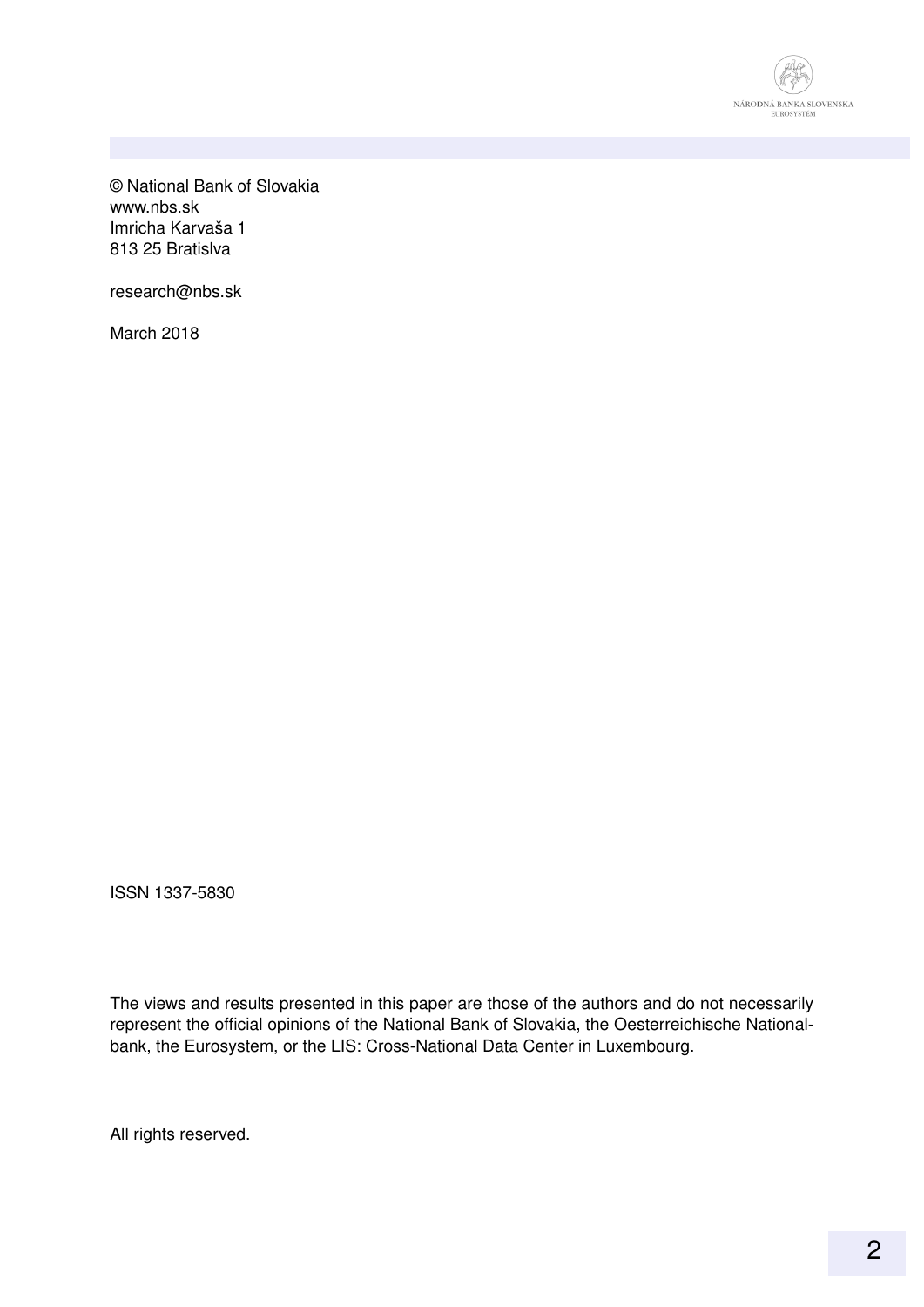

## Financial literacy gaps across countries: the role of individual characteristics and institutions<sup>[1](#page-2-0)</sup>

#### Working paper NBS

Andrej Cupák, Pirmin Fessler, Maria Silgoner, Elisabeth Ulbrich<sup>[2](#page-2-1)</sup>

#### **Abstract**

We examine recently compiled microdata from the OECD/INFE survey covering information on the financial literacy of adult individuals from twelve countries around the globe. We find large differences in financial literacy across countries and decompose them into those explainable by differences in individual characteristics and those that cannot be explained by such differences. We show that individual characteristics matter with regard to differences in average financial literacy, but do not fully explain the observed differences. We further relate the unexplained differences in our microeconometric analysis to institutional differences across countries. We find strong relationships between the differences in financial literacy not explained by individual characteristics and life expectancy, social contribution rate, PISA math scores, internet usage, and to a lesser degree by GDP per capita, the gross enrolment ratio and stock market capitalization. Our results suggest that there is room for harmonization of economic environments across countries regarding decreasing inequality in the population's financial literacy.

JEL classification: D14; D91; I20.

Key words: financial literacy gaps; inequality; decomposition analysis; counterfactual methods; personal finance; survey data.

Downloadable at http://www.nbs.sk/en/publications-issued-by-the-nbs/research-publications

<span id="page-2-0"></span><sup>1</sup>We are grateful to the OECD/INFE working group for granting access to the individual-level data. We would like to thank Alyssa Schneebaum and an anonymous referee for helpful comments and suggestions. We are also grateful to audiences at the following seminars and conferences: Oesterreichische Nationalbank research seminar (Vienna, 2017); National Bank of Slovakia research seminar (Bratislava, 2017); HFCS network meeting at the ECB (Frankfurt, 2017); Joint ECB and Banque de France conference on household finance and consumption (Paris, 2017); and Slovak Economic Association annual conference (Košice, 2017). Andrej Cupák was a visiting researcher at the Oesterreichische Nationalbank when he started this research project.

<span id="page-2-1"></span> $2$ Andrei Cupák, National Bank of Slovakia, and LIS: Cross-National Data Center in Luxembourg (cupak@lisdatacenter.org); Pirmin Fessler, Oesterreichische Nationalbank (pirmnin.fessler@oenb.at); Maria Silgoner, Oesterreichische Nationalbank (maria.silgoner@oenb.at); Elisabeth Ulbrich, Oesterreichische Nationalbank (elisabeth.ulbrich@oenb.at).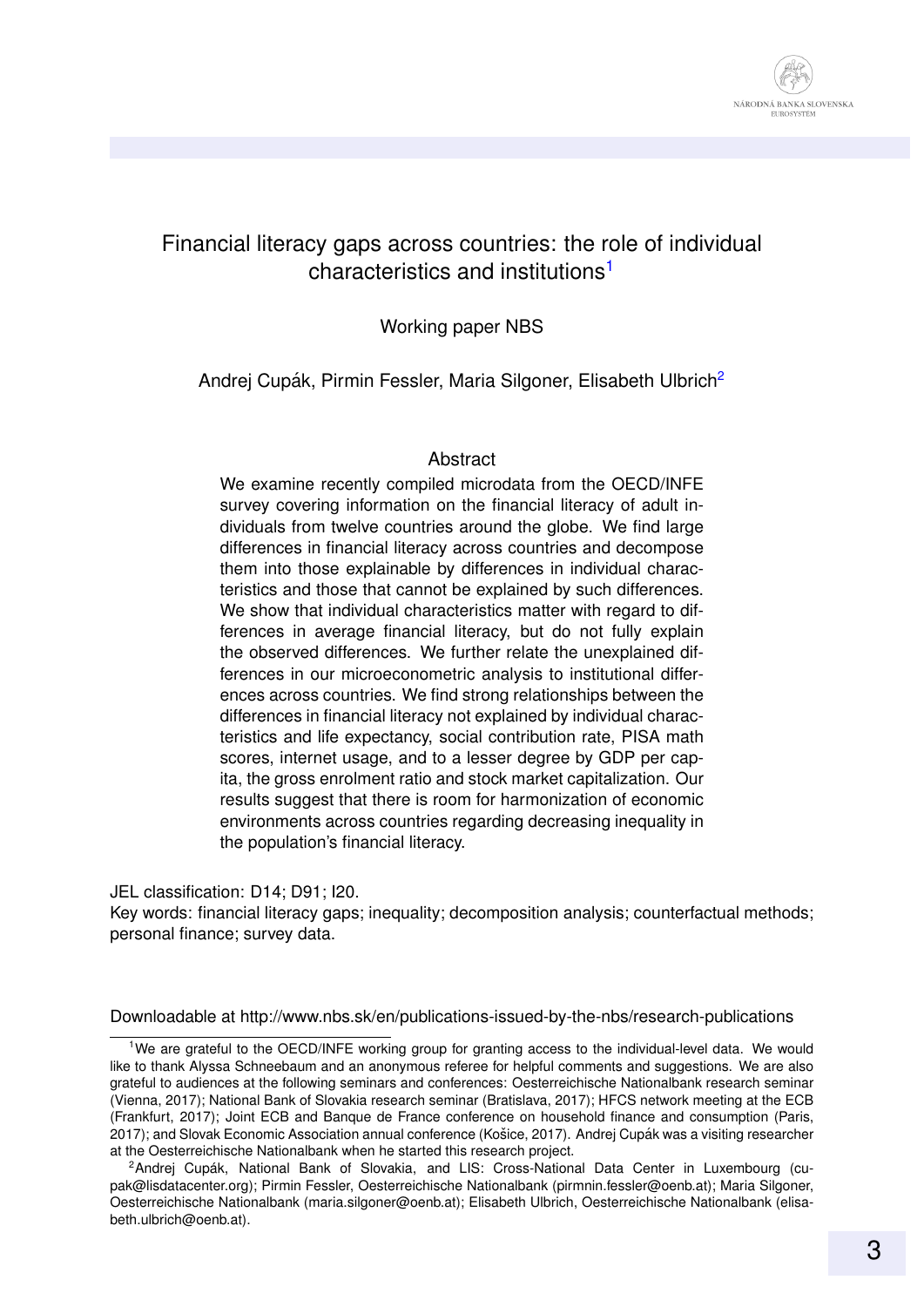## **NON-TECHNICAL SUMMARY**

Modern life is full of financial choices. These vary from basic day-to-day decisions such as organizing budgets to more complex ones such as taking a loan, participating in private pension savings schemes, or investing in sophisticated financial instruments. Recent literature has shown that along with standard socio-economic characteristics that vary across individuals, financial literacy is a relevant ingredient for making sound financial decisions. Being financially literate is not only important for the wellbeing of consumers themselves, but also for the financial system as a whole. Consumers' informed and sound financial choices are important for financial stability. If better financial literacy also leads to more sound financial behavior, we can expect fewer financial problems and ultimately fewer shortfalls in financial payments. Generally, the risk-bearing capacity of households and the financial system as a whole would increase with greater financial literacy.

Average financial literacy differs markedly across countries. What was missing in the literature until now, though, has been an understanding of why there are these observed differences. Is financial literacy higher in one country because its population has certain characteristics (such as higher education), or is there something else at play? In this study, we estimate which differences in the gap are explainable by individual characteristics (age, education, household size, working status, and others) and which remain attributable to factors we cannot observe.

Learning what is behind the gap in financial literacy across countries is important because the findings might suggest different policy conclusions. Imagine a gap in observed financial literacy between two countries. On the one hand, this gap may exist even within education groups; this would be the case if financial literacy differed among the highly educated across the two countries. On the other hand, the gap could exist across countries even if the financial literacy within education groups across countries were the same; this could be the case if the share of highly educated individuals is higher in one country. From a policy perspective, these two cases need to be dealt with differently. Whereas the first raises the question of why similarly educated groups have different financial literacy across countries, the second case can be addressed by increasing educational attainment.

Our results show that differences in individual characteristics matter considerably for explaining the observed financial literacy gaps. We also show that different socio-economic environments across countries might play a role in explaining varying levels of financial literacy. We conclude that individual characteristics should be taken into account when comparing financial literacy across countries, specifically when the countries are ranked based on their populations' level of financial literacy, as in the OECD/INFE (e.g. [OECD,](#page-18-0) [2016\)](#page-18-0) report. It is rather important to have an "apples to apples" comparison to design policies in an informed way.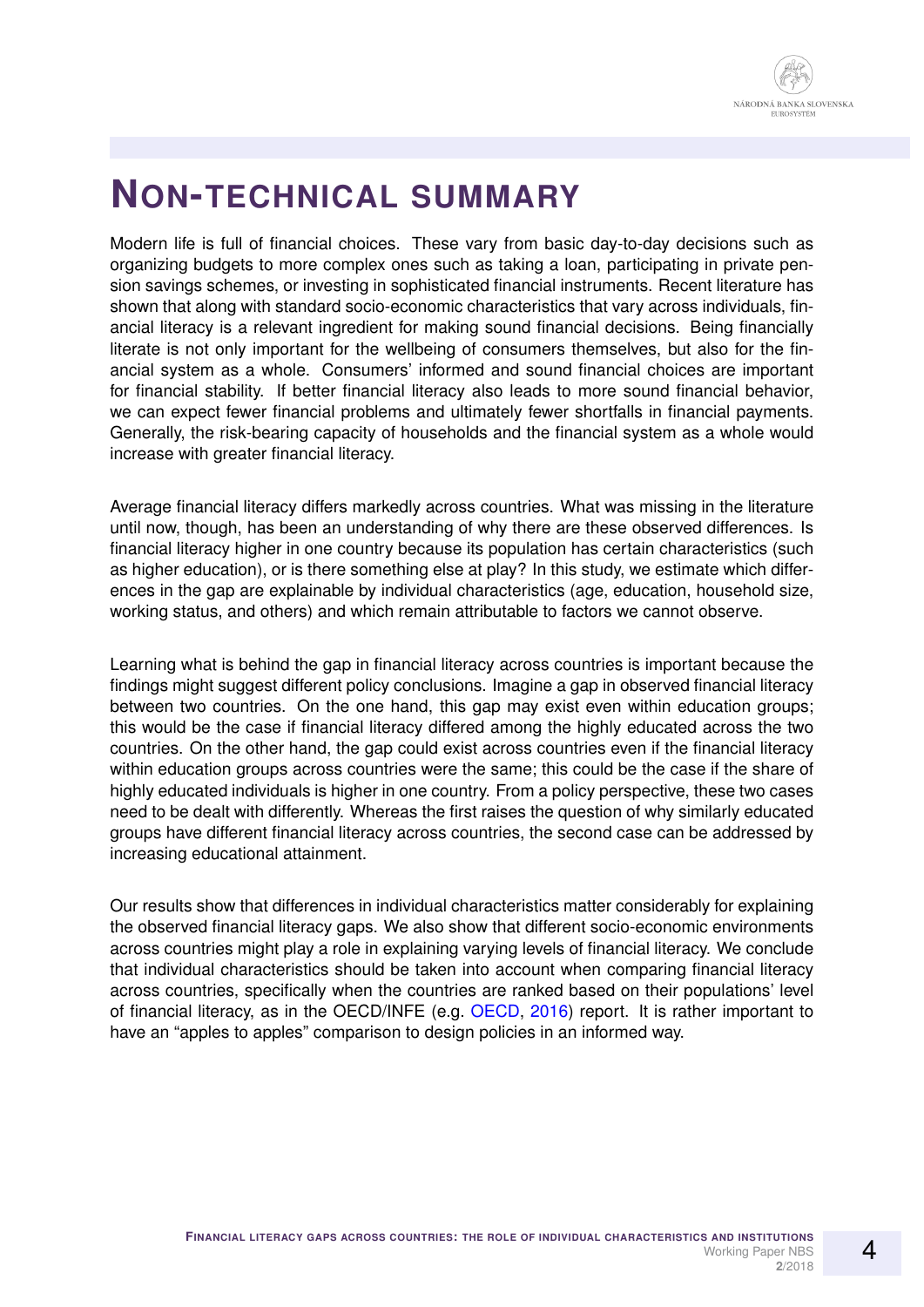# **1. INTRODUCTION**

The importance of financial literacy as a main ingredient of informed choices and sound financial behavior of consumers has recently been recognized in the literature (see e.g. [Campbell,](#page-17-0) [2006;](#page-17-0) [Jappelli,](#page-17-1) [2010;](#page-17-1) [Hastings et al.,](#page-17-2) [2013;](#page-17-2) [Fernandes et al.,](#page-17-3) [2014;](#page-17-3) [Lusardi and Mitchell,](#page-17-4) [2014\)](#page-17-4). Moreover, the literature shows that poor outcomes in household finance and questionable investment decisions mostly occur for households with low levels of income and financial literacy [\(Campbell,](#page-17-0) [2006;](#page-17-0) [Badarinza et al.,](#page-17-5) [2016\)](#page-17-5).

We observe large differences in average financial literacy across countries [\(Lusardi and Mitchell,](#page-17-4) [2014;](#page-17-4) [Standard and Poor's,](#page-18-1) [2014\)](#page-18-1). While these observed differences arguably influence policies, the populations in the different countries are not homogenous. It remains unknown how much of the observed difference is country-specific and how much is driven by differences in the individual characteristics of the (sampled) population. We deliver estimates of how much of these difference is due to differences in the characteristics of the population.

We seek to answer the following research questions in this paper: How large are financial literacy gaps across countries? Are the observed differences in financial literacy mainly due to differences in observable individual characteristics? Do institutional factors play a role in explaining financial literacy gaps across countries?

These fundamental questions are relevant for potential policies aimed at increasing financial awareness. To illustrate why it is important to not only use unconditional comparisons such as those presented in the existing literature on differences in financial literacy across countries (e.g. [OECD,](#page-18-0) [2016\)](#page-18-0), we point to an example with regard to educational attainment. On the one hand, a gap in average financial literacy may exist across countries within education groups; this would be the case if financial literacy differed among the highly educated in country A versus country B. On the other hand, a gap could exist across countries even if the financial literacy within education groups is the same across countries if the share of, say, highly educated individuals is higher in country A than in country B. From a policy perspective these gaps need to be dealt with differently. Whereas the first raises the question of why similarly educated groups have different financial literacy across countries, the second case can be addressed by increasing educational attainment.

Furthermore, we investigate whether the links between individual characteristics and financial literacy differ for individuals with low (basic) and high (advanced) levels of financial literacy. Whereas educational attainment might be key to basic financial literacy, its relevance might be less in the case of more advanced financial literacy.

Finally, we ask which differences in institutions are correlated with cross-country differences in financial literacy that cannot be explained by individual characteristics. Characteristics might explain part of the gap, but their interplay with different environments across countries is potentially relevant when explaining financial literacy gaps. One potentially relevant institutional difference related to financial literacy may be different welfare state regimes. In some countries (such as Brazil, Russia, or the UK), investing privately for old age provision or other precautionary motives is more important than in others (such as Austria, Finland, or Germany). Moreover,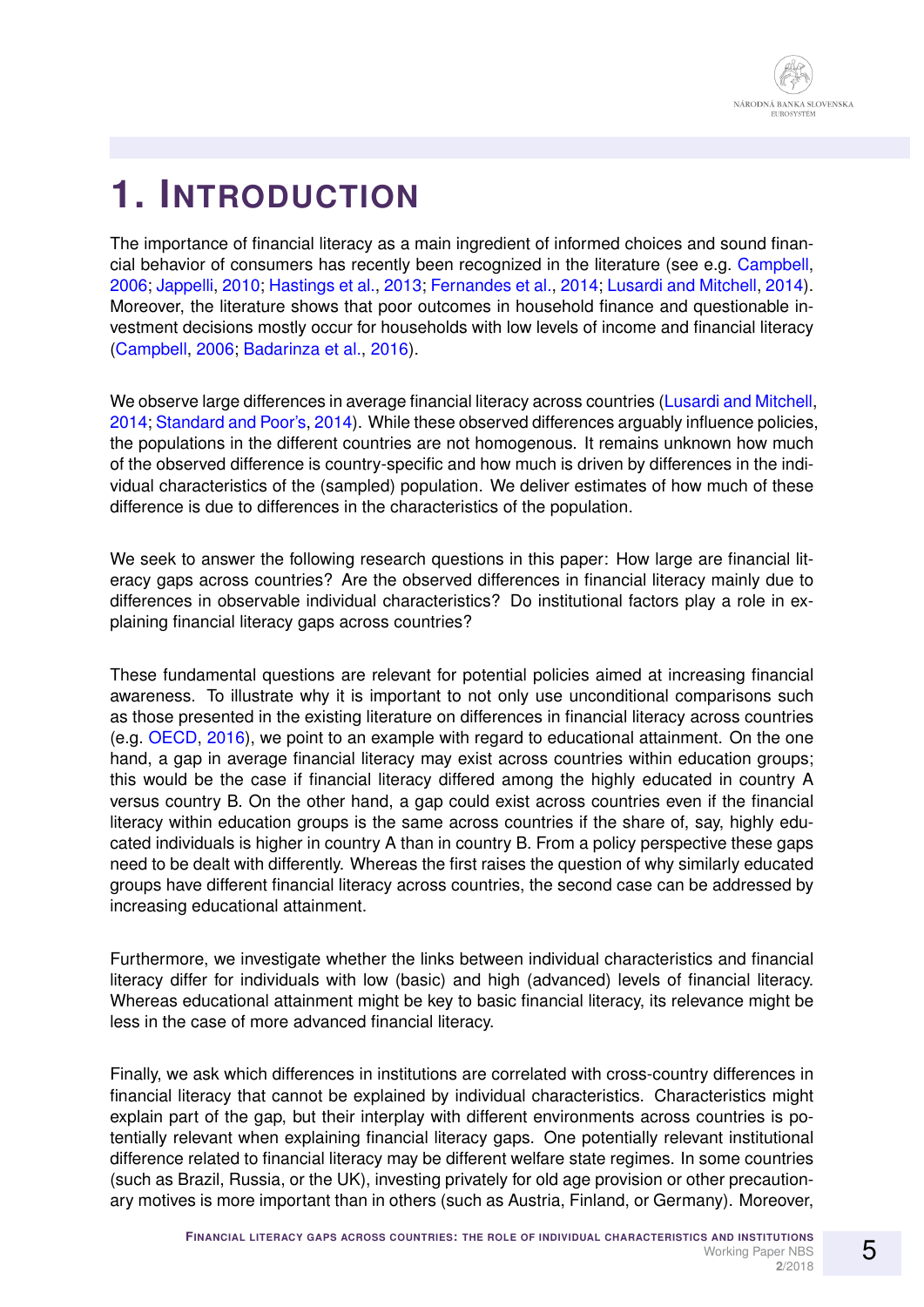the supply of financial services is different in different countries. In some countries, the intermediation of banks is stronger (such as in continental Europe) than in others (such as the UK).

In the previous literature, researchers have analyzed differences in financial literacy across countries and groups of individuals primarily in a descriptive way. For example, according to the [Standard and Poor's](#page-18-1) [\(2014\)](#page-18-1) survey, the average percentage of adults that answered three out of four financial literacy questions correctly is 56% in the old EU member states; 63% in Australia, the USA, and Canada; and 45% in the Central and Eastern European (CEE) new EU member states. Likewise, results of the OECD PISA survey show worse results for highschool students from CEE countries compared to other Western European countries [\(OECD,](#page-18-2) [2013\)](#page-18-2). Recently, the [OECD](#page-18-0) [\(2016\)](#page-18-0) showed substantial differences in the financial literacy of the adult population across the world as well as across European countries. Other examples of descriptive studies on cross-country financial literacy gaps include [Atkinson and Messy](#page-17-6) [\(2011\)](#page-17-6) and [Lusardi and Mitchell](#page-17-7) [\(2011\)](#page-17-7). An exception is a study by [Jappelli](#page-17-1) [\(2010\)](#page-17-1), who analyzes the relationship between macroeconomic variables and economic literacy using international panel data on 44 countries over the period 1998-2008. Despite the identification of important factors driving differences in economic literacy across countries, the main shortcoming of [Jap](#page-17-1)[pelli](#page-17-1) [\(2010\)](#page-17-1)'s study is that the level of economic literacy of the particular country is proxied by the economic literacy of business leaders, hence offering a potentially biased picture.

Thus, until now, the differences in the observed distribution of financial literacy across households and individuals have not been studied in a cross-country framework using comparable individual-level survey data. We deliver such an analysis by answering the question of what (possibly) determines the observed differences in financial literacy of individuals between countries by employing microeconometric tools from the policy-evaluation and decomposition literature.

Our study makes several contributions to the empirical literature on financial literacy and household finances. To our knowledge, we are the first to do a detailed analysis of the newest wave of the OECD/INFE database on financial competencies of individuals. These data were made available for research in the summer of 2017. The advantage of this database is its broad set of questions, focusing on an extended set of financial knowledge questions as well as aspects of financial attitudes and behavior. We are also the first to employ counterfactual decomposition techniques to analyze the observed differences in financial literacy in a cross-country perspective. In our framework, we consider individuals from Finland as a benchmark (reference) for financial literacy of individuals from other countries available in our dataset (namely Austria, Brazil, Canada, Croatia, Hong Kong, Hungary, Germany, Jordan, The Netherlands, Russia, and the UK). $3$  Our findings help to better understand the potential determinants of gaps in financial literacy between countries, which are sometimes substantial – nearly 20% in some cases (e.g. Finland vs. Croatia or Russia). We devise a two-step empirical strategy to first decompose the differences into those due purely to different individual characteristics across countries and the remainder. Then, we use these remaining parts to analyze the potential linkage to institutions and a country's macroeconomic environment. Our methodological framework builds on

<span id="page-5-0"></span><sup>&</sup>lt;sup>3</sup>The choice of Finland as a reference category is reasonable not only for the data availability, but also for other reasons. For example, the Finnish population (both adults and high-school students) rank among the best in different financial literacy surveys (e.g. [OECD,](#page-18-2) [2013,](#page-18-2) [2016\)](#page-18-0) compared to the population from other European countries. Furthermore, Finnish households show an intense interaction with financial markets, as nearly 39% of households hold risky financial assets in their portfolios [\(Bover et al.,](#page-17-8) [2016\)](#page-17-8).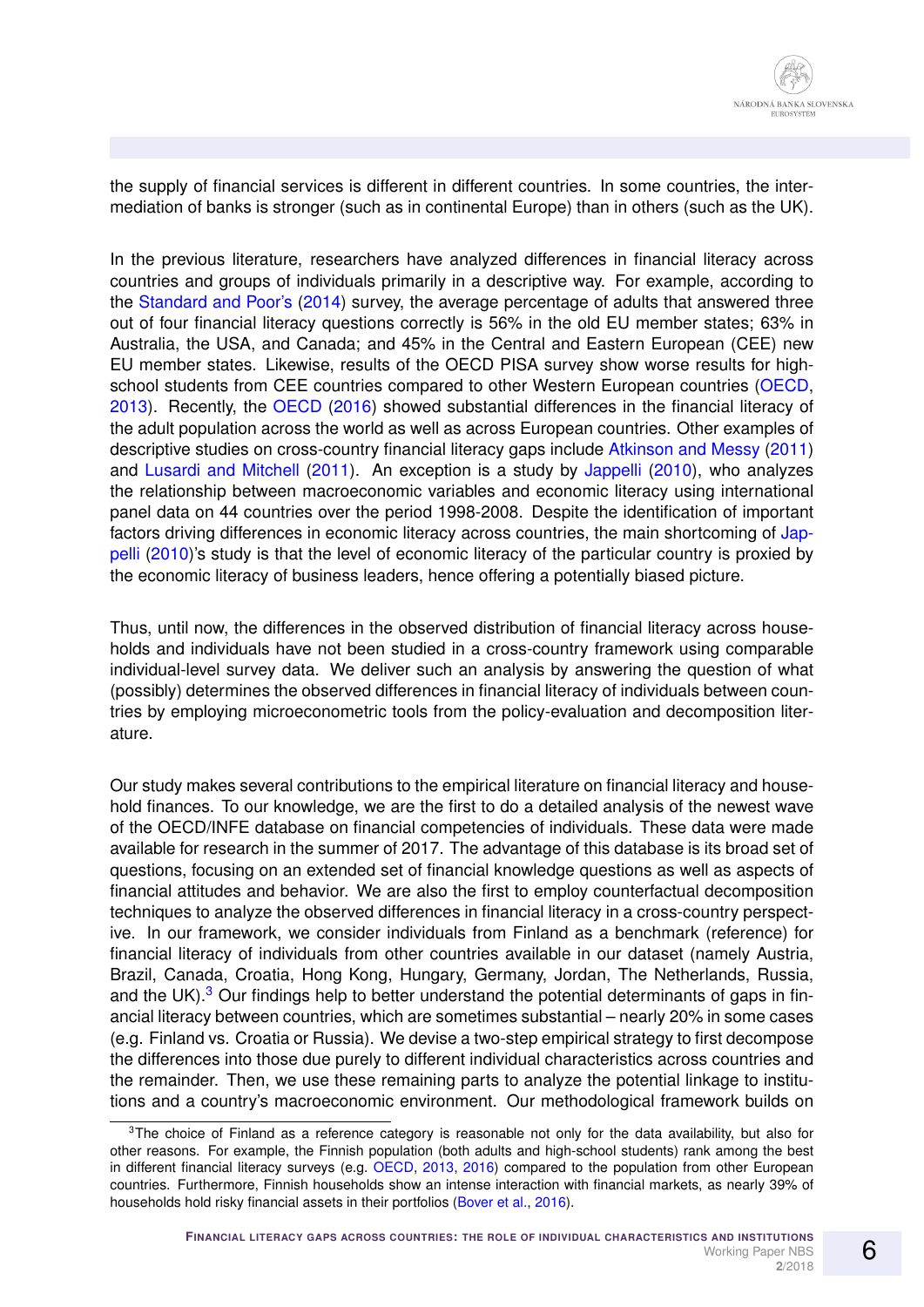the existing literature of [Christelis et al.](#page-17-9) [\(2013\)](#page-17-9) and [Bover et al.](#page-17-8) [\(2016\)](#page-17-8).

The rest of this paper is structured as follows. Section [2](#page-6-0) introduces the data. Section [3](#page-7-0) includes the empirical strategy. Section [4](#page-10-0) presents empirical results. Section [5](#page-15-0) concludes.

# <span id="page-6-0"></span>**2. DATA**

The data used for the analysis of financial literacy gaps across countries come from the OECD/INFE (International Network for Financial Education) survey of adult financial literacy competencies. While the survey was conducted in more than 30 countries around the world, only a few countries made the data available for research purposes. Hence, we have managed to access individual-level data from Austria, Brazil, Canada, Croatia, Finland, Germany, Hong Kong, Hungary, Jordan, The Netherlands, Russia, and the UK accounting together for more than 15,000 observations. A unique feature of this survey is that the questions are asked in a harmonized way across countries, making the results comparable, a major advantage as compared to previous surveys on financial literacy. Also, the set of financial literacy questions is much broader than in previous studies. In the earlier surveys, usually three/four basic financial literacy questions on interest rates, inflation and diversification/riskiness were asked [\(Lusardi and Mitchell,](#page-17-4) [2014\)](#page-17-4). In the OECD/INFE survey, questions include concepts such as time value of money, interest paid on loans, interest and principal, compound interest, risk and return, inflation, and risk diversification. The data also contains standard socio-economic characteristics.

Table [1](#page-21-0) shows basic information with regard to the data collection in the countries were data is already accessible. In 8 of the 12 countries face-to-face personal computer assisted interviews were conducted. In one of them (Russia) some interviews were also conducted via telephone. Two other countries used purely telephone interviews (Canada and Germany) whereas two gathered the data via online interviews (The Netherlands and the United Kingdom). The sample size ranges from 1,000 (Hong Kong and the United Kingdom) to 2,002 (Brazil). In many countries the national central banks were responsible for gathering the data and delivering it to the OECD/INFE. In others also universities, ministries or other governmental institutions also conducted the harmonized survey developed by the OECD/INFE.

#### [Enter Table [1](#page-21-0) here]

For our analysis we use a set of variables which is fully harmonized in all countries shown in Table [2.](#page-22-0) It consists of our main variable of interest, the financial literacy score, which is itself calculated from the answers given to a set of seven questions examining the financial literacy of respondents. They deal with the understanding of inflation, interest, interest plus principal, compound interest, the relationship between risk and return and diversification. The detailed questions are listed in Appendix [A.](#page-30-0) The financial literacy score of individuals is computed similarly to the extant literature on financial literacy (e.g. [Lusardi and Mitchell,](#page-17-4) [2014\)](#page-17-4). Hence, the financial literacy score (as also used by the OECD/INFE) is computed as a sum of all (seven) correctly answered questions asked in the survey.

In our empirical analysis, we first use a set of exogenous socio-economic individual character-istics as predictors for the stock of financial literacy. In Appendix [B,](#page-31-0) we also include a set of endogenous variables capturing the experience of respondents with financial products and fin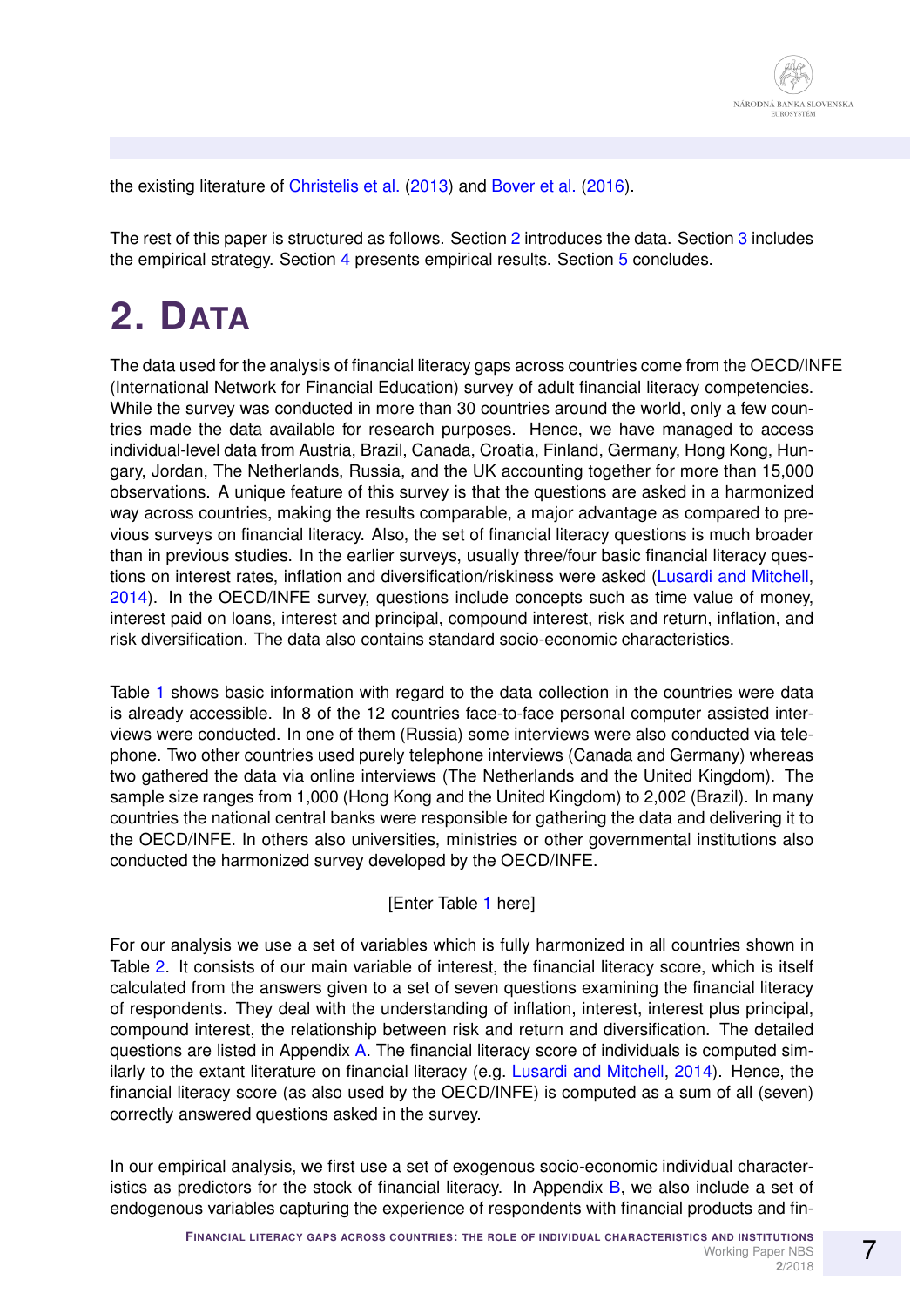ancial planning. As individual characteristics we use age category dummies, a gender dummy, a dummy for marital status, a dummy for university education and dummy variables for differences in employment status. Furthermore we use a variable on the income buffer indicating that the individual has a financial buffer of at least three times the monthly net income, which therefore is also a crude measure of financial wealth. To cover experience in Appendix [B](#page-31-0) we use dummies on having a budget plan, being an active saver, holding risky assets and engaging in long-term financial planning.

#### [Enter Table [2](#page-22-0) here]

Figure [1](#page-19-0) shows the distributions of the financial literacy score across all countries covered in our analysis. In most countries the majority of individuals are able to answer 5 or more questions correctly, in some countries the distribution is more skewed than in others.

#### [Enter Figure [1](#page-19-0) here]

Table [3](#page-23-0) shows descriptive statistics (means and standard deviations) for all countries and all variables used in our empirical analysis. Note, that while the mean financial literacy score varies substantially across countries, it still lies above 4.1 and below 5.2 (out of 7) correctly answered questions in all countries. Also individual characteristics  $X$  vary substantially. In some countries (Brazil) less than 10% of the population have university degrees while in others (Canada, Jordan, The Netherlands and the UK) the share is above 30%. Also the proxy for financial wealth, i.e. the income buffer variable identifying individuals with at least 3 month of their monthly income in financial assets, varies substantially. While in Russia only 24% report having such a financial buffer, 69% of Canadians do so. Also shares of singles and employment status show remarkable differences. Regarding the individual characteristics we use to capture experience in Appendix [B,](#page-31-0) we find that the shares of individuals holding risky assets is rather different across countries. But also the softer measures of having a budget, being an active saver as well as financial planning reveal substantial differences which might potentially explain differences in financial literacy scores.

[Enter Table [3](#page-23-0) here]

# <span id="page-7-0"></span>**3. EMPIRICAL STRATEGY**

To study differences in financial literacy we employ different empirical tools. In this Section we lay out our empirical approach. First, we present means of financial literacy across different socioeconomic groups across countries in Subsection [3.1.](#page-8-0) Second, we estimate a conditional expectation function of financial literacy, controlling for country level fixed effects in Subsection [3.2.](#page-8-1) Third, we decompose observed differences in financial literacy across countries and types of individuals by employing standard counterfactual decomposition techniques [\(Blinder,](#page-17-10) [1973;](#page-17-10) [Oaxaca,](#page-18-3) [1973\)](#page-18-3) in Subsection [3.3.](#page-8-2) This step also includes use of the framework of unconditional quantile regressions [\(Firpo et al.,](#page-17-11) [2007,](#page-17-11) [2009\)](#page-17-12) to extend our approach beyond the mean in Subsection [3.4.](#page-9-0) Finally, we correlate the unexplained parts of the gaps in financial literacy with selected aggregate macroeconomic indicators which have been shown to influence financial literacy at the country-level in Subsection [3.5.](#page-10-1) The last step of our empirical framework builds on the previous studies of [Jappelli](#page-17-1) [\(2010\)](#page-17-1), [Christelis et al.](#page-17-9) [\(2013\)](#page-17-9), and [Bover et al.](#page-17-8) [\(2016\)](#page-17-8).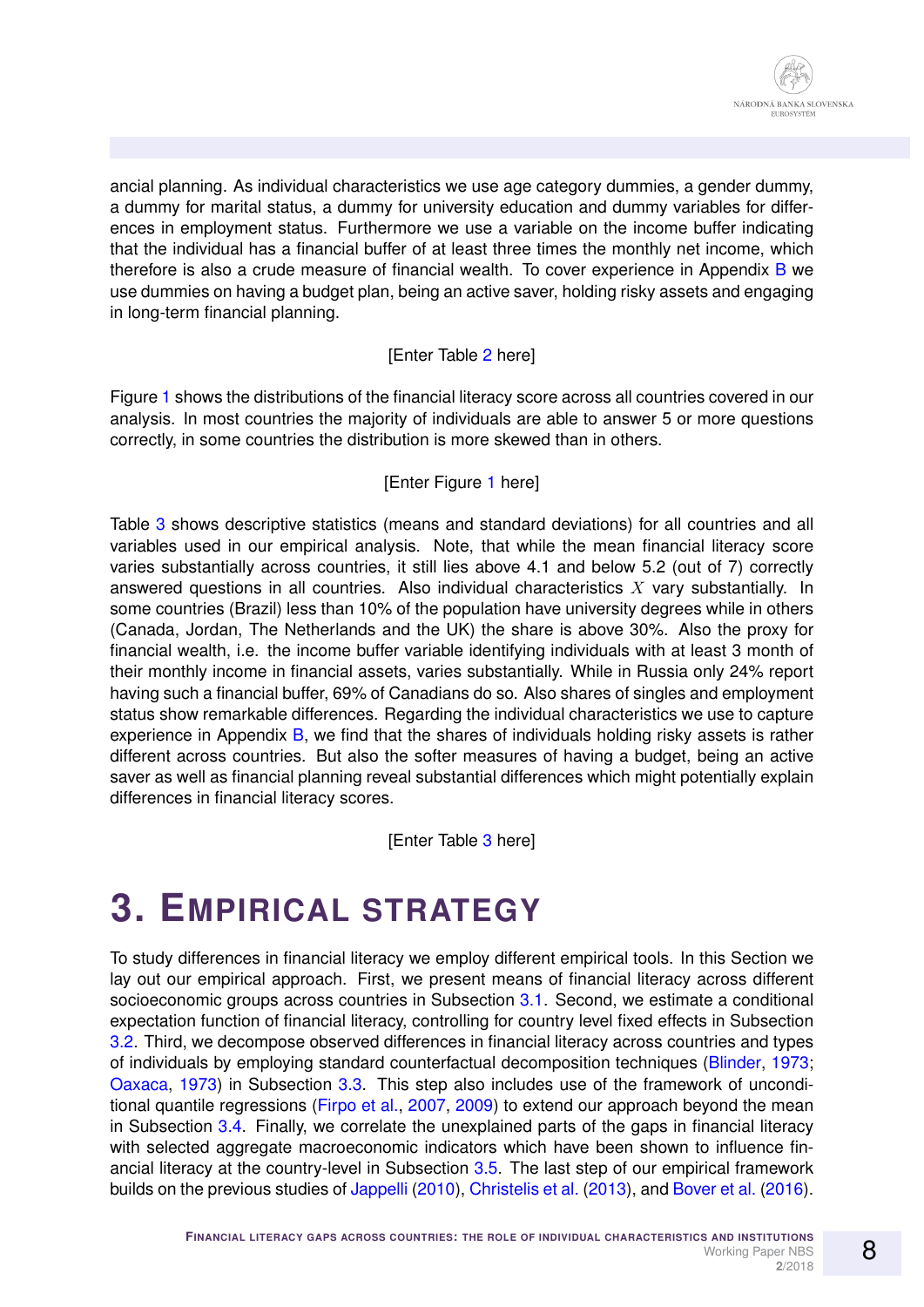## <span id="page-8-0"></span>**3.1 AVERAGE FINANCIAL LITERACY ACROSS SOCIOECONOMIC CHAR-ACTERISTICS AND COUNTRIES**

Formally, we observe a cross section of draws from country distribution functions  $F<sup>c</sup>$  of countries  $c \in C$ , of the matrix  $(L, X)$ , where L denotes financial literacy and X a vector of individual characteristics such as education and age or indicators denoting experiences with financial products. Let us think of financial literacy as an outcome variable and individual characteristics as covariates. We calculate simple (conditional) means across different subgroups and countries. These descriptive results are discussed in Subsection [4.1.](#page-11-0)

### <span id="page-8-1"></span>**3.2 ESTIMATION OF THE CONDITIONAL EXPECTATION FUNCTION**

As a preliminary step to our empirical framework, we estimate the population conditional expectation function (CEF)  $\mathbb{E}(L|X)$ . If the CEF is linear, than the population regression function is the population CEF. But even if it is not linear, the population regression function is the best linear predictor of the population CEF in a minimum mean squared error sense. Therefore we use a weighted linear regression to estimate the population CEF:

$$
L = \alpha + \beta' X + \gamma I + \varepsilon,\tag{1}
$$

where  $\alpha$  denotes a constant, X contains the predictors,  $\beta$  the slope parameters, I includes country fixed effects with parameter vector  $\gamma$  and  $\varepsilon$  is the error term. The estimates for the predictive effects β of different socioeconomic characteristics on financial literacy are discussed in Subsection [4.2.](#page-11-1)

## <span id="page-8-2"></span>**3.3 DECOMPOSITION ANALYSIS**

As we are interested in explaining the differences in observed financial literacy across countries, we decompose them by means of the Blinder-Oaxaca (B-O) framework [\(Blinder,](#page-17-10) [1973;](#page-17-10) [Oaxaca,](#page-18-3) [1973\)](#page-18-3). The B-O decomposition technique has been predominantly used in the labor economics literature to study gaps in wages and employment. Recently, this method has also been applied in the field of household finance to study differences in stock-holdings between US and euro-area households [\(Christelis et al.,](#page-17-9) [2013\)](#page-17-9), wealth differences across euro-area countries (Mathä et al., [2017\)](#page-18-4), or to study financial literacy gaps between male and female populations in the US [\(Fonseca et al.,](#page-17-13) [2012\)](#page-17-13).

In our case, the B-O decomposition defines the mean difference in financial literacy scores of individuals from the particular country studied and individuals from the reference group, Finland. The mean difference is divided into two main parts – one explained by group differences in observable individual characteristics under consideration, and another that cannot be accounted for by differences in observed individual characteristics – i.e. differences in coefficients, or how literacy is "produced" in the particular country.

Formally, we want to answer the question of how much of the mean difference in financial literacy is accounted for by differences in characteristics of individuals between a benchmark country  $c = j$  (Finland) and countries  $c \in C$ . The mean difference can be written as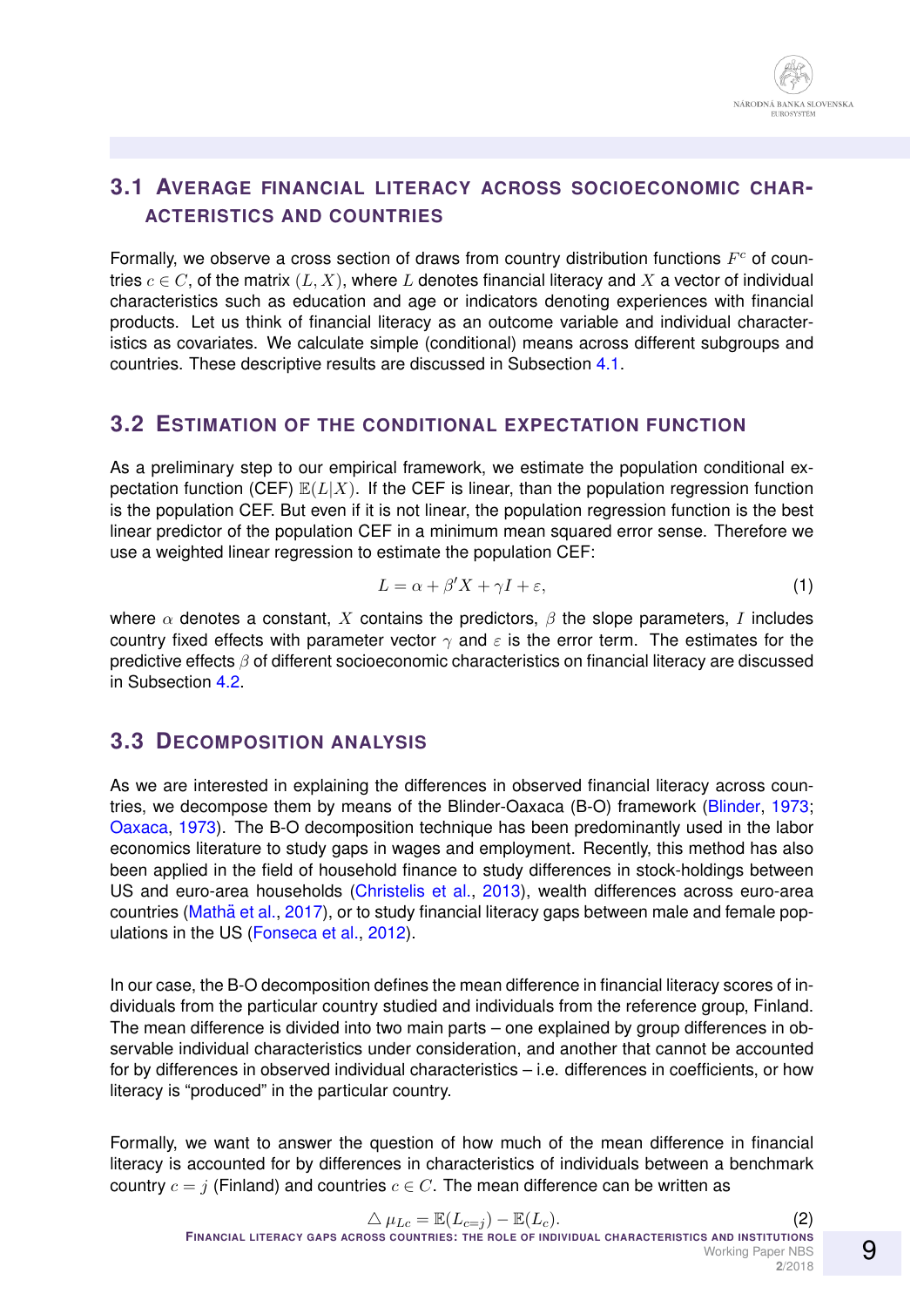We can rewrite this difference based on regression parameters and decompose it into a part explained by differences in characteristics  $X$  and an unexplained part,

$$
\triangle \mu_{Lc} = \left[ \mathbb{E}(X_{c=j}) - \mathbb{E}(X_c) \right]' \beta_{c=j} + \left[ \mathbb{E}(X_c)'(\beta_{c=j} - \beta_c) \right],\tag{3}
$$

where  $\beta_{c=j}$  and  $\beta_c$  are coefficient vectors from regressions including only individuals of the reference country  $c = j$  and country c, respectively. The first part  $\left[\mathbb{E}(X_{c=j}) - \mathbb{E}(X_c)\right]'\beta_{c=j}$  is then the part of the difference that is due to differences in the individual characteristics  $X$ .  $\triangle \hat{\mu}_{Lc}$  can then be estimated as,

$$
\triangle \hat{\mu}_{Lc} = \underbrace{(\bar{X}_{c=j} - \bar{X}_c)' \hat{\beta}_{c=j}}_{explained} + \underbrace{\bar{X}'_c (\hat{\beta}_{c=j} - \hat{\beta}_c)}_{unexplained},
$$
\n(4)

where  $\bar{X}_{c=j}$  and  $\bar{X}_c$  are covariate group means of the reference country  $c=j$  and country  $c$ , respectively. Finally, we denote the estimate of the unexplained part for each country  $c$ ,  $\mathbb{E}(X_c)'(\beta_{c=j}-\beta_c)$ , which we use in a further step of our analysis by

$$
\chi_c = \bar{X}'_c(\hat{\beta}_{c=j} - \hat{\beta}_c). \tag{5}
$$

We discuss the results of our decomposition in Subsection [4.3.](#page-11-2)

#### <span id="page-9-0"></span>**3.4 DECOMPOSITION BEYOND THE MEAN**

The reasons for differences in average financial literacy might be different for those in the lower or higher parts of the distribution. Whereas in the lower part it is mostly about very basic math (cognitive) skills (e.g. interest calculation), it is rather knowledge about the functioning of certain sophisticated financial products at the top of the distribution. Basic schooling might be important in the lower, but not important at all in the upper part. Therefore, to examine whether the result of our decomposition holds also beyond the mean, we employ recently developed tools from the microeconometric decomposition literature.

We decompose distributions in the financial literacy scores between individuals from the benchmark country  $c = j$  and country c by using recentered influence function (RIF) regressions along with the B-O technique [\(Firpo et al.,](#page-17-11) [2007,](#page-17-11) [2009\)](#page-17-12).<sup>[4](#page-9-1)</sup> To do so we basically replace the country level regressions underlying our approach with RIF-regressions. An RIF-regression is similar to a standard regression, except that the dependent variable is replaced by the recentered in-fluence function of the statistic of interest (see [Firpo et al.,](#page-17-12) [2009\)](#page-17-12).

For the readers' convenience we summarize the basic approach. For our case of quantiles of financial literacy scores L, the  $IF(L, Q_{\tau})$  is given as  $(\tau - \mathbb{1}{L \leq Q_{\tau}})/f_L(Q_{\tau})$ , where  $\mathbb{1}{\{\cdot\}}$ is an indicator function,  $f_L(\cdot)$  is the density of the marginal distribution of L, and  $Q_{\tau}$  is the population  $\tau$ -quantile of the unconditional distribution of L. The  $RIF(L; Q<sub>\tau</sub>)$  is then equal to  $Q_{\tau} + IF(L, Q_{\tau})$ , and can be written as

$$
RIF(l; Q_{\tau}) = Q_{\tau} + \frac{\tau - \mathbb{1}\{l \leq Q_{\tau}\}}{f_L(Q_{\tau})} = c_{1,\tau} \cdot \mathbb{1}\{l > Q_{\tau}\} + c_{2,\tau},
$$
\n(6)

<span id="page-9-1"></span><sup>4</sup>An alternative way to perform a quantile decomposition analysis, which has been applied in several empirical papers, is the approach suggested by [Machado and Mata](#page-17-14) [\(2005\)](#page-17-14).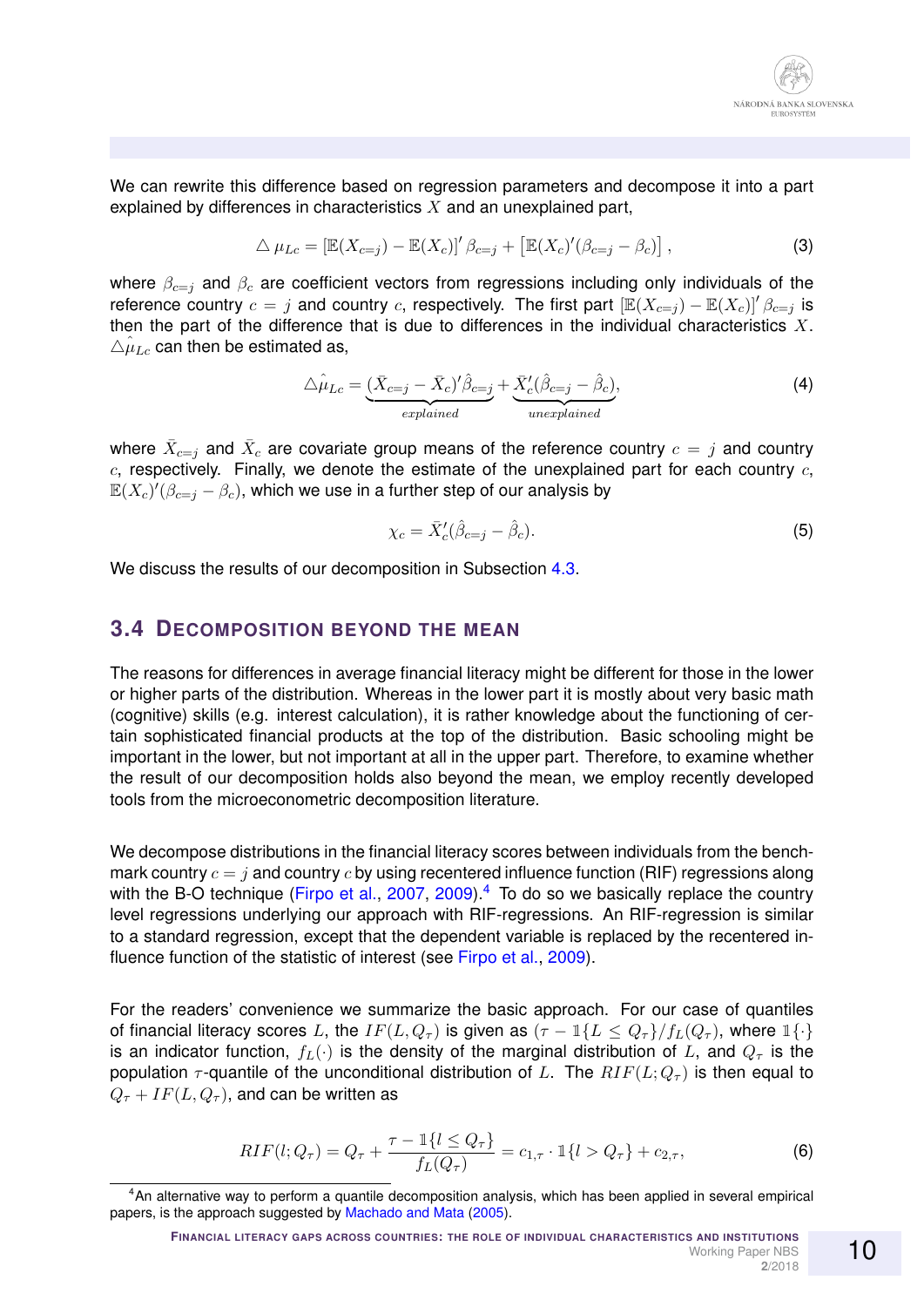where  $c_{1,\tau} = 1/f_L(Q_{\tau})$  and  $c_{2,\tau} = Q_{\tau} - c_{1,\tau} \cdot (1 - \tau)$ . As  $\mathbb{E}[1\{l > Q_{\tau}\}] = Pr(L > Q_{\tau}) = 1 - \tau$ , it follows that  $E[RIF(l; Q<sub>\tau</sub>)] = c_{1,\tau} Pr(L > Q_{\tau}) + c_{2,\tau} = Q_{\tau}$ . By the law of iterated expectations, we have

$$
E[RIF(l;Q\tau)] = \mathbb{E}_X \{ \mathbb{E}[RIF(l;Q\tau)]|X \},
$$
\n(7)

which justifies running a linear regression of the binary outcome variable  $\mathbb{1}{l > Q_{\tau}}$  on X (see [Fortin et al.](#page-17-15) [\(2011\)](#page-17-15) and [Firpo et al.](#page-17-12) [\(2009\)](#page-17-12) for details). We run RIF-regressions for the 10<sup>th</sup>  $(\tau = 0.1)$  and 90<sup>th</sup> ( $\tau = 0.9$ ) percentiles  $Q_{\tau}$  as well as the median ( $\tau = 0.5$ ). This decomposition at different points of the distribution of financial literacy score allows us to investigate whether individual characteristics and institutions matter in different ways across the financial literacy distribution. See Subsections [4.3](#page-11-2) and [4.4](#page-13-0) for a discussion of results.

#### <span id="page-10-1"></span>**3.5 COEFFICIENT EFFECTS AND INSTITUTIONS**

In this stage of our framework, we correlate the unexplained parts of the gaps, estimated from the B-O analysis  $\chi_c$ , with selected macroeconomic indicators that have been shown to be rel-evant for the financial literacy at the country-level [\(Jappelli,](#page-17-1) [2010\)](#page-17-1). Our chosen aggregate indicators include GDP per capita, share of internet users, life expectancy, (gross) enrolment ratio to secondary school, stock market capitalization, PISA match test score, and social contributions rate (a proxy for welfare state). For a detailed description, see Table [4.](#page-24-0) Formally, we can write this country-level relationship as a regression of our estimated unexplained parts on macroeconomic indicators,

$$
\chi = \alpha + \phi z + \varepsilon, \quad \forall z \in Z,
$$
\n(8)

where  $\alpha$  is a constant, z refers to one country level macroeconomic indicator of indicators Z, and  $\phi$  is the according slope parameter.  $\hat{\phi}$  is then our estimate of the relationship between unexplained parts  $\chi$  and macroeconomic variable  $z \in Z$ . See Subsection [4.4](#page-13-0) for results and discussion of this step.

[Enter Table [4](#page-24-0) here]

# <span id="page-10-0"></span>**4. RESULTS**

In this Section we first discuss average financial literacy across countries and socioeconomic characteristics in Subsection [4.1.](#page-11-0) We then present our estimates of the conditional expectation function of financial literacy, controlling for country level fixed effects in Subsection [4.2.](#page-11-1) Sub-section [4.3](#page-11-2) includes the core of our analysis, the decomposition of cross-country differences in financial literacy into parts explainable by individual characteristics and an unexplained part. We also decompose beyond the mean at the 10th and 90th percentile of the financial literacy distribution and the median. We employ the unexplained parts to correlate them with macroeconomic and institutional variables to shed further light on potential drivers of differences in financial literacy in Subsection [4.4.](#page-13-0) In Appendix [B](#page-31-0) we deliver a robustness check, in which we add the potentially endogenous variables capturing experience presented in Section [2](#page-6-0) to the analyses.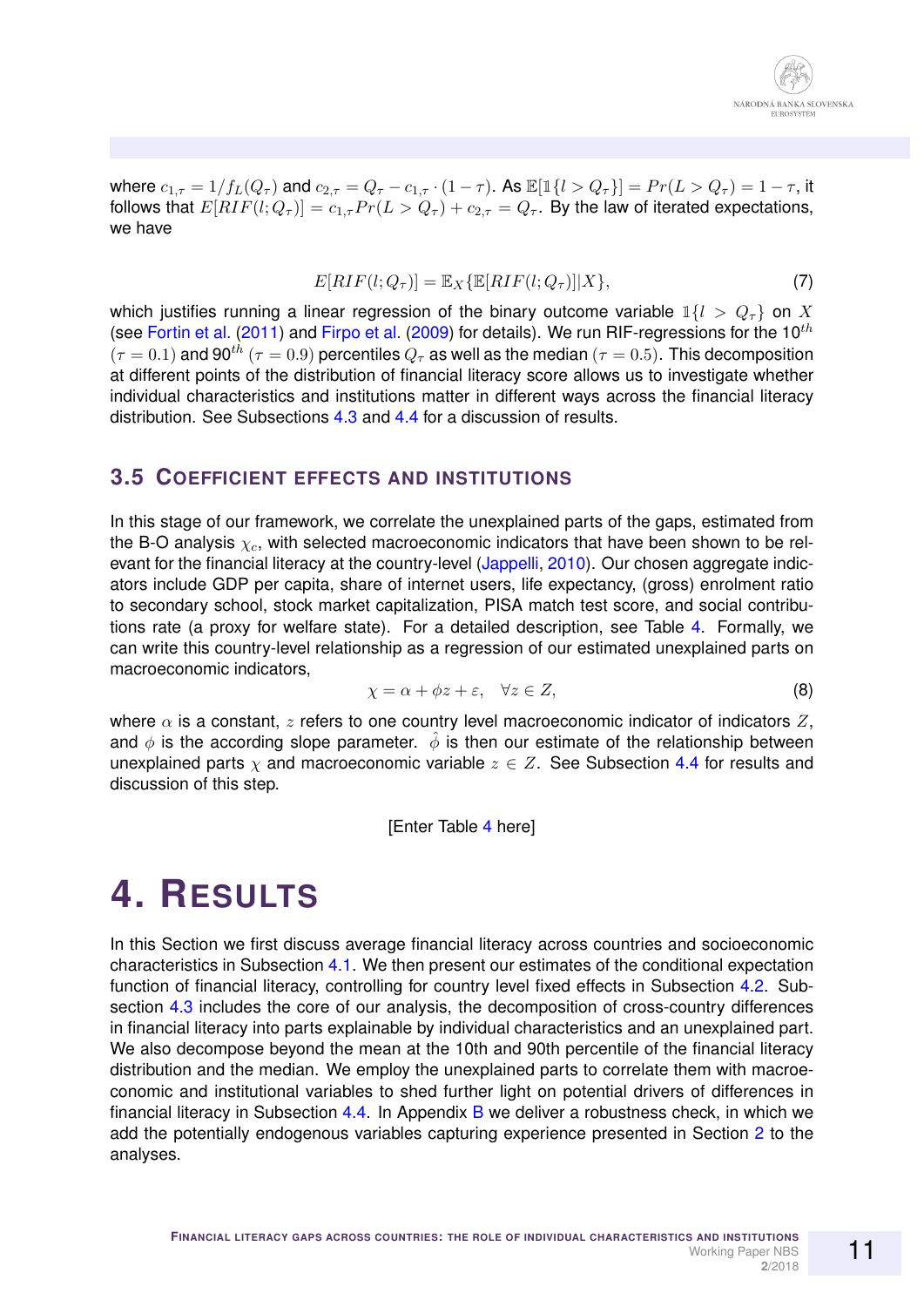## <span id="page-11-0"></span>**4.1 SOCIOECONOMIC CHARACTERISTICS**

Table [5](#page-25-0) shows average financial literacy by socioeconomic characteristics and countries. In all countries men – on average – obtained higher financial literacy scores than women. Higher education goes along with higher financial literacy scores in all countries as well. Financial literacy seems to increase initially with age and to decrease again for the elderly. However, this pattern does not prevail in all countries (Brazil and Jordan). Regarding employment, in many countries (8 out of 12) the self-employed have marginally higher financial literacy than the employed.

[Enter Table [5](#page-25-0) here]

## <span id="page-11-1"></span>**4.2 DETERMINANTS OF FINANCIAL LITERACY**

Table [6](#page-26-0) shows different estimates of the conditional expectation function (CEF) of financial literacy. It can be interpreted as a predictive production function of financial literacy. We estimate two specifications with basic socio-economic characteristics (see Table [3\)](#page-23-0) as explanatory variables: (1) without country fixed effects, (2) with country fixed effects. Note, that due to missing values in some of the explanatory variables our sample reduces from 15,388 observations to 12,298.

The results with regard to the predictive effects of individual characteristics are robust to adding country fixed effects. The income buffer dummy, which is a raw measure of financial wealth is positively related to financial literacy and translates to about 0.3 to 0.6 (depending on specification) correct answers (out of the 7) more for households with a financial buffer of 3 monthly incomes or more. The gender gap usually found in work on financial literacy is clearly visible. Women score on average about 0.4 points less. Singles also tend to have slightly lower scores. However, the coefficients are not always statistically and more importantly never economically significant. Individuals with university degrees score about 0.4 to 0.7 questions better. The hump shaped age pattern we found in the descriptive tables is confirmed in the estimation of the CEF. The lowest age category scores lower than the oldest, but the age category between 50-69 scores even higher. Whereas the employed score significantly higher than people not working this is less clear for the self-employed and the retired. However, the coefficients of employed and self-employed are not significantly different from each other.

<span id="page-11-2"></span>[Enter Table [6](#page-26-0) here]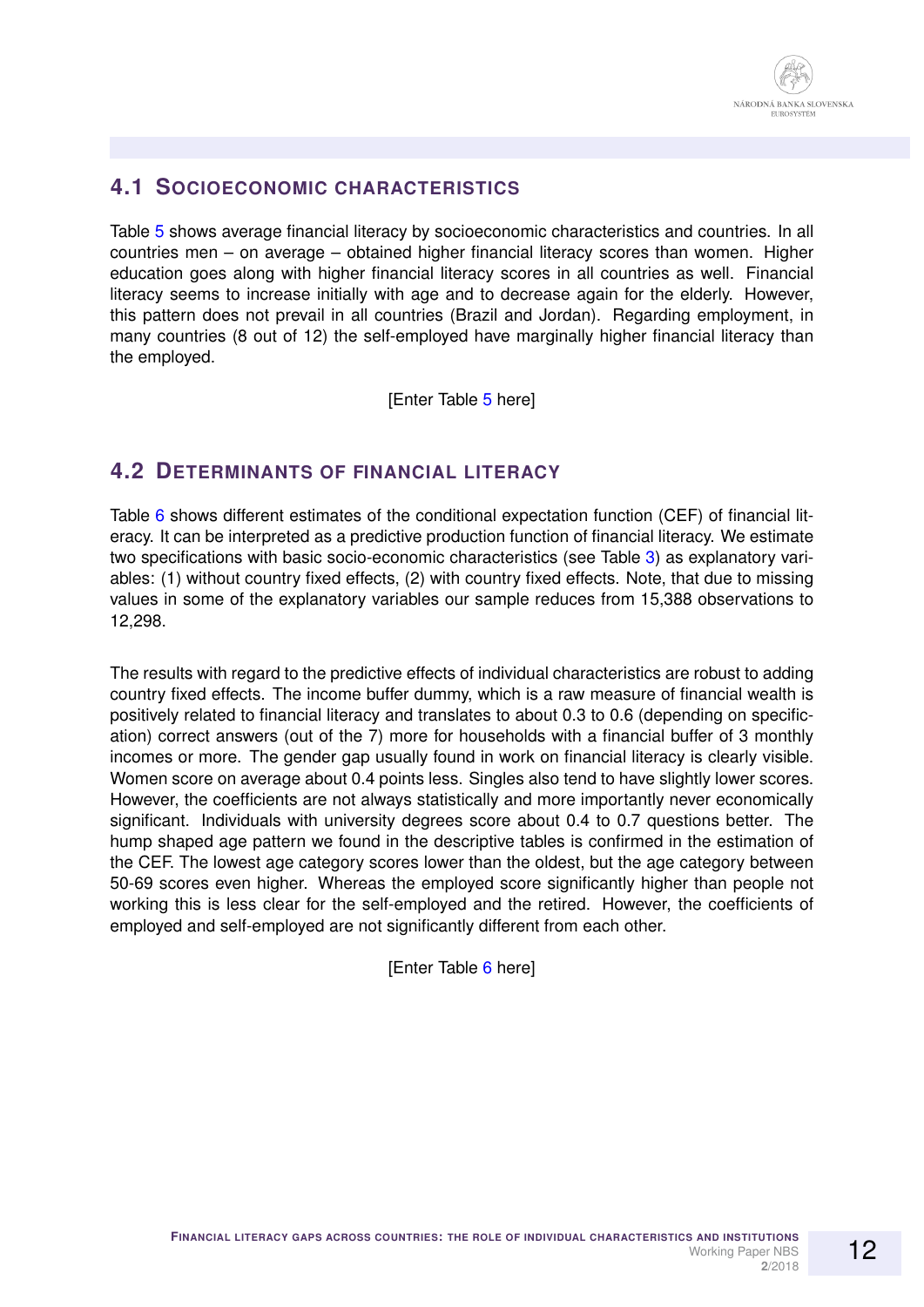## **4.3 DECOMPOSITION ANALYSIS**

Results from the Blinder-Oaxaca (B-O) decomposition analysis are shown in Table [7.](#page-27-0)<sup>[5](#page-12-0)</sup> As outlined in Section [3,](#page-7-0) we use Finland as a reference country. The largest gaps (larger than 15%) are observed in Croatia, Russia, Jordan and Brazil. But also the UK and Hungary show relatively large gaps compared to Finland (larger than 10%). Austria and Canada still show gaps above 5%, whereas Germany and The Netherlands hardly show relevant deviations. Hong Kong exceeds average financial literacy in Finland.

In some countries differences in observable individual characteristics with Finland significantly dampen the gap (Canada, Jordan, The Netherlands and the UK), while for other countries the gap is significantly larger because of differences in individual characteristics (Austria, Brazil, Croatia, Hungary and Russia). In the case of these countries between about 11% (Russia) and 60% (Austria) is explained by differences in individual characteristics. That means that if differences due to differences in the share of characteristics in the population are filtered out and only within characteristic differences are considered, the gap reduces by this amount. In the same way the gap widens for countries where characteristics dampen the unconditional observed differences. In Germany the gap is not significantly different from Finland, whereas in Hong Kong individual characteristics do not significantly explain part of the higher score in Hong Kong.

All in all, it is rather obvious that individual characteristics matter when comparing financial literacy across countries. It is rather important to have "apples to apples" comparison to design policies in an informed way. In the case of differences in educational attainment this is rather obvious. On the one hand, a gap in average financial literacy may exist across countries within education groups; this would be the case if financial literacy differed among the highly educated in country A versus country B. On the other hand, a gap could also exist across countries even if the financial literacy within education groups is the same across countries. This could be the case if the share of, say, highly educated individuals is higher in country A than in country B. From a policy perspective these gaps need to be dealt with differently. Whereas the first raises the question of why similarly educated groups have different financial literacy, given the second financial literacy might just be increased by increasing educational attainment.

### [Enter Table [7](#page-27-0) here]

Given the different distributions of the financial literacy score across countries (Figure [1\)](#page-19-0), we decompose these distributions by means of RIF-regressions as outlined in Subsection [3.5.](#page-10-1) Results of the RIF-regression based B-O quantile decomposition analysis (for the 10th, 50th, and 90th percentile) are presented in Table [8.](#page-28-0) The RIF-regression based approach for the median serves also as a robustness check for the standard B-0 decomposition at the mean,

<span id="page-12-0"></span><sup>&</sup>lt;sup>5</sup>Note that the means of financial literacy are slightly different from the unconditional means due to the missing information on individual characteristics and experience. However, given the fact that the total sample size is still 12,298 observations in the case of individual characteristics and 10,810 observations in the case of individual characteristics and experience (see Appendix [B\)](#page-31-0), the missing pattern is not highly correlated with our covariate set and our covariate set contains exclusively dummy variables, which means that we do not have a large amount of linear extrapolation but rather look at a set of conditional group specific means of combinations of dummies, and we are confident using the standard listwise deletion approach. Our RIF-regression based approach for the median serves as a robustness check as the median is a robust statistic in the sense that it has a bounded influence function, which means that it is less exposed to missing observations.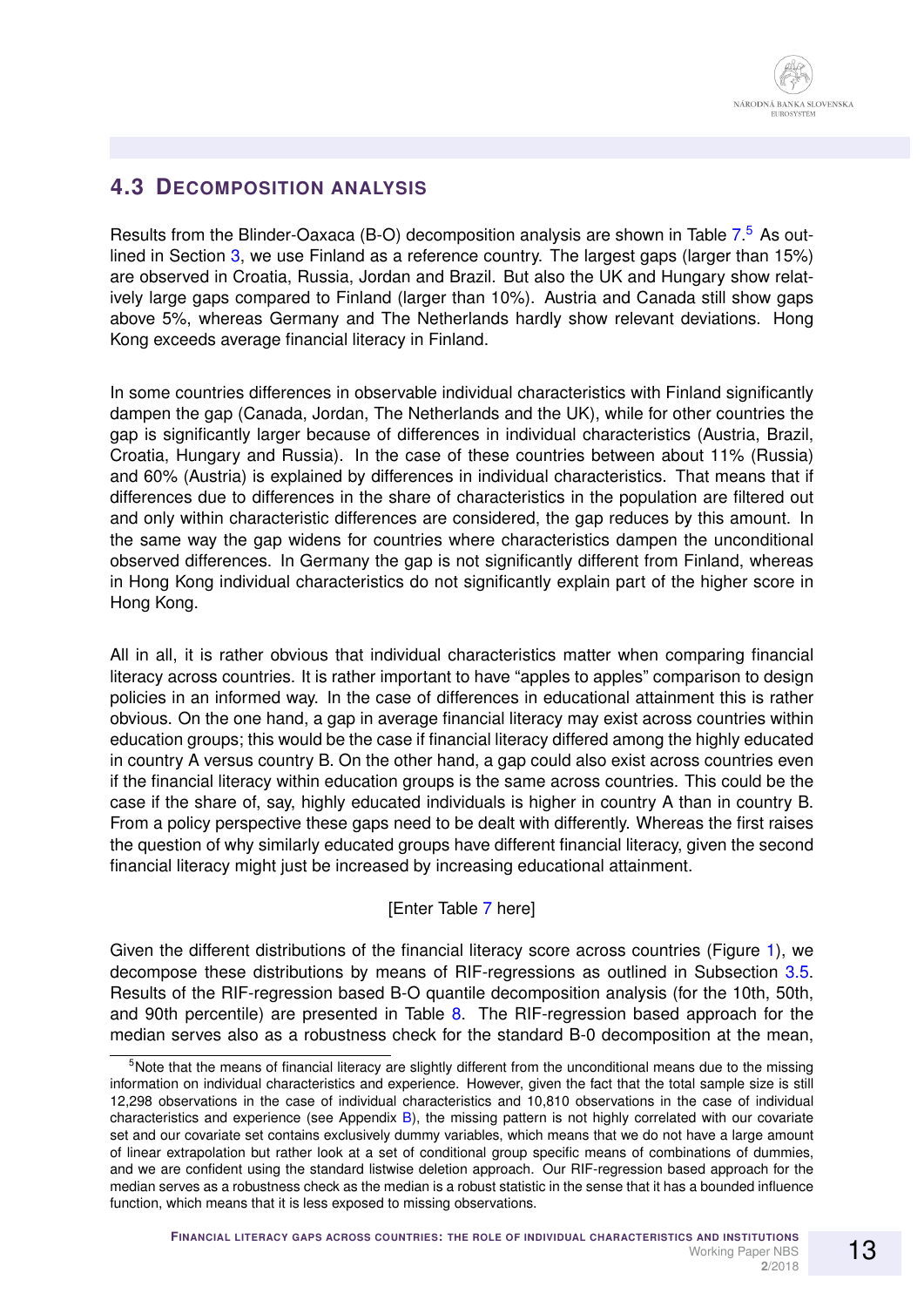as the median is a robust statistic in the sense that it has a bounded influence function, which means that it is less exposed to missing observations.

#### [Enter Table [8](#page-28-0) here]

The B-O decomposition analysis at the median of financial literacy (Table [8\)](#page-28-0) confirms the results of the decomposition at the mean (Table [7\)](#page-27-0). However, results differ substantially for the upper (90th percentile) and lower (10th percentile) part of the distributions of the financial literacy score, pointing towards different mechanisms in place at different points of the distribution. Gaps in percentage are larger and individual characteristics can explain fewer of these observed gaps at the bottom (p10) than at the top (p90). Especially interesting is the fact that the additional explanatory power of experience tends to explain relatively more of the gap at higher levels of financial literacy and especially for countries which lag behind literacy levels of Finland (see Tables [B.2](#page-34-0) and [B.3\)](#page-35-0).

## <span id="page-13-0"></span>**4.4 UNEXPLAINED GAPS OF FINANCIAL LITERACY AND THE ROLE OF INSTITUTIONS**

In this Section we examine the role of institutions in explaining the unexplained parts (neither by individual characteristics nor by experience) of the gaps in financial literacy score across the countries compared. Following [Christelis et al.](#page-17-9) [\(2013\)](#page-17-9), we correlate the unexplained parts (coefficient effects) obtained from the mean and quantile B-O decomposition analysis with the selected macroeconomic variables influencing populations' financial literacy. We consider a set of aggregate indicators which have been shown as important determinants of financial literacy at country-level. Following [Jappelli](#page-17-1) [\(2010\)](#page-17-1), we consider GDP per capita, share of internet users, (gross) enrolment ratio to secondary school, life expectancy, PISA math test scores, stock market capitalization, and social contributions rate.

Similarly to [Christelis et al.](#page-17-9) [\(2013\)](#page-17-9), we argue that the unexplained component of the gap in financial literacy might be attributed to different economic environments of countries. As an example, one could think of the education system's quality in the particular country which can have important implications for the population's financial literacy, which we proxy by an indicator on the PISA math test. According to Ciaian and Pokrivčák [\(2005\)](#page-17-16), crucial sectors for economic development and human capital accumulation including the development of education systems in many transition countries have been lagging behind compared to Western European countries during the transition from a centrally-planned to a market economy. The unexplained part could also be interpreted as impacts of historic (behavioral) experiences of the market economy which in turn could influence the financial literacy of individuals – proxied by an indicator on the stock market capitalization (e.g. [Jappelli,](#page-17-1) [2010\)](#page-17-1).

Having a glance at Figure [2](#page-20-0) one can infer the main finding from the distributional analysis (see Subsection [4.3\)](#page-11-2) and its relation to institutional differences. Overall, the unexplained part of the gaps estimated from the B-O analysis at the mean decreases with countries being institutionally closer to our benchmark category, Finland. This finding holds for the whole distribution of the financial literacy score, the 10th, 50th, and 90th percentile (see Figures [B.1](#page-37-0) and [B.2](#page-38-0) in Appendix [B\)](#page-31-0). For a detailed discussion on how experience might matter differently across the distribution of financial literacy see Appendix [B.](#page-31-0)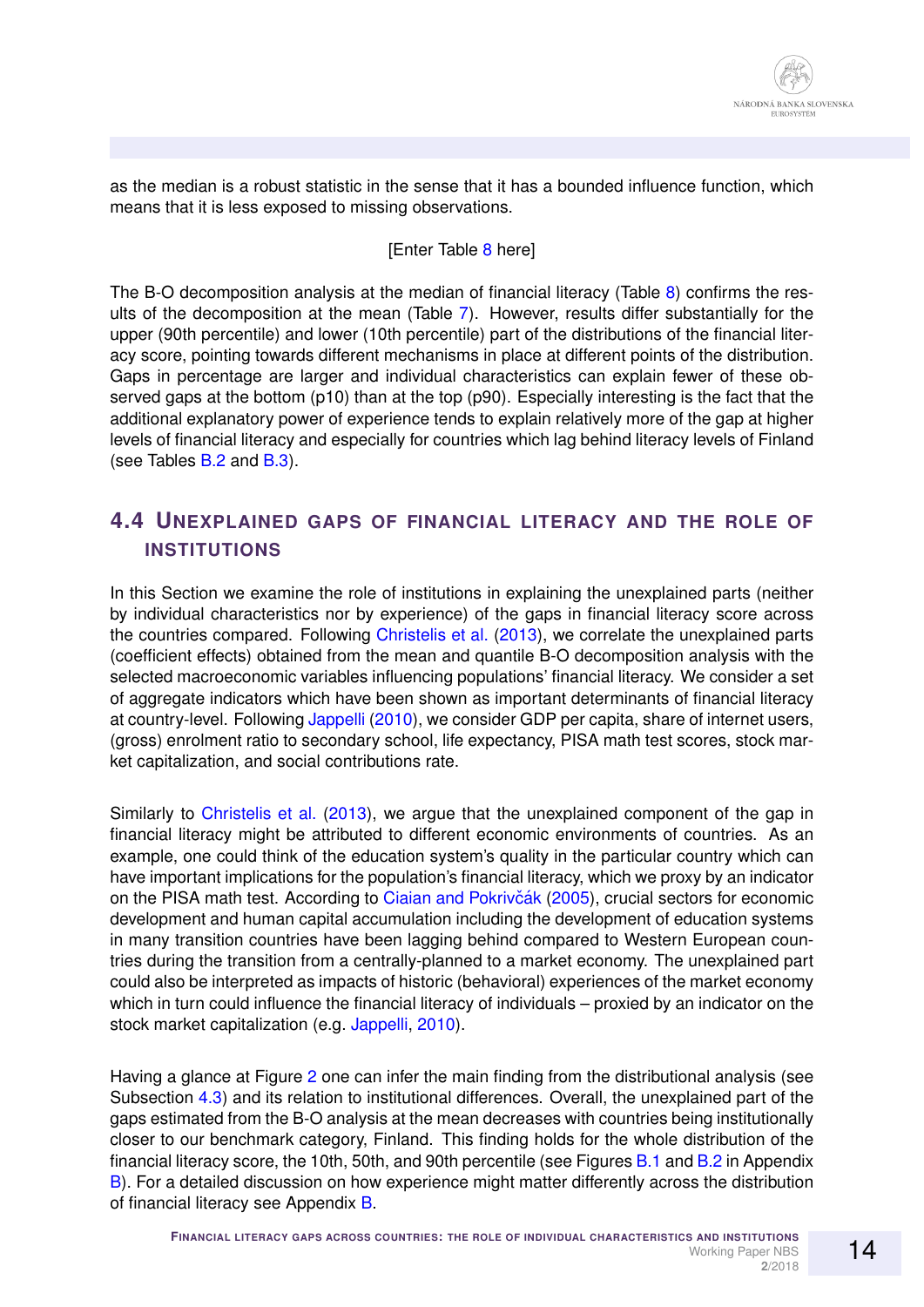#### [Enter Figure [2](#page-20-0) here]

As the last step of our empirical analysis, we examine which institutions matter the most for explaining the coefficient effects (the unexplained part of the gaps) estimated from the B-O analysis. To do so, we regress the unexplained part of the gaps estimated from the mean and quantile decomposition analysis, on a set of macroeconomic indicators whose values have been standardized (i.e. de-meaned and divided by their standard deviations).

A ranking of the importance of different institutions with regards to explaining the coefficient effects is presented in Table [9.](#page-29-0) Overall, we can see that all the macroeconomic and institutional variables under consideration are negatively correlated with unexplained differences in financial literacy. The higher the GDP per capita, enrolment to secondary school ratio, share of internet users, life expectancy, social contributions, PISA math results, and stock market capitalization, the lower the unexplained differences with Finland. As Finland also ranks among the highest in all these country level indicators, one can also interpret this result as unexplained differences in financial literacy being lower if institutional differences are smaller (results including experience presented in Appendix [B,](#page-31-0) Table [B.4\)](#page-39-0).

#### [Enter Table [9](#page-29-0) here]

Life expectancy shows the largest correlation with the unexplained part of the financial literacy gaps. Life expectancy, as well as GDP per capita, can be considered as indicators for the general level of development. Also the share of internet users is predictive for the size of the unexplained gaps. The PISA math test score – an indicator which proxies the quality of education system in the particular country – also turns out to be highly important for explaining financial literacy gaps.

All in all, these results point to the importance of the environment when discussing crosscountry differences in financial literacy. Environment not only matters in a direct way, by influencing financial literacy or creating more need – in the case of a smaller welfare state – for financial literacy, but also indirectly, by allowing individual characteristics to translate in different ways to financial literacy. As an example one can imagine that an individual with higher educational attainment might be able to acquire financial literacy at lower cost with internet access rather than without. Or as another example, the need to engage in financial markets might be higher in a country where the need for private pension savings is higher.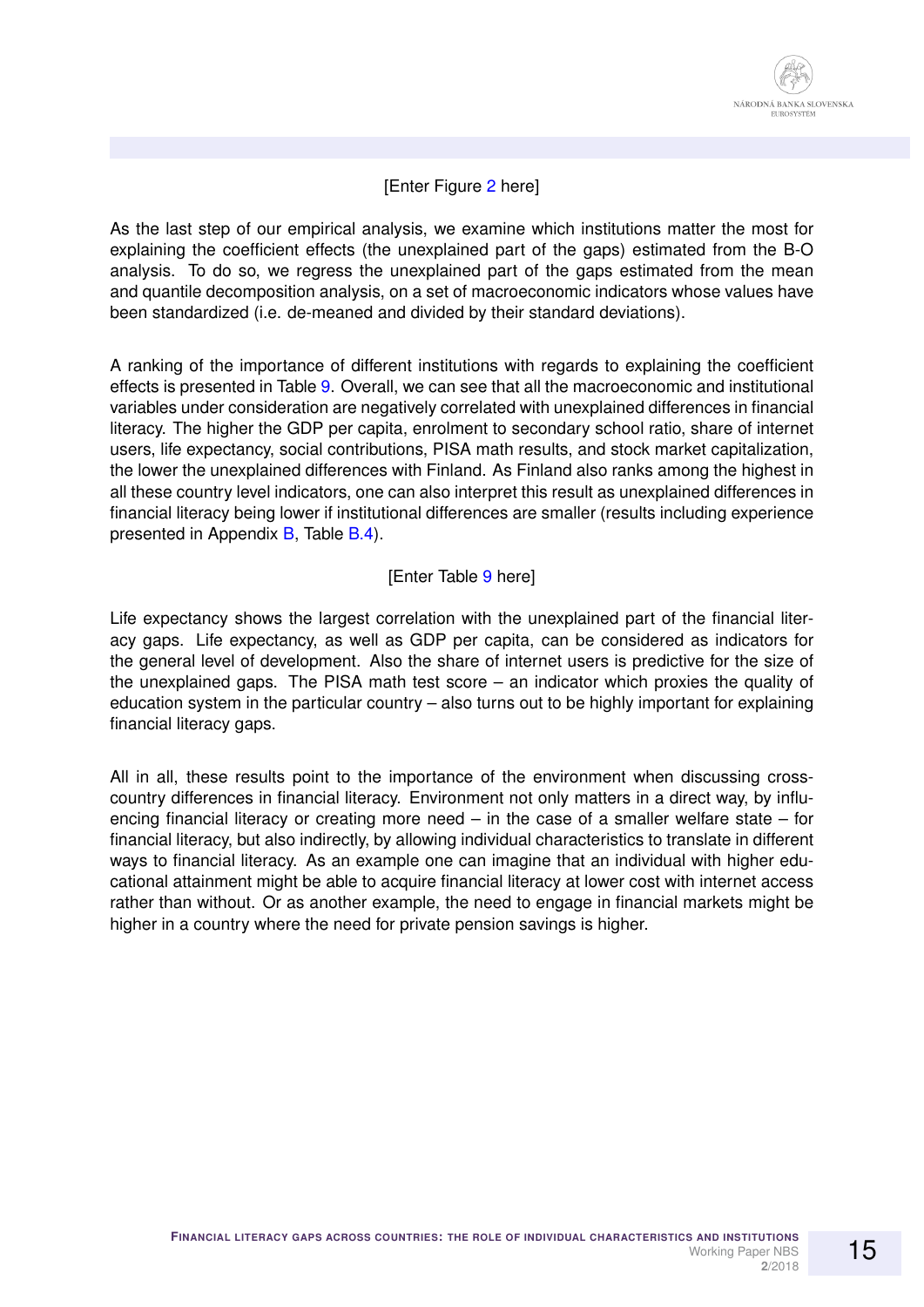# <span id="page-15-0"></span>**5. CONCLUSION**

The literature observes large differences in average financial literacy across countries [\(Lusardi](#page-17-4) [and Mitchell,](#page-17-4) [2014;](#page-17-4) [Standard and Poor's,](#page-18-1) [2014\)](#page-18-1). While these observed differences arguably influence policies, the populations in the different countries are not homogenous. So far, it had been unknown to what extent the observed differences are country-specific or driven by differences in the individual characteristics of the (sampled) population. To design the right policies, it is of the utmost importance to understand the reasons for observed differences of cross-country financial literacy gaps.

By examining recently compiled harmonized OECD/INFE microdata on the financial literacy of individuals in 12 countries along with country level indicators, we delivered estimates of how much of these observed differences are due to differences in the characteristics of the population.

Results indicate that differences in individual characteristics matter considerably. In some countries, differences in observable individual characteristics dampen much of the gap compared to Finland (in particular, Canada, Jordan, The Netherlands, and the UK). For other countries, the gap is significantly larger because of differences in individual characteristics (in this case, Finland versus Austria, Brazil, Croatia, Hungary, and Russia). In the latter set of countries, between about 11% (Russia) and 60% (Austria) of the gap is explained by differences in individual characteristics. That means that if differences in financial literacy due to differences in the population's characteristics were filtered out and only within-characteristic differences were considered, the gap would be reduced by this amount. We conclude that individual characteristics should be taken into account when countries are compared and specifically when they are ranked as in the OECD/INFE report. It is rather important to have an "apples to apples" comparison to design policies in an informed way.

A variety of robustness checks including extensions of the set of controls by potentially endogenous variables covering experience as well as analyses beyond the mean for different points of the distribution of financial literacy confirmed our results.

In the second stage of the analysis, we correlated the unexplained parts of the financial literacy gaps (not explained by varying individual characteristics) obtained from decomposition analysis with macroeconomic and institutional country-level indicators. Following [Jappelli](#page-17-1) [\(2010\)](#page-17-1), we considered a set of indicators such as GDP per capita, share of internet users, (gross) enrolment ratio to secondary school, life expectancy, stock market capitalization, PISA math test score, and social contributions rate (proxy for welfare state). Confirming the findings of [Jappelli](#page-17-1) [\(2010\)](#page-17-1), our results point to the importance of a country's institutional context when discussing cross-country differences in financial literacy. However, while [Jappelli](#page-17-1) [\(2010\)](#page-17-1) based his analysis on a subset of individuals (working in management), our analysis is based on representative samples of individuals. That allows us to show that the importance of institutions is different for individuals with different levels of financial literacy. Those with lower financial literacy are generally not engaged with more complex financial products such as stocks and have less need to make sophisticated financial decisions. For them, financial decisions are instead related to taking loans and making basic day-to-day decisions. Other individuals with higher financial literacy might more likely hold substantial amounts of their wealth in more complex financial products.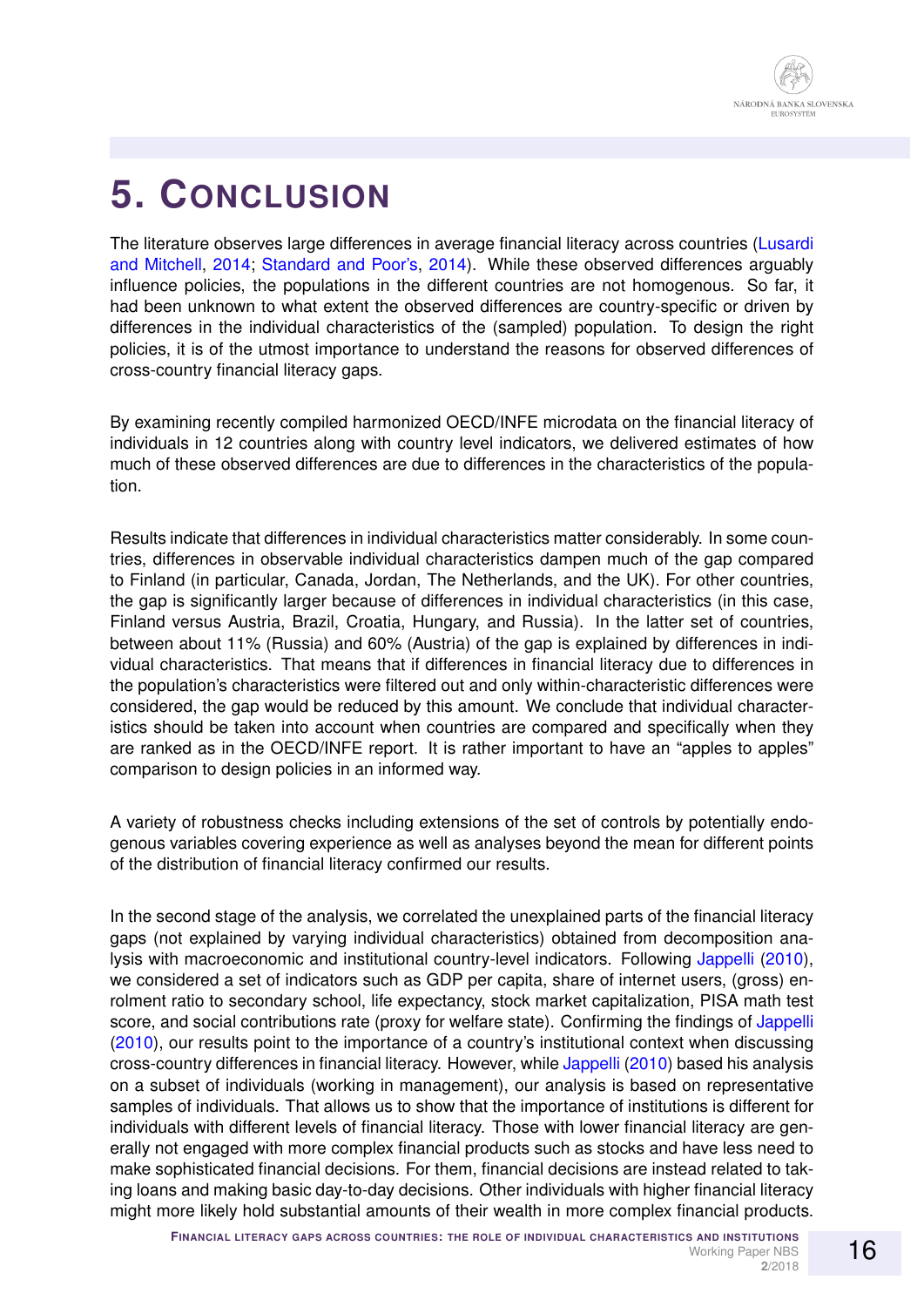

Targeted policies might differ for these two groups.

It is important to emphasize that the country-level results obtained from the decomposition analysis and consequent linking to different economic environments do not necessarily imply causality. Despite having this caveat in mind, our results offer interesting policy implications. Besides investing in individual-level factors important for human capital development (e.g. education, basic training in finance) it seems that there is room for harmonizing the economic and institutional environment across countries to decrease inequality in financial literacy.

We conclude that taking differences in population characteristics into account when comparing financial literacy across countries is important. If this is not done, it is difficult to draw useful policy conclusions, as it is impossible to disentangle differences based on country-specific variation from those based on variation in individual-level characteristics. Country rankings such as those presented in the OECD/INFE report are not very meaningful with regard to policy conclusions if differences stemming from basic individual characteristics cannot be identified.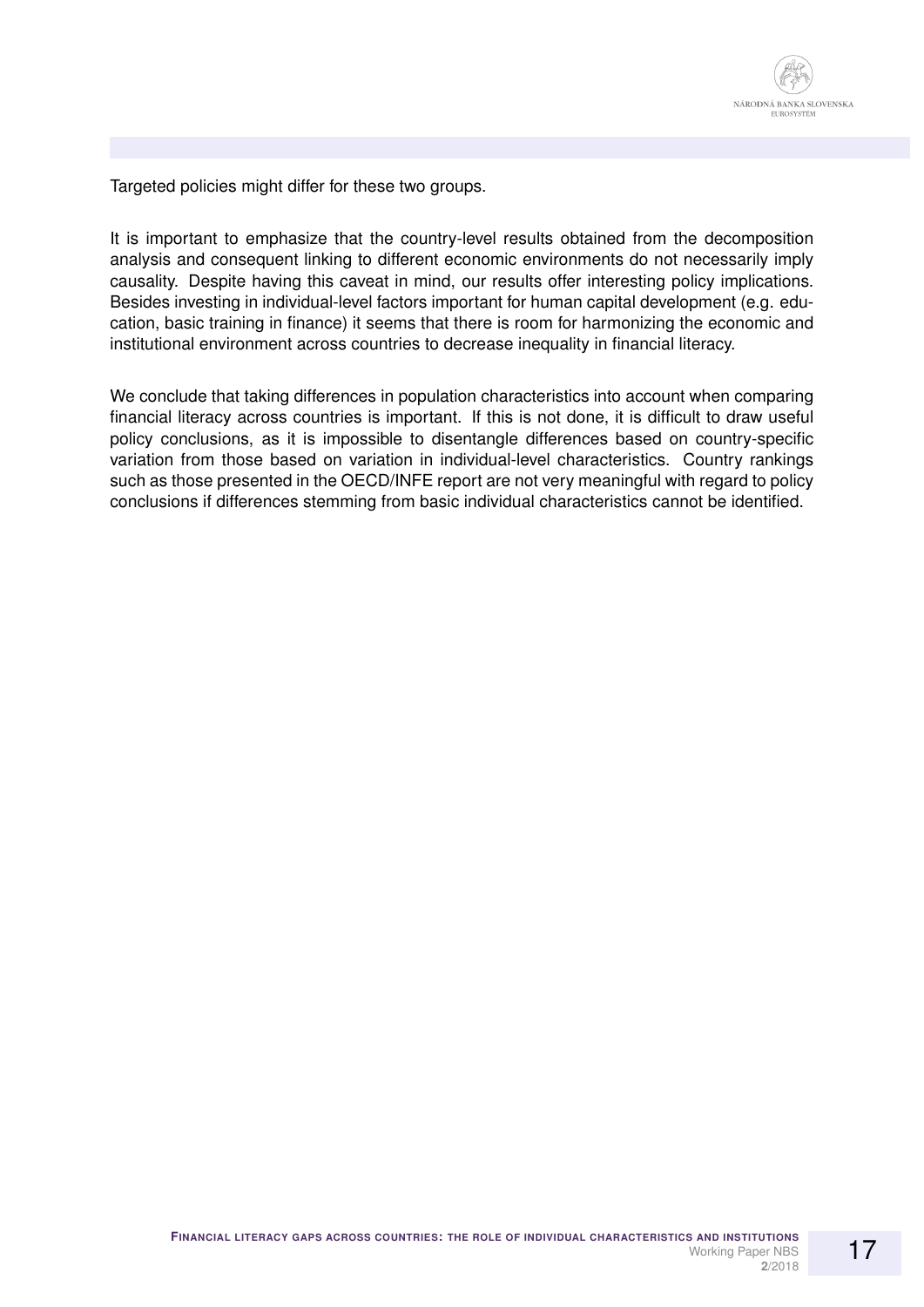## **REFERENCES**

- <span id="page-17-6"></span>Atkinson, A. and F.-A. Messy (2011). Assessing financial literacy in 12 countries: an OECD/INFE international pilot exercise. *Journal of Pension Economics and Finance 10*(04), 657–665.
- <span id="page-17-5"></span>Badarinza, C., J. Y. Campbell, and T. Ramadorai (2016). International comparative household finance. *Annual Review of Economics 8*, 111–144.
- <span id="page-17-10"></span>Blinder, A. S. (1973). Wage discrimination: reduced form and structural estimates. *Journal of Human Resources 8*(4), 436–455.
- <span id="page-17-8"></span>Bover, O., M. Schürz, J. Slacalek, and F. Teppa (2016). Eurosystem Household Finance and Consumption Survey: Main Results on Assets, Debt, and Saving. *International Journal of Central Banking 12*(2), 1–13.
- <span id="page-17-0"></span>Campbell, J. Y. (2006). Household finance. *The Journal of Finance 61*(4), 1553–1604.
- <span id="page-17-9"></span>Christelis, D., D. Georgarakos, and M. Haliassos (2013). Differences in portfolios across countries: Economic environment versus household characteristics. *Review of Economics and Statistics 95*(1), 220–236.
- <span id="page-17-16"></span>Ciaian, P. and J. Pokrivčák (2005). Why Some Sectors of Transition Economies are less Reformed than Others? The Case of Research and Education. Technical report, EERI Research Paper Series.
- <span id="page-17-3"></span>Fernandes, D., J. G. Lynch Jr, and R. G. Netemeyer (2014). Financial literacy, financial education, and downstream financial behaviors. *Management Science 60*(8), 1861–1883.
- <span id="page-17-11"></span>Firpo, S., N. M. Fortin, and T. Lemieux (2007). Decomposing Wage Distributions using Recentered Influence Function Regressions.
- <span id="page-17-12"></span>Firpo, S., N. M. Fortin, and T. Lemieux (2009). Unconditional quantile regressions. *Econometrica 77*(3), 953–973.
- <span id="page-17-13"></span>Fonseca, R., K. J. Mullen, G. Zamarro, and J. Zissimopoulos (2012). What explains the gender gap in financial literacy? The role of household decision making. *Journal of Consumer Affairs 46*(1), 90–106.
- <span id="page-17-15"></span>Fortin, N., T. Lemieux, and S. Firpo (2011). Decomposition methods in economics. *Handbook of Labor Economics 4*, 1–102.
- <span id="page-17-2"></span>Hastings, J. S., B. C. Madrian, and W. L. Skimmyhorn (2013). Financial Literacy, Financial Education, and Economic Outcomes. *Annual Review of Economics 5*(1), 347–73.
- <span id="page-17-1"></span>Jappelli, T. (2010). Economic literacy: An international comparison. *The Economic Journal 120*(548), F429–F451.
- <span id="page-17-7"></span>Lusardi, A. and O. S. Mitchell (2011). Financial literacy around the world: an overview. *Journal of Pension Economics and Finance 10*(04), 497–508.
- <span id="page-17-4"></span>Lusardi, A. and O. S. Mitchell (2014). The economic importance of financial literacy: Theory and evidence. *Journal of Economic Literature 52*(1), 5–44.
- <span id="page-17-14"></span>Machado, J. A. and J. Mata (2005). Counterfactual decomposition of changes in wage distributions using quantile regression. *Journal of Applied Econometrics 20*(4), 445–465.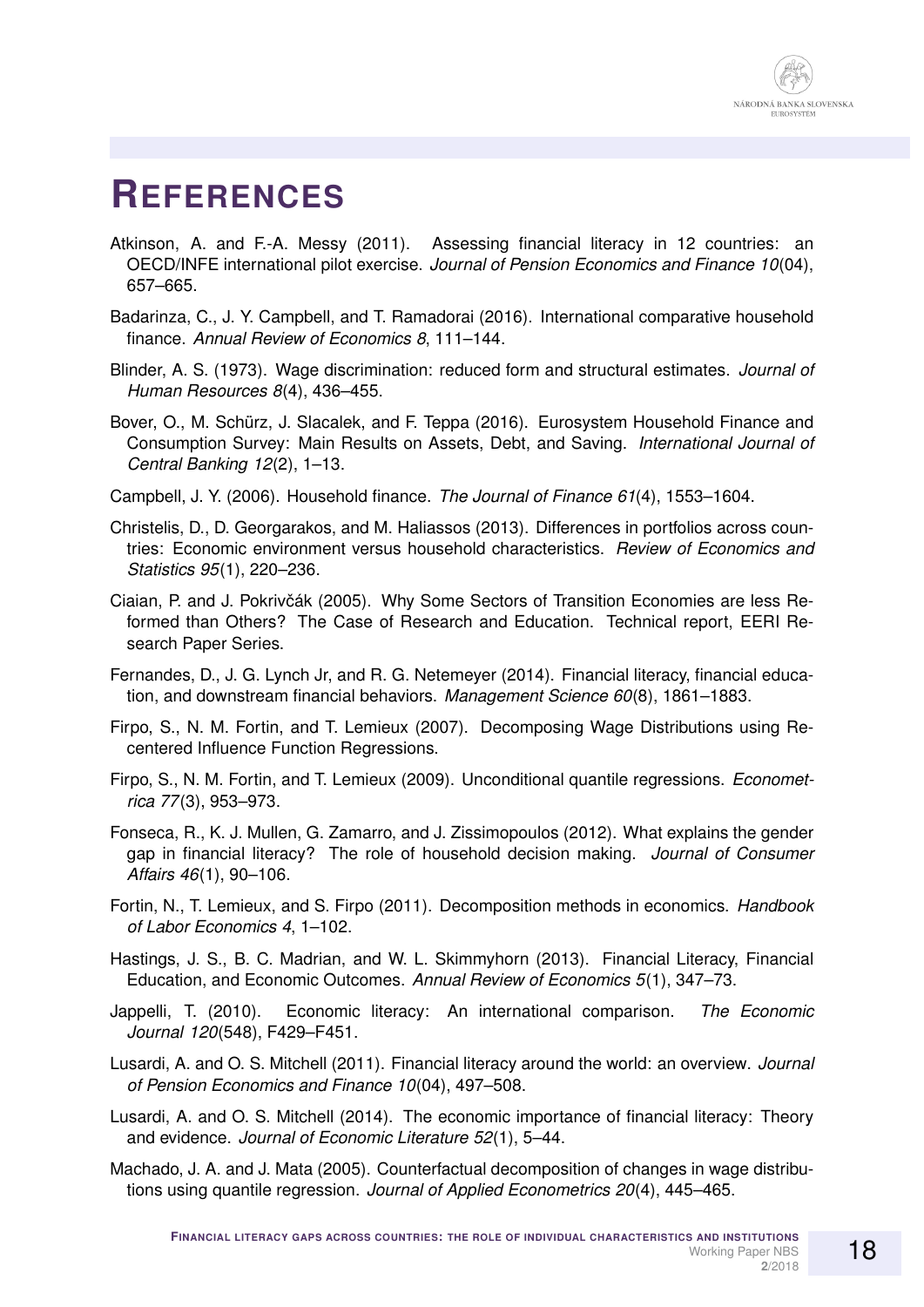- <span id="page-18-4"></span>Mathä, T. Y., A. Porpiglia, and M. Ziegelmeyer (2017). Household wealth in the euro area: The importance of intergenerational transfers, homeownership and house price dynamics. *Journal of Housing Economics 35*, 1–12.
- <span id="page-18-3"></span>Oaxaca, R. (1973). Male-female wage differentials in urban labor markets. *International Economic Review 14*(3), 693–709.
- <span id="page-18-2"></span>OECD (2013). Results: Students and Money: Financial Literacy Skills for the 21st Century (Volume VI), PISA.
- <span id="page-18-0"></span>OECD (2016). *OECD/INFE International Survey of Adult Financial Literacy Competencies*. Organisation for Economic Co-operation and Development.

<span id="page-18-1"></span>Standard and Poor's (2014). Global Financial Literacy Survey.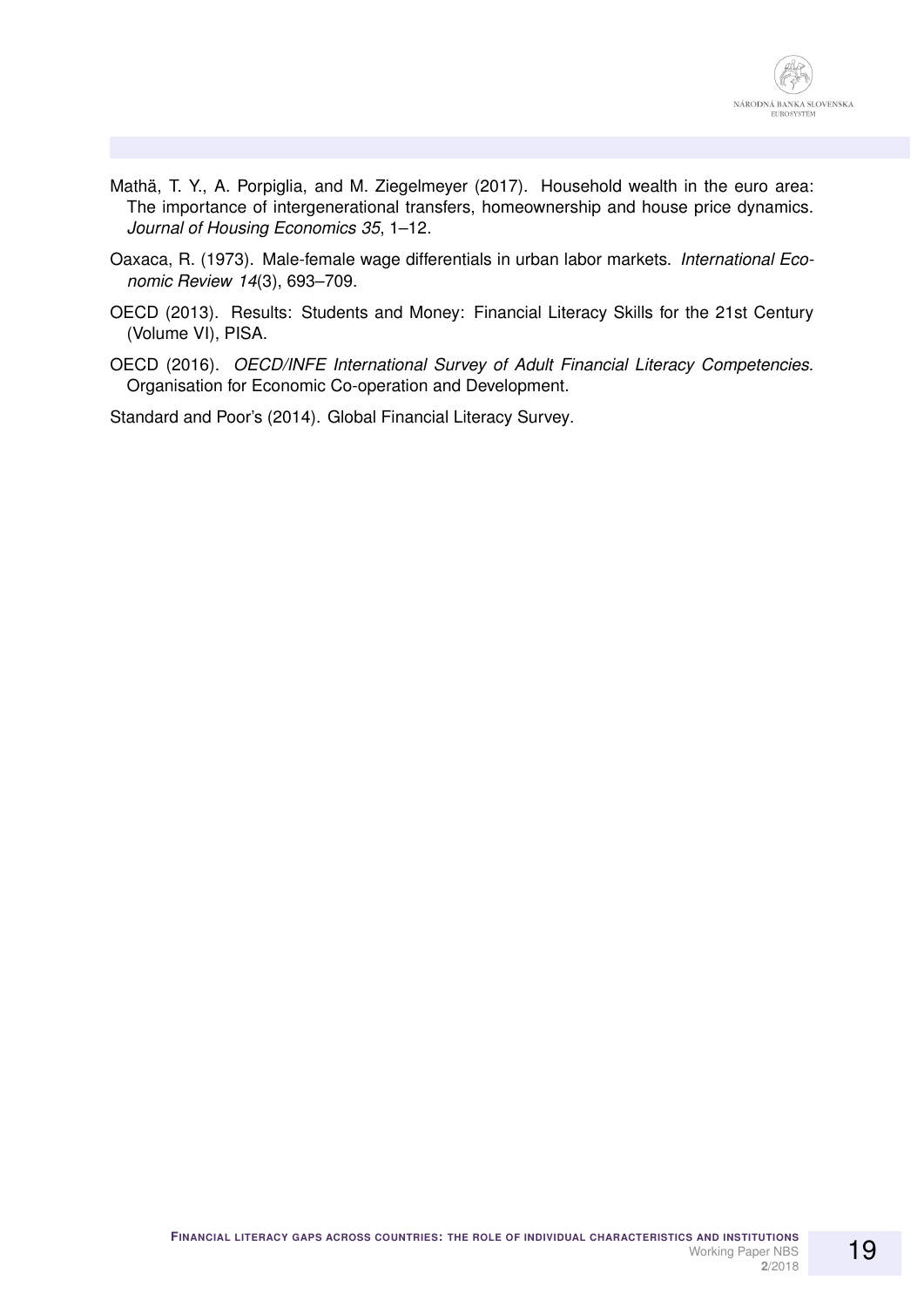

# **FIGURES AND TABLES**

<span id="page-19-0"></span>

#### Figure 1: Distribution of financial literacy score across countries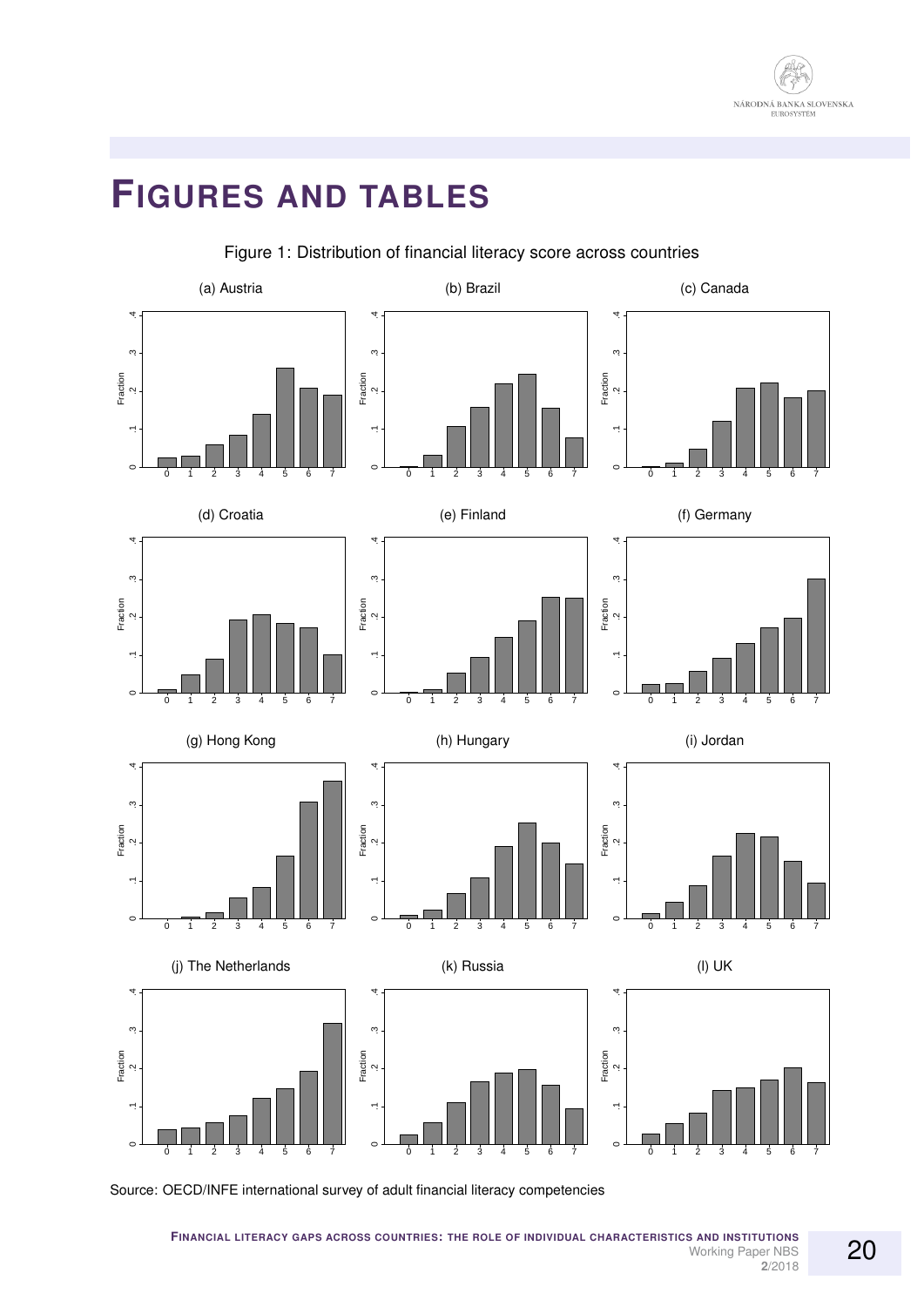

#### <span id="page-20-0"></span>Figure 2: Estimated coefficient effects from the mean B-O decomposition versus selected macroeconomic indicators (baseline)

Note: Austria (AT), Brazil (BR), Canada (CA), Croatia (HR), Finland (FI), Germany (DE), Hong Kong (HK), Hungary (HU), Jordan (JO), The Netherlands (NL), Russia (RU), the United Kingdom (UK). Source: OECD/INFE international survey of adult financial literacy competencies, World Bank data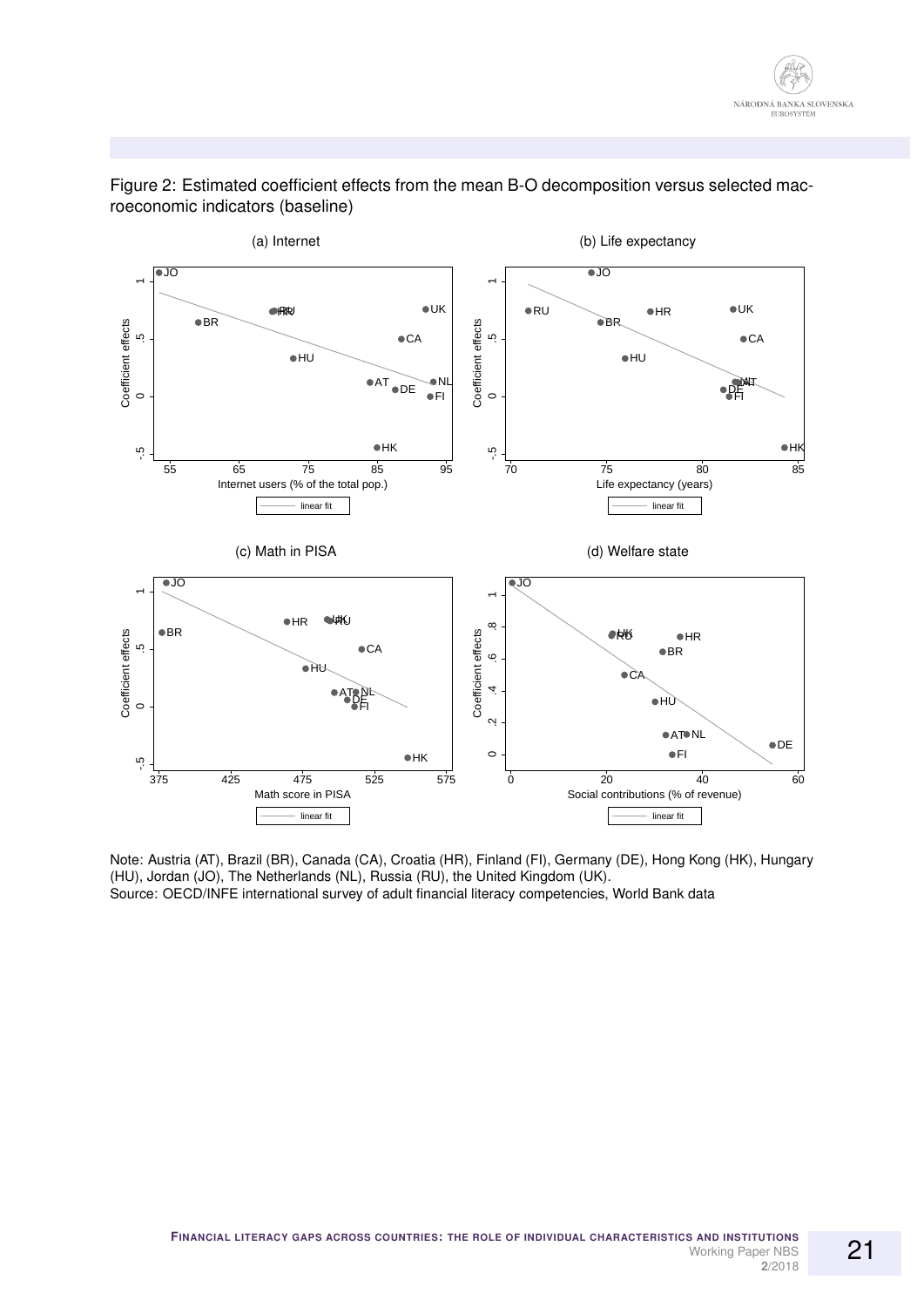<span id="page-21-0"></span>

| Country         | Institution                                                            | Date of survey | Type of survey                            | Sampling method                                 | Sample size |
|-----------------|------------------------------------------------------------------------|----------------|-------------------------------------------|-------------------------------------------------|-------------|
| Austria         | Oesterreichische<br>Nation-<br>albank                                  | 2014           | Face-to-face                              | Stratified sampling                             | 1,994       |
| Brazil          | Banco Central do Brasil                                                | 2015           | Face-to-face                              | Stratified cluster sampling                     | 2,002       |
| Canada          | Consumer<br>Financial<br>Agency of Canada<br>Croatian National<br>Bank | 2015           | Telephone interviews                      | Nested quotas using ran-<br>dom digit dialing   | 1,002       |
| Croatia         | Financial<br>Croatian<br>and<br>Services Agency                        | 2015           | Face-to-face                              | Stratified sampling                             | 1,049       |
| Finland         | University of Tampere and<br>University of Vaasa                       | 2014           | Face-to-face                              | Stratified cluster sampling                     | 1,533       |
| Germany         | Deutsche Bundesbank                                                    | 2016           | Telephone interviews                      | Stratified sampling                             | 1,001       |
| Hong Kong       | <b>Investor Education Center</b>                                       | 2015           | Face-to-face                              | Stratified sampling<br>Quota sample from strat- | 1,000       |
| Hungary         | Magyar Nemzeti Bank                                                    | 2015           | Face-to-face                              | probability starting<br>ified<br>point          | 1,000       |
| Jordan          | <b>INJAZ</b>                                                           | 2016           | Face-to-face                              | Stratified sampling                             | 1,140       |
| The Netherlands | Money Wise                                                             | 2015           | Online interviews                         | N.A.                                            | 1,018       |
| Russia          | Ministry of Finance of the<br><b>Russian Federation</b>                | 2015           | Face-to-face                              | Stratified sampling                             | 1,649       |
| UK              | Money Advice Service                                                   | 2015           | 30% telephone, 70% on-<br>line interviews | Stratified<br>random<br>sampling                | 1,000       |
|                 |                                                                        |                |                                           |                                                 | 15,388      |

## Table 1: Survey details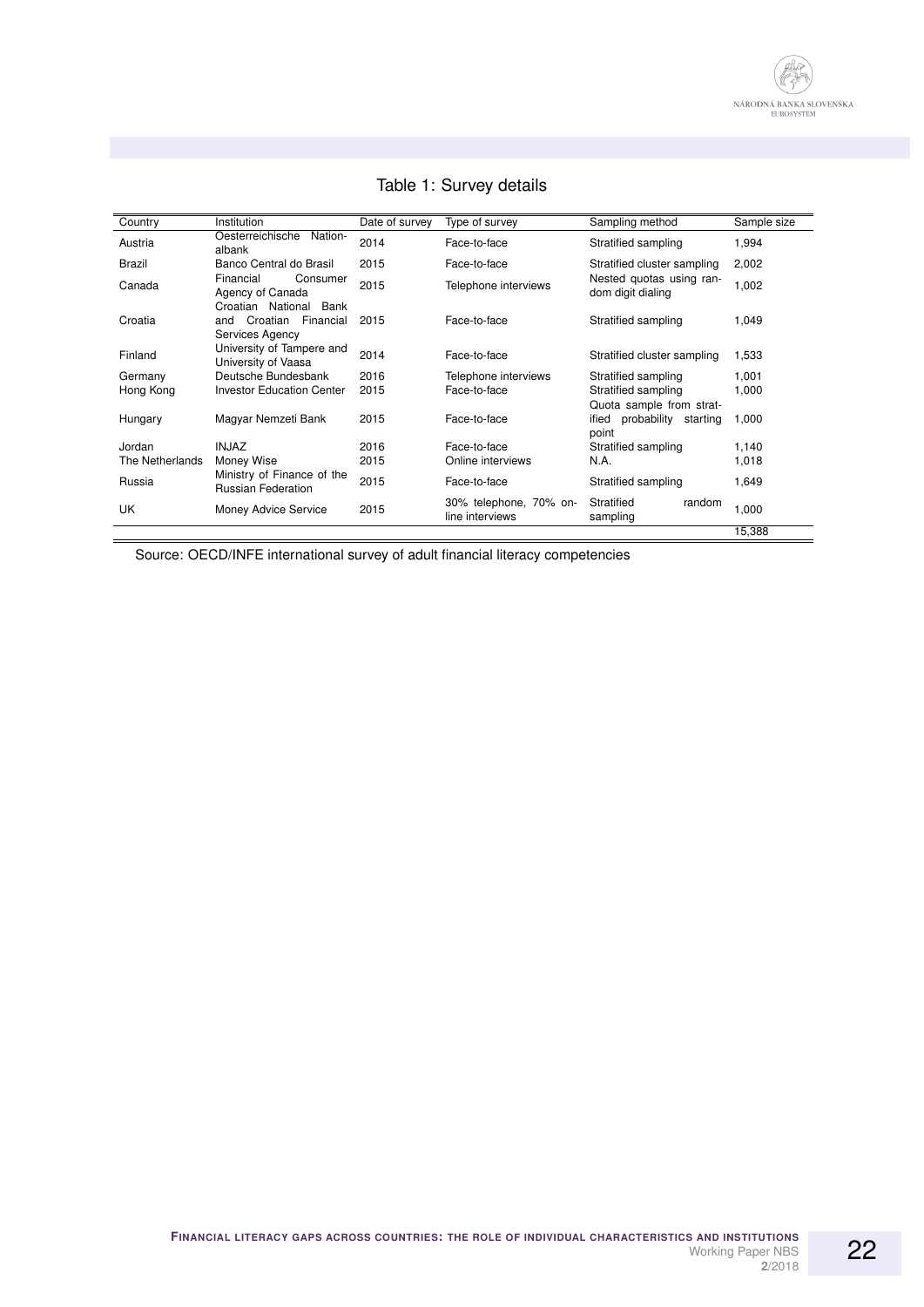<span id="page-22-0"></span>

| Variable                       | Description                                                                                                                                                                           |
|--------------------------------|---------------------------------------------------------------------------------------------------------------------------------------------------------------------------------------|
| Financial literacy score       | Number of correctly answered financial literacy questions (see Ap-<br>pendix A for details); score ranging from 0 to 7                                                                |
| Income buffer                  | Dummy variable: 1 if an individual has a financial buffer for at least<br>three months in case he/she loses his/her job (a proxy for wellbeing)                                       |
| Gender                         | Dummy variable: 1 if female and 0 otherwise                                                                                                                                           |
| Single                         | Dummy variable: 1 if an individual lives alone and 0 otherwise                                                                                                                        |
| University education           | Dummy variable: 1 if university education is the highest attained done<br>and 0 otherwise                                                                                             |
| Age category (18-29)           | Dummy variable: 1 if an individual aged from 18 to 29 and 0 otherwise                                                                                                                 |
| Age category (30-49)           | Dummy variable: 1 if an individual aged from 30 to 49 and 0 otherwise                                                                                                                 |
| Age category (50-69)           | Dummy variable: 1 if an individual aged from 50 to 69 and 0 otherwise                                                                                                                 |
| Age category $(70+)$           | Dummy variable: 1 if an individual aged 70+ and 0 otherwise                                                                                                                           |
| Employed                       | Dummy variable: 1 if paid employment (working for someone else) and<br>0 otherwise                                                                                                    |
| Self-employed                  | Dummy variable: 1 if self employed (working for him/herself) and 0 oth-<br>erwise                                                                                                     |
| Retired                        | Dummy variable: 1 if retired and 0 otherwise                                                                                                                                          |
| Other, not-working             | Dummy variable: 1 if unemployed or not-working (e.g. apprentice, look-<br>ing for work, looking after home, unable to work due to sickness, stu-<br>dent) and 0 otherwise             |
| Having budget                  | Dummy variable: 1 if an individual is responsible for budget and has a<br>budget and 0 otherwise                                                                                      |
| Active saver                   | Dummy variable: 1 if an individual actively saves in one of the follow-<br>ing schemes (cash at home, savings account, informal savings club,<br>investment products) and 0 otherwise |
| Holding risky financial assets | Dummy variable: 1 if an individual holds shares or bonds in his/her<br>financial portfolio and 0 otherwise                                                                            |
| Financial planning             | Dummy variable: 1 if an individual sets long-term financial goals and 0<br>otherwise                                                                                                  |

## Table 2: Description of variables used in empirical analysis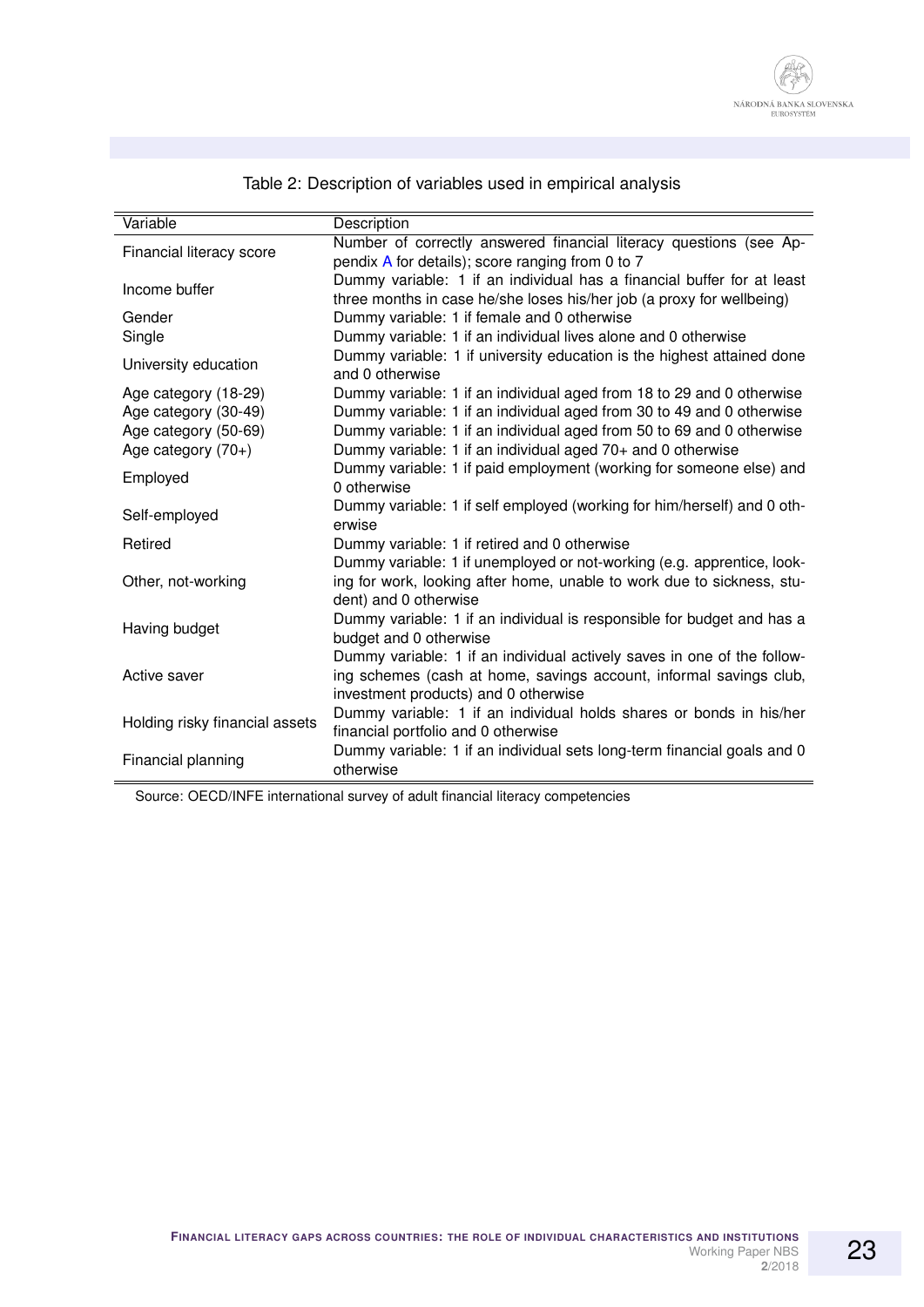<span id="page-23-0"></span>

| Variable                                  | AT     | <b>BR</b> | $\overline{CA}$ | $\overline{\text{HR}}$ | FI     | DE     | HK     | HU     | JO     | <b>NL</b> | RU     | UK     |
|-------------------------------------------|--------|-----------|-----------------|------------------------|--------|--------|--------|--------|--------|-----------|--------|--------|
| <b>Financial literacy Score</b>           | 4.79   | 4.31      | 4.93            | 4.27                   | 5.19   | 4.75   | 5.76   | 4.72   | 4.28   | 4.89      | 4.14   | 4.21   |
|                                           | (1.80) | (1.55)    | (1.54)          | (1.67)                 | (1.56) | (1.95) | (1.32) | (1.62) | (1.65) | (2.06)    | (1.79) | (1.86) |
| Basic socio-economic characteristics      |        |           |                 |                        |        |        |        |        |        |           |        |        |
| Income buffer                             | 0.52   | 0.27      | 0.69            | 0.32                   | 0.57   | 0.69   | 0.68   | 0.32   | 0.26   | 0.57      | 0.24   | 0.58   |
|                                           | (0.50) | (0.45)    | (0.46)          | (0.47)                 | (0.50) | (0.46) | (0.47) | (0.47) | (0.44) | (0.50)    | (0.43) | (0.49) |
| Gender                                    | 0.52   | 0.52      | 0.52            | 0.53                   | 0.50   | 0.54   | 0.54   | 0.53   | 0.44   | 0.50      | 0.53   | 0.52   |
|                                           | (0.50) | (0.50)    | (0.50)          | (0.50)                 | (0.50) | (0.50) | (0.50) | (0.50) | (0.50) | (0.50)    | (0.50) | (0.50) |
| Single                                    | 0.34   | 0.09      | 0.18            | 0.17                   | 0.30   | 0.22   | 0.06   | 0.16   | 0.09   | 0.21      | 0.16   | 0.23   |
|                                           | (0.47) | (0.28)    | (0.38)          | (0.38)                 | (0.46) | (0.42) | (0.24) | (0.37) | (0.29) | (0.41)    | (0.36) | (0.42) |
| University education                      | 0.10   | 0.09      | 0.45            | 0.18                   | 0.27   | 0.16   | 0.20   | 0.19   | 0.62   | 0.38      | 0.28   | 0.31   |
|                                           | (0.30) | (0.29)    | (0.50)          | (0.38)                 | (0.44) | (0.37) | (0.40) | (0.39) | (0.49) | (0.49)    | (0.45) | (0.46) |
| Age category (18-29)                      | 0.21   | 0.26      | 0.19            | 0.20                   | 0.24   | 0.18   | 0.19   | 0.20   | 0.47   | 0.18      | 0.24   | 0.18   |
|                                           | (0.41) | (0.44)    | (0.39)          | (0.40)                 | (0.43) | (0.38) | (0.39) | (0.40) | (0.50) | (0.38)    | (0.43) | (0.39) |
| Age category (30-49)                      | 0.35   | 0.43      | 0.35            | 0.35                   | 0.38   | 0.35   | 0.39   | 0.36   | 0.39   | 0.37      | 0.36   | 0.34   |
|                                           | (0.48) | (0.49)    | (0.48)          | (0.48)                 | (0.48) | (0.48) | (0.49) | (0.48) | (0.49) | (0.48)    | (0.48) | (0.47) |
| Age category (50-69)                      | 0.29   | 0.27      | 0.38            | 0.33                   | 0.30   | 0.32   | 0.34   | 0.33   | 0.13   | 0.37      | 0.36   | 0.34   |
|                                           | (0.45) | (0.45)    | (0.48)          | (0.47)                 | (0.46) | (0.47) | (0.48) | (0.47) | (0.34) | (0.48)    | (0.48) | (0.47) |
| Age category $(70+)$                      | 0.15   | 0.04      | 0.09            | 0.12                   | 0.09   | 0.15   | 0.07   | 0.10   | 0.01   | 0.08      | 0.03   | 0.14   |
|                                           | (0.36) | (0.20)    | (0.28)          | (0.32)                 | (0.28) | (0.36) | (0.26) | (0.30) | (0.09) | (0.27)    | (0.17) | (0.35) |
| Employed                                  | 0.49   | 0.30      | 0.50            | 0.42                   | 0.40   | 0.47   | 0.56   | 0.51   | 0.38   | 0.46      | 0.61   | 0.52   |
|                                           | (0.50) | (0.46)    | (0.50)          | (0.49)                 | (0.49) | (0.50) | (0.50) | (0.50) | (0.49) | (0.50)    | (0.49) | (0.50) |
| Self-employed                             | 0.07   | 0.33      | 0.10            | 0.07                   | 0.06   | 0.08   | 0.04   | 0.05   | 0.13   | 0.07      | 0.08   | 0.07   |
|                                           | (0.25) | (0.47)    | (0.30)          | (0.25)                 | (0.24) | (0.27) | (0.19) | (0.22) | (0.34) | (0.25)    | (0.27) | (0.26) |
| Retired                                   | 0.28   | 0.12      | 0.20            | 0.26                   | 0.25   | 0.27   | 0.13   | 0.25   | 0.04   | 0.17      | 0.19   | 0.24   |
|                                           | (0.45) | (0.32)    | (0.40)          | (0.44)                 | (0.43) | (0.44) | (0.34) | (0.43) | (0.18) | (0.38)    | (0.39) | (0.43) |
| Other, not-working                        | 0.17   | 0.24      | 0.20            | 0.26                   | 0.29   | 0.18   | 0.27   | 0.19   | 0.45   | 0.30      | 0.13   | 0.16   |
|                                           | (0.38) | (0.43)    | (0.40)          | (0.44)                 | (0.45) | (0.39) | (0.45) | (0.39) | (0.50) | (0.46)    | (0.33) | (0.37) |
| Additional variables capturing experience |        |           |                 |                        |        |        |        |        |        |           |        |        |
| Having budget                             | 0.28   | 0.36      | 0.58            | 0.63                   | 0.61   | 0.32   | 0.55   | 0.24   | 0.48   | 0.39      | 0.47   | 0.51   |
|                                           | (0.45) | (0.48)    | (0.49)          | (0.48)                 | (0.49) | (0.47) | (0.50) | (0.43) | (0.50) | (0.49)    | (0.50) | (0.50) |
| Active saver                              | 0.68   | 0.30      | 0.79            | 0.63                   | 0.61   | 0.67   | 0.73   | 0.27   | 0.71   | 0.71      | 0.55   | 0.72   |
|                                           | (0.47) | (0.46)    | (0.40)          | (0.48)                 | (0.49) | (0.47) | (0.44) | (0.44) | (0.45) | (0.45)    | (0.50) | (0.45) |
| Holding risky financial assets            | 0.12   | 0.01      | 0.46            | 0.13                   | 0.30   | 0.29   | 0.38   | 0.05   | 0.14   | 0.09      | 0.02   | 0.37   |
|                                           | (0.33) | (0.09)    | (0.50)          | (0.33)                 | (0.46) | (0.46) | (0.48) | (0.22) | (0.34) | (0.28)    | (0.14) | (0.48) |
| Financial planning                        | 0.63   | 0.45      | 0.58            | 0.45                   | 0.74   | 0.59   | 0.58   | 0.43   | 0.61   | 0.39      | 0.47   | 0.45   |
|                                           | (0.48) | (0.50)    | (0.49)          | (0.50)                 | (0.44) | (0.49) | (0.49) | (0.49) | (0.49) | (0.49)    | (0.50) | (0.50) |

#### Table 3: Summary statistics of variables used in empirical analysis

Note: Summary statistics computed using survey weights except Jordan (JO) and Russia (RU), where survey weights are not available. Standard deviations presented in parentheses.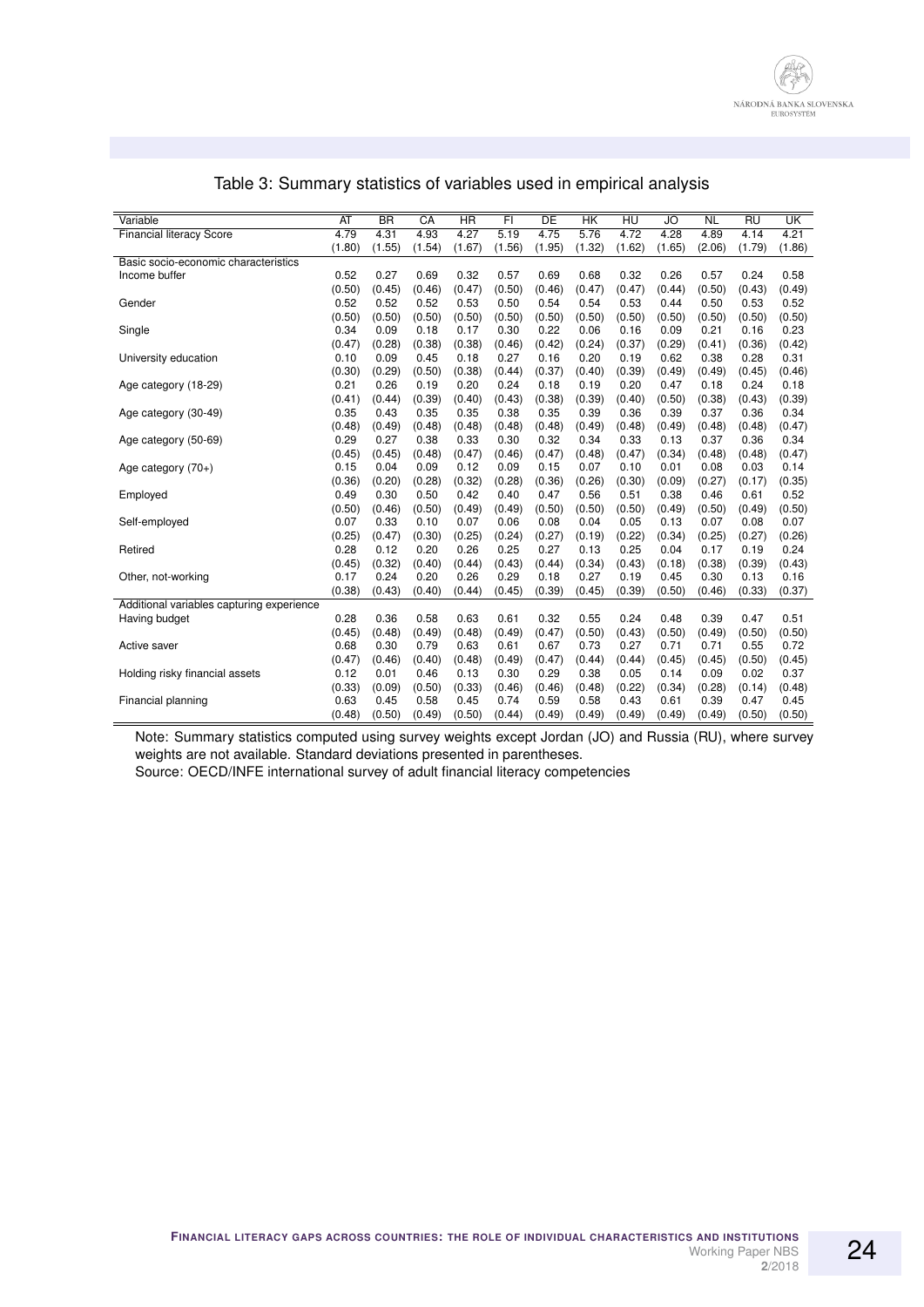<span id="page-24-0"></span>

|                 | GDP per         | Internet users | Life       | Enrolment     | Stock market   | Social         | Math score in |
|-----------------|-----------------|----------------|------------|---------------|----------------|----------------|---------------|
| Country         | capita (current | (% of the      | expectancy | ratio, upper  | total value to | contributions  | the PISA      |
|                 | \$USD)          | population)    | (vears)    | secondary (%) | GDP (%)        | (% of revenue) | survey        |
| Austria         | 43,665          | 83.93          | 81.84      | 95.75         | 7.33           | 32.33          | 497           |
| Brazil          | 8.757           | 59.08          | 74.68      | 90.97         | 31.19          | 31.68          | 377           |
| Canada          | 43.316          | 88.47          | 82.14      | 119.30        | 77.59          | 23.70          | 516           |
| Croatia         | 11,580          | 69.80          | 77.28      | 97.66         | 1.25           | 35.32          | 464           |
| Finland         | 42.405          | 92.65          | 81.39      | 115.23        | 56.61          | 33.67          | 511           |
| Germany         | 41.177          | 87.59          | 81.09      | 106.68        | 38.25          | 54.61          | 506           |
| Hong Kong       | 42.351          | 84.95          | 84.28      | 113.22        | 478.70         | N.A.           | 548           |
| Hungary         | 12.366          | 72.83          | 75.96      | 102.67        | 10.00          | 30.10          | 477           |
| Jordan          | 4,096           | 53.40          | 74.20      | 77.88         | 10.73          | 0.27           | 380           |
| The Netherlands | 44.293          | 93.10          | 81.70      | 124.47        | 54.45          | 36.69          | 512           |
| Russia          | 9.329           | 70.10          | 70.91      | 98.77         | 20.26          | 21.00          | 494           |
| UK              | 43,930          | 92.00          | 81.60      | 83.20         | 103.06         | 21.23          | 492           |

## Table 4: Selected country-level indicators relevant for financial literacy

Source: World Bank indicators; OECD PISA data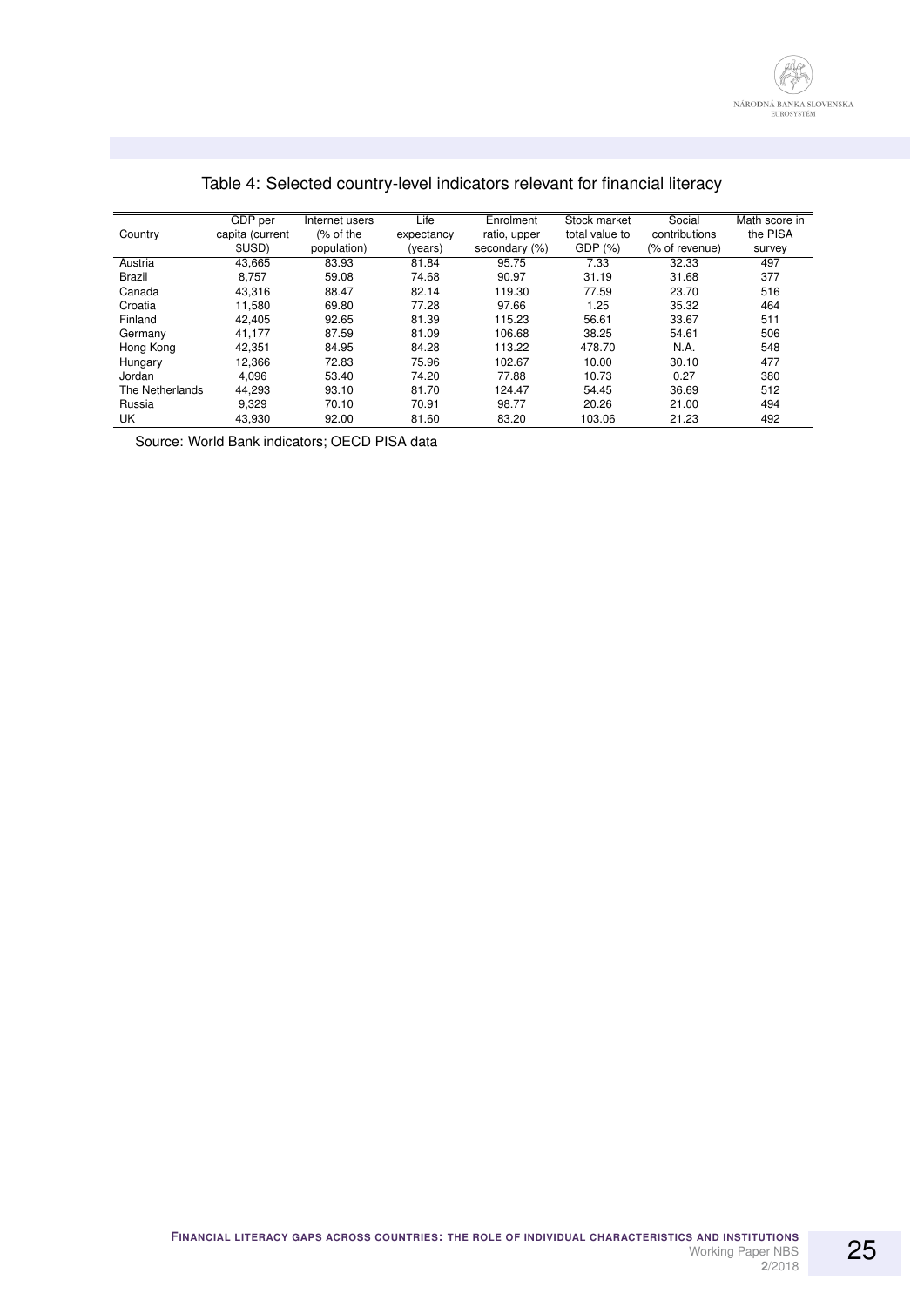|                          | AT  | BR  | СA  | HR  | FI   | DE  | НK  | HU  | <b>JO</b> | NL  | <b>RU</b> | UK  |
|--------------------------|-----|-----|-----|-----|------|-----|-----|-----|-----------|-----|-----------|-----|
| Overall                  | 4.8 | 4.3 | 4.9 | 4.3 | 5.2  | 4.8 | 5.8 | 4.7 | 4.3       | 4.9 | 4.1       | 4.2 |
| Gender                   |     |     |     |     |      |     |     |     |           |     |           |     |
| Male                     | 5.1 | 4.4 | 5.4 | 4.3 | 5.4  | 5.3 | 6.0 | 4.8 | 4.7       | 5.5 | 4.2       | 4.6 |
| Female                   | 4.5 | 4.2 | 4.5 | 4.2 | 4.9  | 4.3 | 5.6 | 4.6 | 3.8       | 4.3 | 4.1       | 3.8 |
| Education                |     |     |     |     |      |     |     |     |           |     |           |     |
| Primary                  | 3.8 | 3.9 | 3.8 | 3.9 | N.A. | 4.1 | 4.6 | 4.3 | 3.4       | 4.0 | 3.4       | 3.1 |
| Secondary                | 4.9 | 4.5 | 4.6 | 4.3 | 5.0  | 5.0 | 5.9 | 4.7 | 3.9       | 4.5 | 4.1       | 4.0 |
| Tertiary                 | 5.6 | 5.2 | 5.4 | 4.8 | 5.8  | 5.7 | 6.1 | 5.4 | 4.6       | 5.6 | 4.5       | 5.0 |
| Age category             |     |     |     |     |      |     |     |     |           |     |           |     |
| 18-29 years              | 4.6 | 4.4 | 4.5 | 4.1 | 5.0  | 4.4 | 5.5 | 4.7 | 3.5       | 4.3 | 3.8       | 3.7 |
| 30-49 years              | 4.8 | 4.4 | 5.0 | 4.4 | 5.4  | 4.7 | 5.9 | 4.8 | 4.1       | 4.9 | 4.2       | 4.6 |
| 50-69 years              | 5.0 | 4.2 | 5.1 | 4.4 | 5.2  | 5.0 | 5.8 | 4.7 | 4.6       | 5.2 | 4.3       | 4.4 |
| 70+ years                | 4.6 | 4.1 | 4.7 | 3.7 | 4.9  | 4.5 | 5.2 | 4.5 | 4.7       | 5.0 | 4.2       | 3.4 |
| <b>Employment status</b> |     |     |     |     |      |     |     |     |           |     |           |     |
| Employed                 | 4.9 | 4.6 | 5.0 | 4.4 | 5.4  | 5.1 | 6.0 | 4.8 | 4.8       | 5.1 | 4.3       | 4.5 |
| Self-employed            | 5.1 | 4.3 | 5.4 | 4.6 | 5.6  | 5.6 | 5.7 | 5.2 | 4.8       | 5.6 | 4.2       | 4.6 |
| Retired                  | 4.8 | 4.0 | 5.1 | 4.0 | 4.9  | 4.7 | 5.4 | 4.4 | 4.6       | 5.2 | 3.8       | 3.9 |
| Other not working        | 4.3 | 4.2 | 4.3 | 4.2 | 5.2  | 4.1 | 5.5 | 4.8 | 3.8       | 4.5 | 4.0       | 3.5 |

<span id="page-25-0"></span>Table 5: Distribution of financial literacy score across selected socio-economic characteristics (by country)

Note: Means are presented based on the sample of adult individuals aged 18-79. Weighted figures except Jordan (JO) and Russia (RU), where survey weights are not available.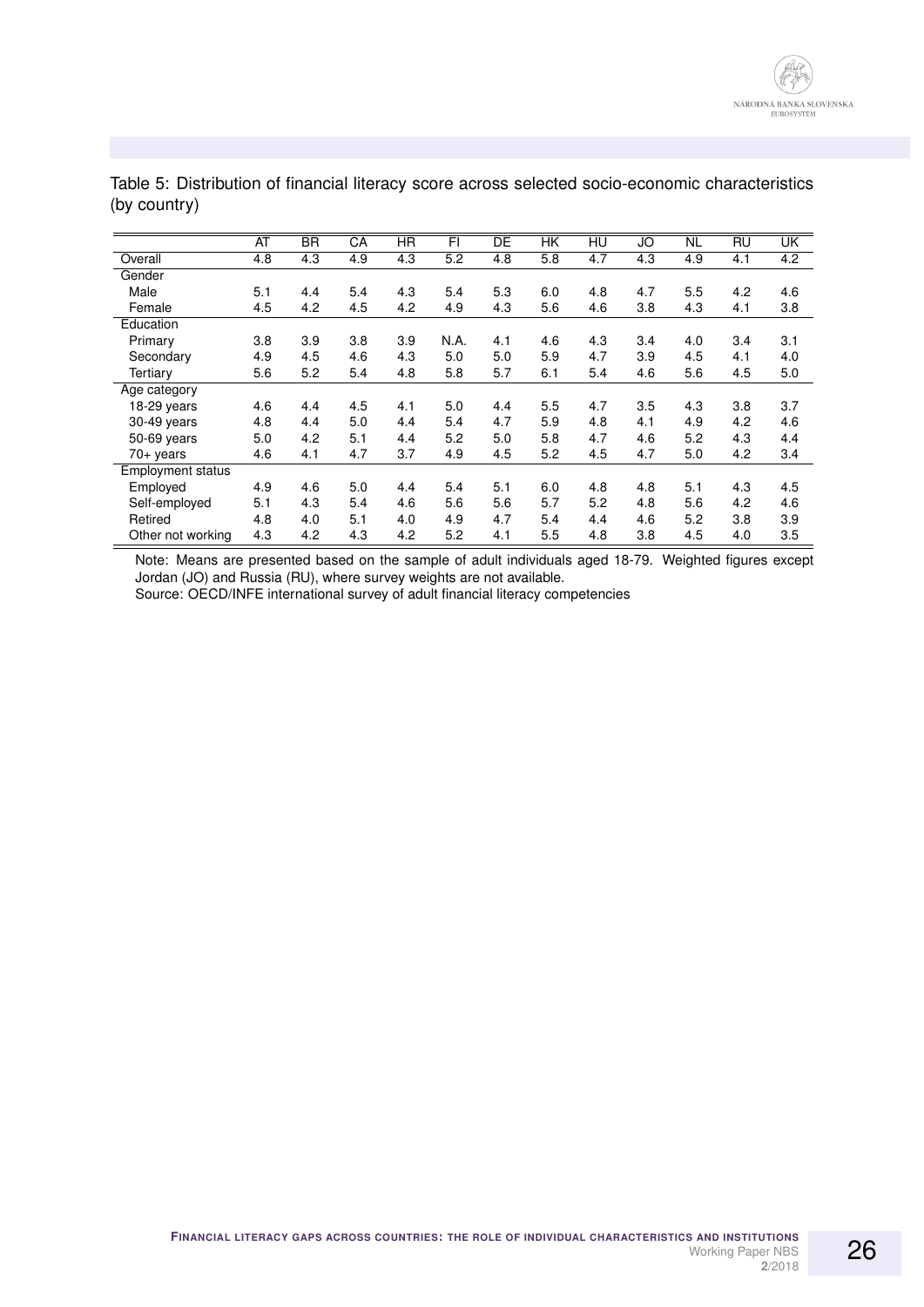|                       | (1)         | (2)         |
|-----------------------|-------------|-------------|
| Income buffer         | $0.621***$  | $0.439***$  |
|                       | (0.030)     | (0.031)     |
| Gender                | $-0.429***$ | $-0.452***$ |
|                       | (0.029)     | (0.028)     |
| Single                | $-0.078**$  | $-0.131***$ |
|                       | (0.039)     | (0.039)     |
| University education  | $0.543***$  | $0.655***$  |
|                       | (0.031)     | (0.033)     |
| Age category (18-29)  | $-0.148**$  | $-0.015$    |
|                       | (0.074)     | (0.074)     |
| Age category (30-49)  | 0.067       | $0.135*$    |
|                       | (0.070)     | (0.069)     |
| Age category (50-69)  | $0.247***$  | $0.288***$  |
|                       | (0.061)     | (0.059)     |
| Employed              | $0.217***$  | $0.239***$  |
|                       | (0.042)     | (0.041)     |
| Self-employed         | 0.088       | $0.188***$  |
|                       | (0.055)     | (0.056)     |
| Retired               | $-0.048$    | 0.023       |
|                       | (0.059)     | (0.058)     |
| Constant              | 4.507***    | 4.878***    |
|                       | (0.079)     | (0.089)     |
| Country fixed effects | No          | Yes         |
| Adjusted $R^2$        | 0.099       | 0.144       |
| Observations          | 12,298      | 12,298      |

<span id="page-26-0"></span>Table 6: Baseline OLS estimates of determinants of financial literacy

Note: Robust standard errors presented in parentheses. Dummy variables for Age category (70+), Not-working, and Finland are the baseline categories for the respective dummy sets.  $* p < 0.10, ** p < 0.05, ** p < 0.01$ . Source: OECD/INFE international survey of adult financial literacy competencies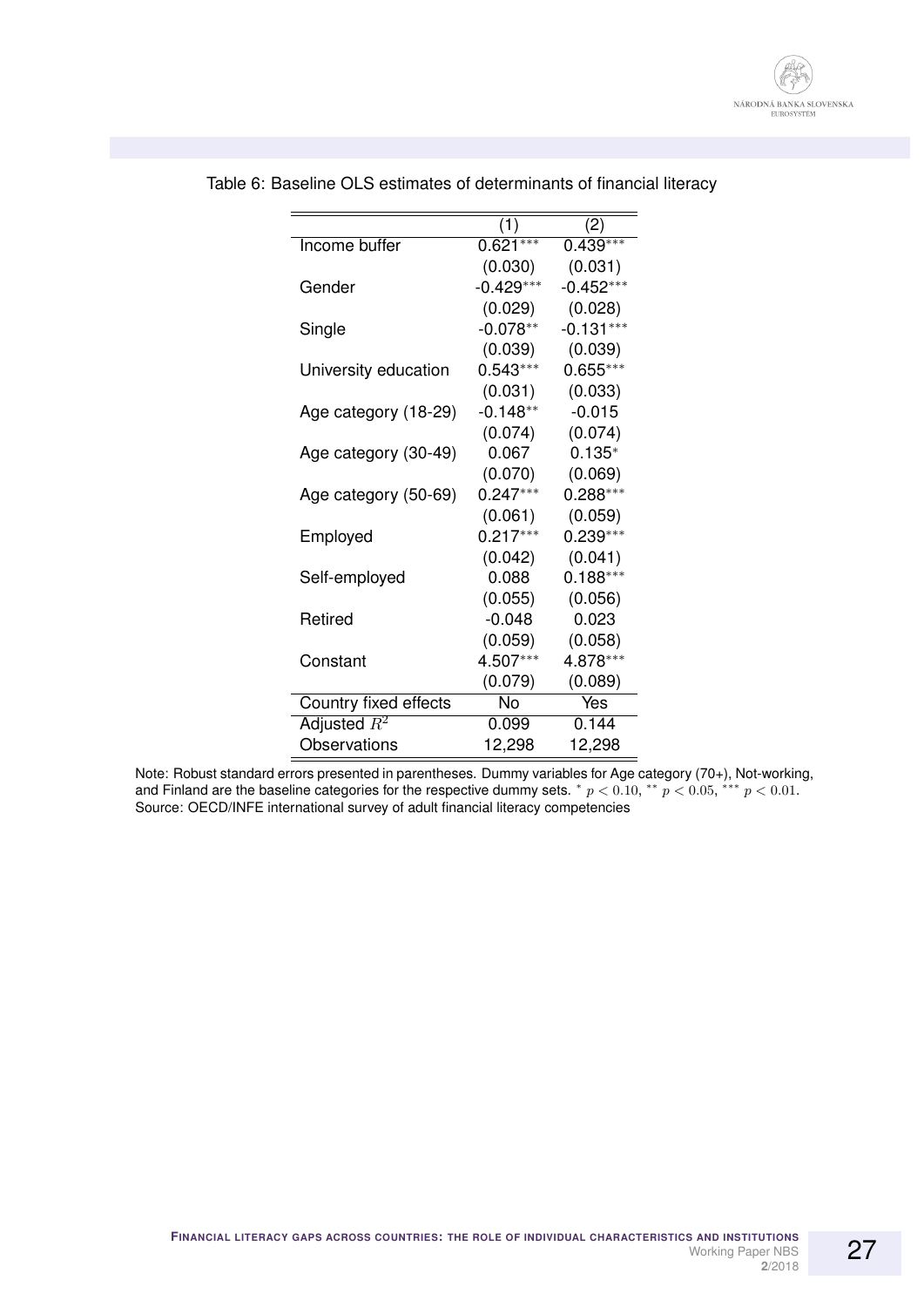|                     | AT         | <b>BR</b>  | СA          | <b>HR</b>  | DE         | НK          | HU         | JO          | <b>NL</b>   | RU         | UK          |
|---------------------|------------|------------|-------------|------------|------------|-------------|------------|-------------|-------------|------------|-------------|
| Differential        |            |            |             |            |            |             |            |             |             |            |             |
| Benchmark (Finland) | $5.270***$ | $5.270***$ | $5.270***$  | $5.270***$ | $5.270***$ | $5.270***$  | $5.270***$ | $5.270***$  | $5.270***$  | $5.270***$ | $5.270***$  |
|                     | (0.042)    | (0.042)    | (0.042)     | (0.042)    | (0.042)    | (0.042)     | (0.042)    | (0.042)     | (0.042)     | (0.042)    | (0.042)     |
| Compared country    | 4.968***   | $4.510***$ | 4.978***    | 4.371***   | $5.247***$ | $5.778***$  | 4.764***   | 4.483***    | $5.309***$  | $4.430***$ | 4.602***    |
|                     | (0.040)    | (0.045)    | (0.044)     | (0.052)    | (0.053)    | (0.040)     | (0.050)    | (0.048)     | (0.055)     | (0.054)    | (0.054)     |
| Difference (raw)    | $0.302***$ | $0.759***$ | $0.292***$  | $0.899***$ | 0.023      | $-0.509***$ | $0.506***$ | $0.787***$  | $-0.040$    | $0.839***$ | $0.667***$  |
|                     | (0.058)    | (0.061)    | (0.061)     | (0.067)    | (0.067)    | (0.058)     | (0.065)    | (0.064)     | (0.069)     | (0.068)    | (0.068)     |
| Difference (%)      | 5.9%       | 15.5%      | 5.7%        | 18.6%      | $0.5\%$    | $-9.2%$     | 10.1%      | 16.1%       | $-0.7%$     | 17.3%      | 13.5        |
| II. Decomposition   |            |            |             |            |            |             |            |             |             |            |             |
| Explained           | $0.179***$ | $0.115***$ | $-0.207***$ | $0.161***$ | $-0.036$   | $-0.066$    | $0.175***$ | $-0.289***$ | $-0.167***$ | $0.094**$  | $-0.091***$ |
|                     | (0.032)    | (0.048)    | (0.037)     | (0.035)    | (0.035)    | (0.046)     | (0.042)    | (0.066)     | (0.050)     | (0.048)    | (0.033)     |
| Unexplained         | $0.123*$   | $0.644***$ | $0.499***$  | $0.738***$ | 0.059      | $-0.443***$ | $0.331***$ | 1.076***    | 0.127       | $0.745***$ | $0.758***$  |
|                     | (0.068)    | (0.080)    | (0.069)     | (0.078)    | (0.075)    | (0.074)     | (0.080)    | (0.091)     | (0.084)     | (0.085)    | (0.075)     |

<span id="page-27-0"></span>Table 7: Blinder-Oaxaca decomposition at mean (baseline)

Note: Only basic socio-economic characteristics (i.e. income buffer, gender, age, education, and working status) used as explanatory variables in the underlying<br>regressions. Robust standard errors presented in parentheses.

**F**

28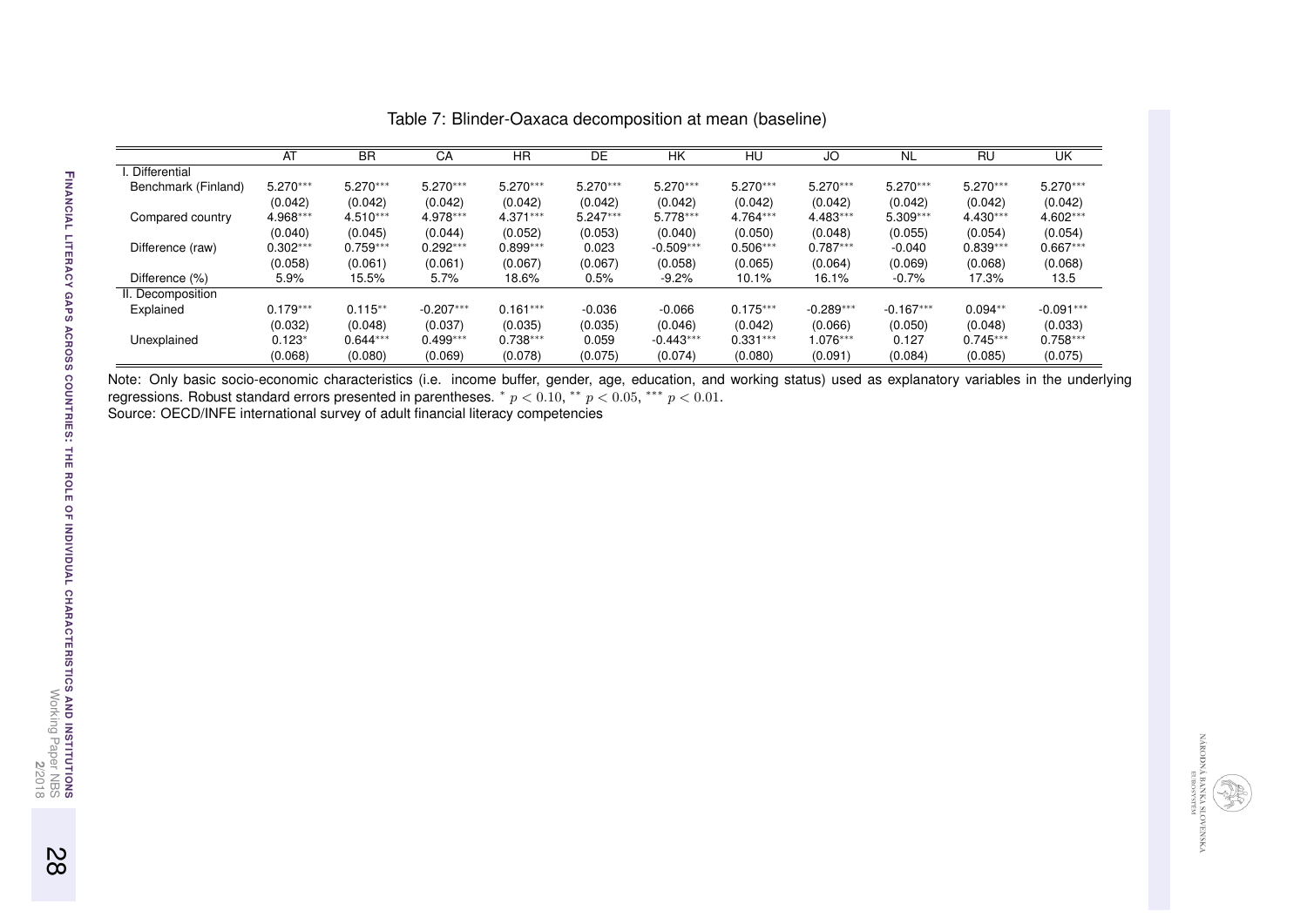|                     | AT         | <b>BR</b>  | CA          | HR         | <b>DE</b>   | HK          | HU                                        | JO          | <b>NL</b>   | RU         | UK         |
|---------------------|------------|------------|-------------|------------|-------------|-------------|-------------------------------------------|-------------|-------------|------------|------------|
|                     |            |            |             |            |             |             | RIF B-O decomposition for 10th percentile |             |             |            |            |
| I. Differential     |            |            |             |            |             |             |                                           |             |             |            |            |
| Benchmark (Finland) | $3.407***$ | $3.407***$ | $3.407***$  | $3.407***$ | $3.407***$  | $3.407***$  | $3.407***$                                | $3.407***$  | $3.407***$  | $3.407***$ | $3.407***$ |
|                     | (0.054)    | (0.054)    | (0.054)     | (0.054)    | (0.054)     | (0.054)     | (0.054)                                   | (0.054)     | (0.054)     | (0.054)    | (0.054)    |
| Compared country    | $2.644***$ | $2.438***$ | $3.308***$  | $2.508***$ | $3.124***$  | 4.203***    | $2.811***$                                | 2.696***    | $2.837***$  | $2.344***$ | $2.356***$ |
|                     | (0.062)    | (0.037)    | (0.049)     | (0.067)    | (0.092)     | (0.075)     | (0.070)                                   | (0.048)     | (0.124)     | (0.058)    | (0.091)    |
| Difference (raw)    | $0.763***$ | $0.969***$ | 0.099       | $0.899***$ | $0.283***$  | $-0.796***$ | $0.595***$                                | $0.711***$  | $0.570***$  | $1.063***$ | $1.051***$ |
|                     | (0.082)    | (0.066)    | (0.074)     | (0.086)    | (0.107)     | (0.093)     | (0.089)                                   | (0.072)     | (0.135)     | (0.080)    | (0.106)    |
| Difference (%)      | 25.2%      | 33.2%      | 2.9%        | 30.4%      | 8.7%        | $-20.9%$    | 19.2%                                     | 20.3%       | 18.3%       | 37.0%      | 36.5%      |
| II. Decomposition   |            |            |             |            |             |             |                                           |             |             |            |            |
| Explained           | $0.075*$   | $0.093*$   | $-0.098**$  | $0.084**$  | $-0.054$    | $-0.052$    | $0.103**$                                 | $-0.022$    | $-0.109*$   | $0.141**$  | $-0.030$   |
|                     | (0.040)    | (0.052)    | (0.046)     | (0.042)    | (0.044)     | (0.058)     | (0.050)                                   | (0.086)     | (0.065)     | (0.060)    | (0.041)    |
| Unexplained         | $0.688***$ | $0.877***$ | $0.197**$   | $0.815***$ | $0.337***$  | $-0.744***$ | $0.492***$                                | $0.733***$  | $0.679***$  | $0.922***$ | $1.081***$ |
|                     | (0.097)    | (0.091)    | (0.079)     | (0.102)    | (0.113)     | (0.107)     | (0.109)                                   | (0.111)     | (0.145)     | (0.109)    | (0.112)    |
|                     |            |            |             |            |             |             | RIF B-O decomposition for 50th percentile |             |             |            |            |
| I. Differential     |            |            |             |            |             |             |                                           |             |             |            |            |
| Benchmark (Finland) | $6.035***$ | $6.035***$ | $6.035***$  | $6.035***$ | $6.035***$  | $6.035***$  | $6.035***$                                | $6.035***$  | $6.035***$  | $6.035***$ | $6.035***$ |
|                     | (0.045)    | (0.045)    | (0.045)     | (0.045)    | (0.045)     | (0.045)     | (0.045)                                   | (0.045)     | (0.045)     | (0.045)    | (0.045)    |
| Compared country    | $5.520***$ | 4.840***   | $5.425***$  | 4.782***   | $6.100***$  | $6.422***$  | $5.343***$                                | 4.825***    | $6.333***$  | 4.999 ***  | $5.317***$ |
|                     | (0.031)    | (0.041)    | (0.055)     | (0.064)    | (0.078)     | (0.035)     | (0.052)                                   | (0.051)     | (0.074)     | (0.067)    | (0.084)    |
| Difference (raw)    | $0.515***$ | $1.195***$ | $0.610***$  | $1.253***$ | $-0.065$    | $-0.387***$ | $0.692***$                                | $1.210***$  | $-0.298***$ | $1.036***$ | $0.718***$ |
|                     | (0.054)    | (0.061)    | (0.071)     | (0.079)    | (0.090)     | (0.057)     | (0.069)                                   | (0.068)     | (0.087)     | (0.081)    | (0.095)    |
| Difference (%)      | 8.9%       | 22.0%      | 10.6%       | 23.2%      | $-1.1%$     | $-6.2%$     | 12.2%                                     | 22.3%       | $-4.8%$     | 18.8%      | 12.6%      |
| II. Decomposition   |            |            |             |            |             |             |                                           |             |             |            |            |
| Explained           | $0.172***$ | $0.097*$   | $-0.175***$ | $0.138***$ | 0.003       | $-0.039$    | $0.154***$                                | $-0.337***$ | $-0.144***$ | 0.045      | $-0.078**$ |
|                     | (0.035)    | (0.053)    | (0.038)     | (0.038)    | (0.037)     | (0.048)     | (0.044)                                   | (0.070)     | (0.051)     | (0.051)    | (0.034)    |
| Unexplained         | $0.343***$ | $1.097***$ | $0.785***$  | $1.114***$ | $-0.068$    | $-0.348***$ | $0.538***$                                | $1.547***$  | $-0.154$    | $0.991***$ | $0.796***$ |
|                     | (0.066)    | (0.082)    | (0.079)     | (0.088)    | (0.097)     | (0.074)     | (0.083)                                   | (0.096)     | (0.101)     | (0.095)    | (0.101)    |
|                     |            |            |             |            |             |             | RIF B-O decomposition for 90th percentile |             |             |            |            |
| I. Differential     |            |            |             |            |             |             |                                           |             |             |            |            |
| Benchmark (Finland) | 7.486***   | 7.486***   | 7.486***    | 7.486***   | 7.486***    | 7.486***    | 7.486***                                  | 7.486***    | 7.486***    | 7.486***   | 7.486***   |
|                     | (0.039)    | (0.039)    | (0.039)     | (0.039)    | (0.039)     | (0.039)     | (0.039)                                   | (0.039)     | (0.039)     | (0.039)    | (0.039)    |
| Compared country    | 7.393***   | $6.825***$ | $7.447***$  | 7.038***   | $7.731***$  | 7.549***    | 7.249***                                  | $6.883***$  | 7.889***    | $7.050***$ | $7.452***$ |
|                     | (0.036)    | (0.061)    | (0.050)     | (0.088)    | (0.049)     | (0.031)     | (0.065)                                   | (0.076)     | (0.050)     | (0.081)    | (0.073)    |
| Difference (raw)    | $0.093*$   | $0.660***$ | 0.038       | $0.448***$ | $-0.245***$ | $-0.063$    | $0.237***$                                | $0.602***$  | $-0.403***$ | $0.435***$ | 0.033      |
|                     | (0.053)    | (0.072)    | (0.064)     | (0.097)    | (0.062)     | (0.050)     | (0.076)                                   | (0.086)     | (0.064)     | (0.090)    | (0.083)    |
| Difference (%)      | 1.3%       | 9.2%       | 0.5%        | 6.2%       | $-3.2%$     | $-0.8%$     | 3.2%                                      | 8.4%        | $-5.2%$     | 6.0%       | 0.5%       |
| II. Decomposition   |            |            |             |            |             |             |                                           |             |             |            |            |
| Explained           | $0.176***$ | 0.063      | $-0.158***$ | $0.116***$ | 0.012       | $-0.048$    | $0.131***$                                | $-0.323***$ | $-0.118**$  | 0.019      | $-0.065**$ |
|                     | (0.033)    | (0.047)    | (0.036)     | (0.034)    | (0.033)     | (0.043)     | (0.040)                                   | (0.060)     | (0.047)     | (0.044)    | (0.032)    |
| Unexplained         | $-0.083$   | $0.598***$ | $0.197***$  | $0.332***$ | $-0.257***$ | $-0.015$    | 0.106                                     | $0.926***$  | $-0.285***$ | $0.416***$ | 0.099      |
|                     | (0.060)    | (0.086)    | (0.076)     | (0.101)    | (0.071)     | (0.067)     | (0.085)                                   | (0.107)     | (0.081)     | (0.100)    | (0.090)    |
|                     |            |            |             |            |             |             |                                           |             |             |            |            |

#### Table 8: RIF Blinder-Oaxaca quantile decomposition (baseline)

Note: Only basic socio-economic characteristics (i.e. income buffer, gender, age, education, and working status) used as explanatory variables in the underlying<br>regressions. Robust standard errors presented in parentheses

NÁRODNÁ BANKA SLOVENSKA<br>EUROSYSTÉM

<span id="page-28-0"></span>

**F**

29

**2**/2018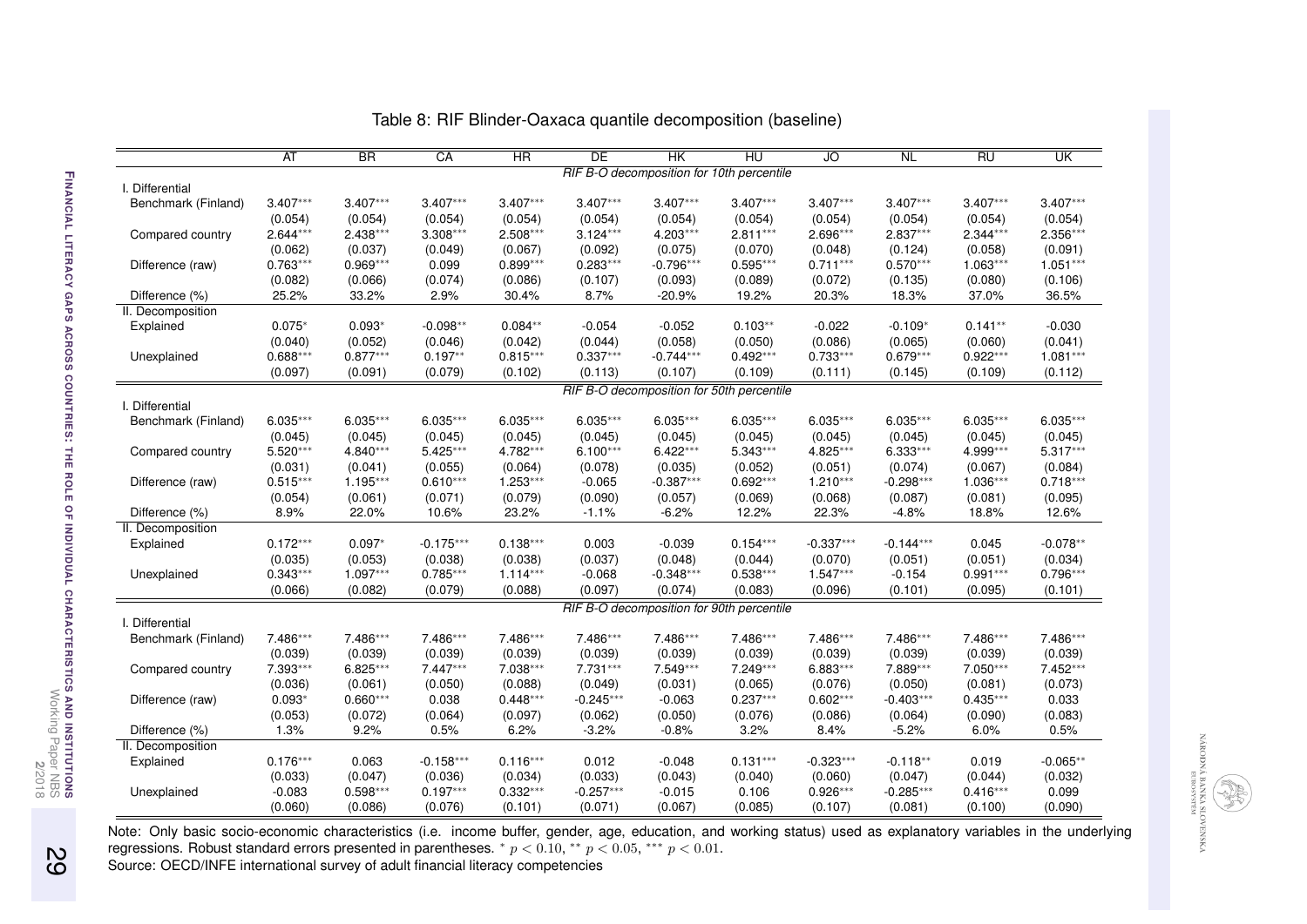<span id="page-29-0"></span>

|                             | Mean                |      | 10th percentile     |      | 90th percentile     |      |  |
|-----------------------------|---------------------|------|---------------------|------|---------------------|------|--|
| Indicator                   | Standardized effect | Rank | Standardized effect | Rank | Standardized effect | Rank |  |
| GDP per capita              | $-0.289**$          | 6    | $-0.222$            | 5    | $-0.288***$         |      |  |
| Gross enrolment ratio       | $-0.293***$         |      | $-0.292*$           |      | $-0.233**$          | 6    |  |
| Internet users              | $-0.297***$         |      | $-0.200$            | 6    | $-0.338***$         |      |  |
| Life expectancy             | $-0.514**$          |      | $-0.489*$           |      | $-0.440**$          |      |  |
| Math score in PISA          | $-0.301***$         |      | $-0.273*$           | Δ    | $-0.283***$         |      |  |
| Social contributions rate   | $-0.301***$         |      | $-0.121*$           |      | $-0.307***$         | 3    |  |
| Stock market capitalization | $-0.247***$         |      | $-0.368***$         |      | $-0.078$            |      |  |

#### Table 9: Which institutions matter the most? (baseline)

Note: Country-level regressions of the unexplained parts of the gap (coefficient effects) estimated from the mean and quantile decomposition analysis on a set of aggregate indicators (one by one) which have been standardized (i.e. values demeaned and divided by their standard deviations).  $*$   $p$  < 0.10,  $**$   $p$  < 0.05,  $***$  $p < 0.01$ .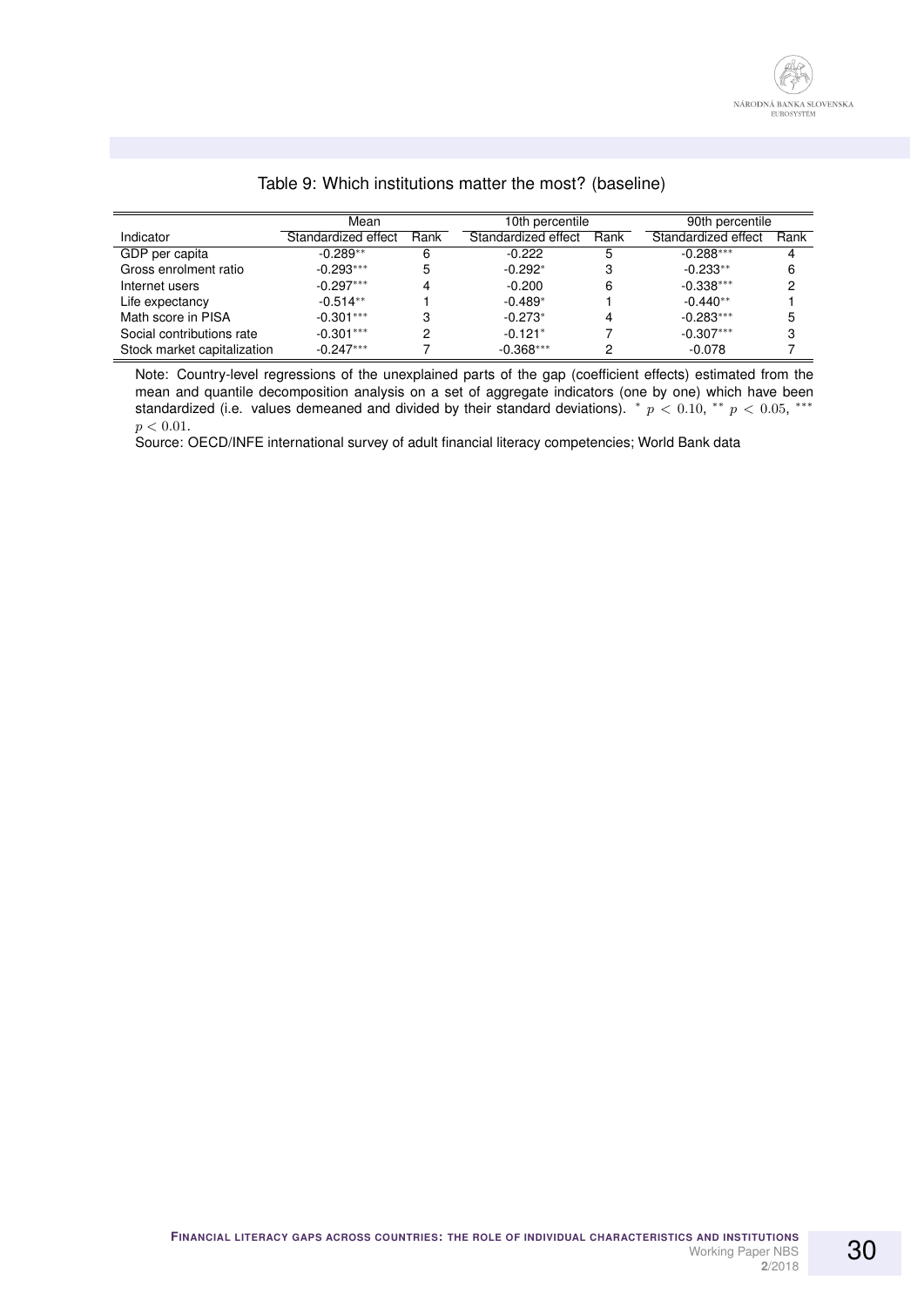

## **APPENDIX**

# <span id="page-30-0"></span>**A. FINANCIAL LITERACY QUESTIONS IN THE OECD/INFE SURVEY**

Below we provide the list of financial literacy knowledge questions (KQ) asked in the OECD/INFE survey on financial literacy of adult individuals that were used for the calculation of the overall financial knowledge score. For sake of space-saving, answer options such as "Don't know" or "Refused to answer" are omitted.

- **KQ1 Time-value of money**: Imagine that five brothers are given a gift of EUR 1,000 and have to share the money equally. The brothers have to wait for one year to get their share of the EUR 1,000 and inflation stays at 2%. In one year's time, will they be able to buy (a) more with their share of the money than they could today, (b) as much as today, or (c) less than they could buy today? (correct answer: c)
- **KQ2 Interest paid on a loan**: You lend EUR 25 to a friend one evening and he gives you EUR 25 back the next day. How much interest has he paid on this loan? (correct answer: 0)
- **KQ3 Interest plus principal**: Suppose you put EUR 100 into a no-fee savings account with a guaranteed interest rate of 2% per year. You do not make any further payments into this account and you do not withdraw any money. How much would be in the account at the end of the first year, once the interest payment is made? (correct answer: 102 EUR)
- **KQ4 Compound interest**: And how much would be in the account at the end of five years? (a) More than EUR 110, (b) exactly EUR 110, (c) less than EUR 110, (d) It is impossible to tell from the information given. (correct answer: a)
- **KQ5 Risk and return**: Is the following statement (a) true or (b) false? An investment with a high return is likely to be high risk. (correct answer: a)
- **KQ6 Definition of inflation**: Is the following statement (a) true or (b) false? High inflation means that the cost of living is increasing rapidly. (correct answer: a)
- **KQ7 Diversification**: Is the following statement (a) true or (b) false? It is usually possible to reduce the risk of investing in the stock market by buying a wide range of stocks and shares. (correct answer: a)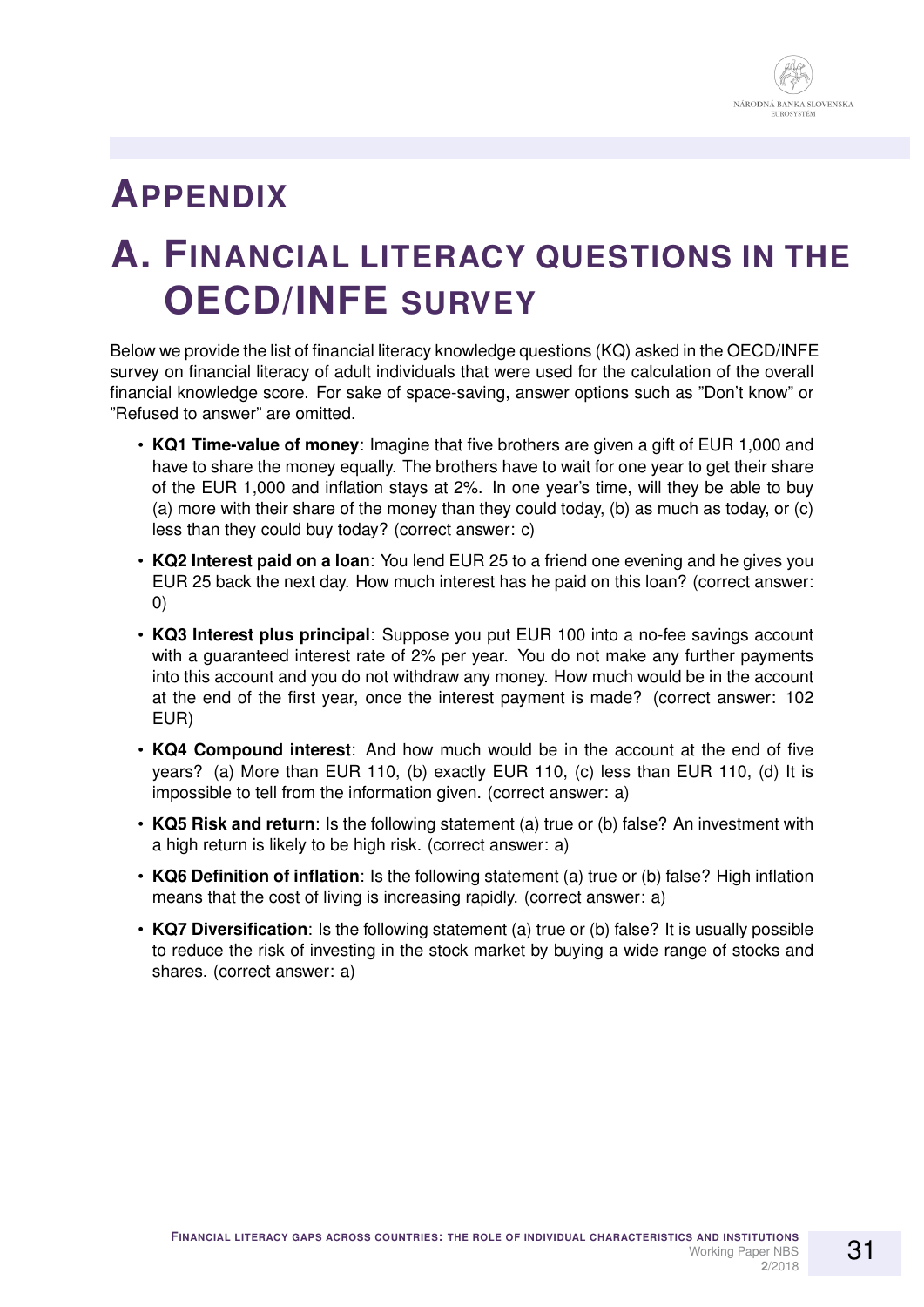

# <span id="page-31-0"></span>**B. THE IMPORTANCE OF EXPERIENCE FOR FINANCIAL LITERACY**

As a robustness check, we extend our multivariate and decomposition analysis by considering a set of variables capturing experience with finance (see Table [2,](#page-22-0) for exact definition). The inclusion of these endogenous variables to better explain financial literacy gaps across countries is justified by the prior literature studying the reverse causality between financial knowledge and financial outcomes of households and individuals (e.g. [Fernandes et al.,](#page-17-3) [2014\)](#page-17-3).

## **B.1 PRODUCTION FUNCTION**

The results on experience variables (presented in Table [B.1\)](#page-32-0) are remarkable in two dimensions. First, with regard to having a budget. This dummy variable indicates whether an individual is responsible for the budget, if the household has a budget at all and is used by the OECD in their so called "financial behavior" score. However, it interestingly relates to marginally lower financial literacy. This could be for two reasons. Either low-income, low-educated households have a higher probability of having a budget as they have more need to do so. If so, it might not be a good indicator for using it in a "financial behavior" score as it only captures a selection issue and is a proxy for tight finances. Or the less financially literate person in a household typically is responsible for the households budget. That would be worrisome as it would lead to less efficient budgeting. In both cases it questions the definition and use in the OECD's "financial behavior score" in this combination of two variables, a household having a budget and a person being responsible for that budget. Second all other experience variables are associated with higher financial literacy. In particular, holding risky financial assets and financial planning also have economically significant effects of about 0.2 (financial planning) and 0.3 to 0.4 (holding risky assets). Of course these coefficients should not be interpreted as causal effects but rather as predictive effects or conditional correlations. We consider it likely that individuals learn before and while they are dealing with certain financial products how to deal with such products and thereby increase their financial knowledge which is partly covered by our observed financial literacy scores.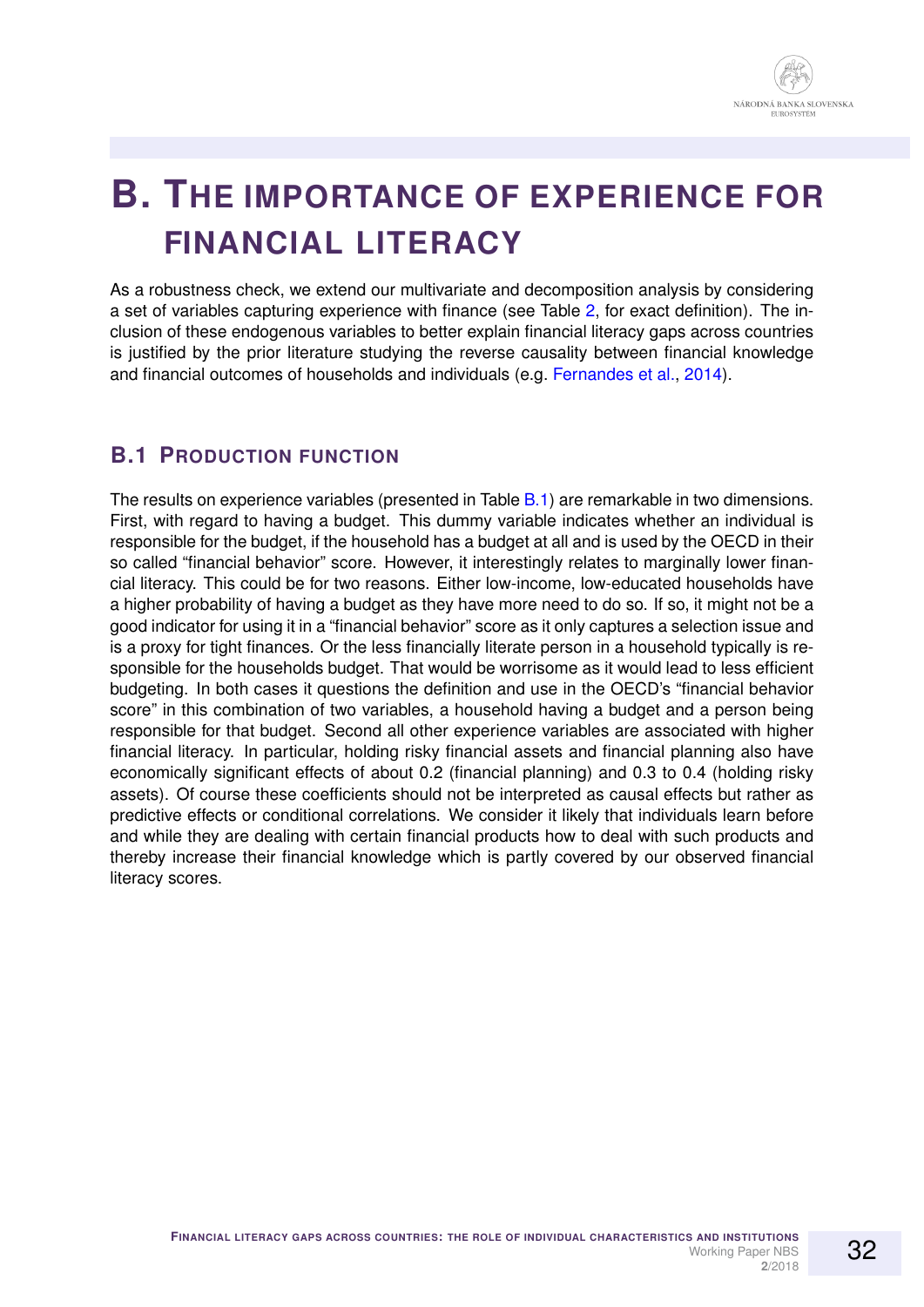|                                | (1)         | $\overline{(2)}$ | (3)         | (4)         |
|--------------------------------|-------------|------------------|-------------|-------------|
| Income buffer                  | $0.621***$  | $0.439***$       | $0.473***$  | $0.306***$  |
|                                | (0.030)     | (0.031)          | (0.033)     | (0.034)     |
| Gender                         | $-0.429***$ | $-0.452***$      | $-0.387***$ | $-0.419***$ |
|                                | (0.029)     | (0.028)          | (0.030)     | (0.029)     |
| Single                         | $-0.078**$  | $-0.131***$      | $-0.023$    | $-0.094**$  |
|                                | (0.039)     | (0.039)          | (0.040)     | (0.040)     |
| University education           | $0.543***$  | $0.655***$       | $0.452***$  | $0.568***$  |
|                                | (0.031)     | (0.033)          | (0.032)     | (0.033)     |
| Age category (18-29)           | $-0.148**$  | $-0.015$         | $-0.236***$ | $-0.056$    |
|                                | (0.074)     | (0.074)          | (0.077)     | (0.076)     |
| Age category (30-49)           | 0.067       | $0.135*$         | $-0.059$    | 0.044       |
|                                | (0.070)     | (0.069)          | (0.073)     | (0.072)     |
| Age category (50-69)           | $0.247***$  | $0.288***$       | 0.092       | $0.156**$   |
|                                | (0.061)     | (0.059)          | (0.063)     | (0.062)     |
| Employed                       | $0.217***$  | $0.239***$       | $0.133***$  | $0.142***$  |
|                                | (0.042)     | (0.041)          | (0.043)     | (0.042)     |
| Self-employed                  | 0.088       | $0.188***$       | $-0.043$    | 0.087       |
|                                | (0.055)     | (0.056)          | (0.055)     | (0.056)     |
| Retired                        | $-0.048$    | 0.023            | $-0.116*$   | $-0.045$    |
|                                | (0.059)     | (0.058)          | (0.060)     | (0.060)     |
| Having budget                  |             |                  | $-0.066**$  | $-0.005$    |
|                                |             |                  | (0.030)     | (0.031)     |
| Active saver                   |             |                  | $0.080**$   | $0.072**$   |
|                                |             |                  | (0.033)     | (0.033)     |
| Holding risky financial assets |             |                  | $0.392***$  | $0.293***$  |
|                                |             |                  | (0.037)     | (0.038)     |
| Financial planning             |             |                  | $0.213***$  | $0.174***$  |
|                                |             |                  | (0.031)     | (0.031)     |
| Constant                       | 4.507***    | 4.878***         | 4.662***    | 4.853***    |
|                                | (0.079)     | (0.089)          | (0.084)     | (0.094)     |
| Country fixed effects          | No          | Yes              | No          | Yes         |
| Adjusted $R^2$                 | 0.099       | 0.144            | 0.107       | 0.148       |
| Observations                   | 12,298      | 12,298           | 10,810      | 10,810      |
|                                |             |                  |             |             |

## <span id="page-32-0"></span>Table B.1: OLS estimates of determinants of financial literacy (robustness check)

Note: Robust standard errors presented in parentheses. Dummy variables for Age category (70+), Not-working, and Finland are the baseline categories for the respective dummy sets.  $* p < 0.10, ** p < 0.05, ** p < 0.01$ . Source: OECD/INFE international survey of adult financial literacy competencies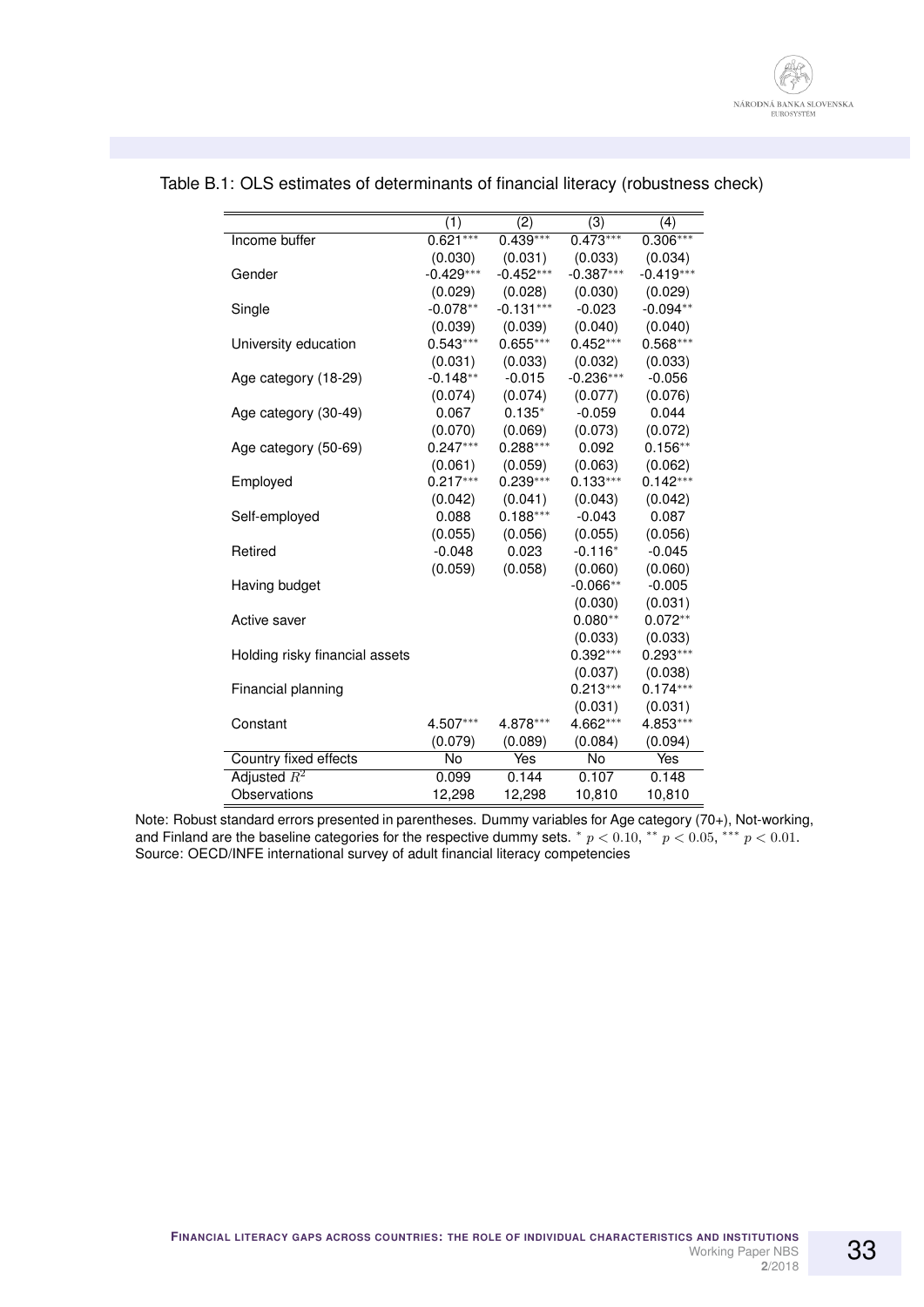## **B.2 DECOMPOSITION**

One might ask to what degree learning-by-doing which we capture by experience might further explain the observed gaps between countries. We investigate this by adding the experience covariates to our decomposition analysis.

The results of this part are summarized in Table [B.2.](#page-34-0) In Canada, Jordan, The Netherlands and the UK individual characteristics and experience still dampen the observed differences, while for Austria, Brazil, Croatia, Hungary and Russia the gap appears still larger. The robustness of these results points towards the fact that different missing patterns of individual characteristics and experiences do not distort our analysis. Once experience is added the gap is closed for Austria and almost closed (96% explained) for Hungary. It also reduces strongly for Brazil (from 15% to 32% explained) and Russia (from 11% to 23 % explained), while it stays almost the same for Croatia (about 18% explained). Canada is driven even further away, meaning that when comparing now individuals with similar "experience" and characteristics in Canada and Finland, the within group gap to Finland is even larger. The same, but to a lesser degree is true for the UK. The Netherlands and Jordan almost stay the same. In Germany the slightly higher scores (in this setting) are fully explained by experience and also in Hong Kong about 28% are explained by experience.

All in all, we can see that experience matters in the case of financial literacy. With our observational framework, we can not clearly identify the causal pathway: Does experience lead people to learn more about financial products or do they learn more and then decide to apply the things they learned by changing their investment behavior? However, it is important to know that some of the differences between countries are explainable by varying experience of individuals with financial products. One reason could be different welfare state regimes. In some countries (e.g. Brazil, Russia or the UK) investing privately for old age provision or other precautionary motives is more important than in other countries (e.g. Austria, Finland or Germany). Also supply is different in different countries. In some countries, intermediation of banks is stronger (continental Europe) than in others (e.g. UK). All of these might induce more experience and therefore change financial literacy as well as the need for financial literacy. We discuss in more detail the importance of institutions in Subsection [4.4.](#page-13-0)

Note that experience might matter more for sophisticated than for basic financial literacy. That is why we engage in a decomposition exercise at different points of the distribution of financial literacy.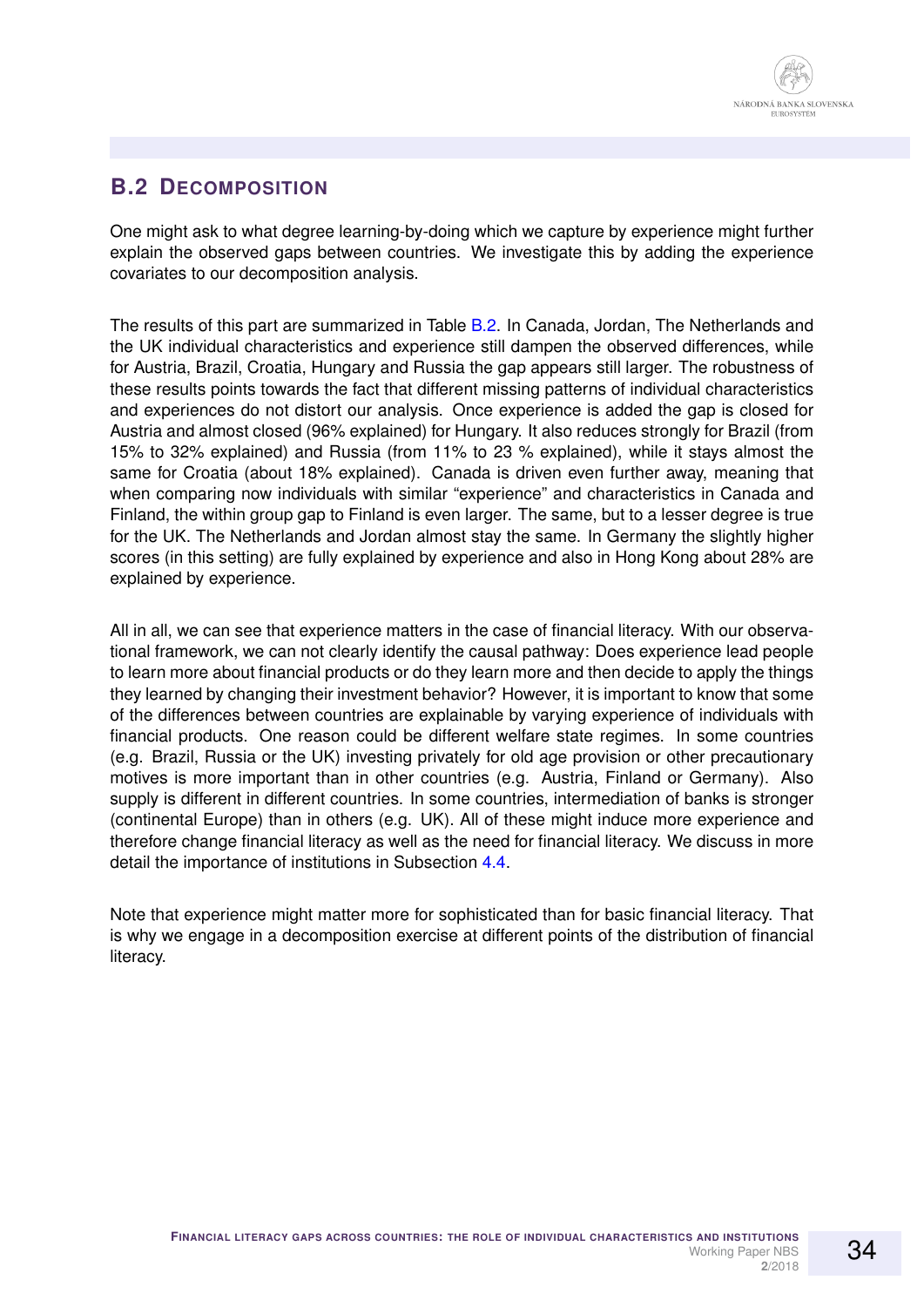|                     | AT         | <b>BR</b>  | CA          | <b>HR</b>  | DE          | <b>HK</b>   | HU         | JO          | <b>NL</b>  | <b>RU</b>  | UK          |
|---------------------|------------|------------|-------------|------------|-------------|-------------|------------|-------------|------------|------------|-------------|
| Differential        |            |            |             |            |             |             |            |             |            |            |             |
| Benchmark (Finland) | $5.282***$ | 5.282***   | $5.282***$  | $5.282***$ | 5.282***    | $5.282***$  | $5.282***$ | $5.282***$  | $5.282***$ | $5.282***$ | $5.282***$  |
|                     | (0.041)    | (0.041)    | (0.041)     | (0.041)    | (0.041)     | (0.041)     | (0.041)    | (0.041)     | (0.041)    | (0.041)    | (0.041)     |
| Compared country    | $5.246***$ | $4.510***$ | $5.273***$  | 4.545***   | $5.473***$  | $5.778***$  | 4.993***   | $4.603***$  | $5.309***$ | $4.437***$ | $4.915***$  |
|                     | (0.040)    | (0.044)    | (0.047)     | (0.055)    | (0.053)     | (0.039)     | (0.055)    | (0.049)     | (0.054)    | (0.053)    | (0.057)     |
| Difference (raw)    | 0.036      | $0.772***$ | 0.010       | $0.737***$ | $-0.191***$ | $-0.496***$ | $0.289***$ | $0.679***$  | $-0.027$   | $0.846***$ | $0.367***$  |
|                     | (0.058)    | (0.061)    | (0.063)     | (0.069)    | (0.067)     | (0.057)     | (0.069)    | (0.064)     | (0.068)    | (0.067)    | (0.071)     |
| Difference (%)      | 0.7%       | 15.8%      | $0.2\%$     | 15.0%      | $-3.6%$     | $-9.0\%$    | 5.6%       | 13.7%       | $-0.5%$    | 17.4%      | 7.2%        |
| II. Decomposition   |            |            |             |            |             |             |            |             |            |            |             |
| Explained           | $0.123***$ | $0.246***$ | $-0.365***$ | $0.134***$ | $-0.131***$ | $-0.141***$ | $0.278***$ | $-0.264***$ | $-0.145**$ | $0.191***$ | $-0.203***$ |
|                     | (0.047)    | (0.057)    | (0.046)     | (0.044)    | (0.047)     | (0.049)     | (0.057)    | (0.067)     | (0.061)    | (0.054)    | (0.047)     |
| Unexplained         | $-0.087$   | $0.525***$ | $0.375***$  | $0.604***$ | $-0.060$    | $-0.355***$ | 0.011      | $0.943***$  | 0.117      | $0.655***$ | $0.569***$  |
|                     | (0.076)    | (0.086)    | (0.073)     | (0.083)    | (0.080)     | (0.073)     | (0.092)    | (0.092)     | (0.090)    | (0.089)    | (0.082)     |

Table B.2: B-O decomposition at mean (robustness check)

Note: In addition to basic socio-economic characteristics, variables capturing experience with finance (i.e. having budget, having savings products, holding risky financial<br>assets, and engaging in financial planning) are  $p < 0.01$ .

Source: OECD/INFE international survey of adult financial literacy competencies

<span id="page-34-0"></span>35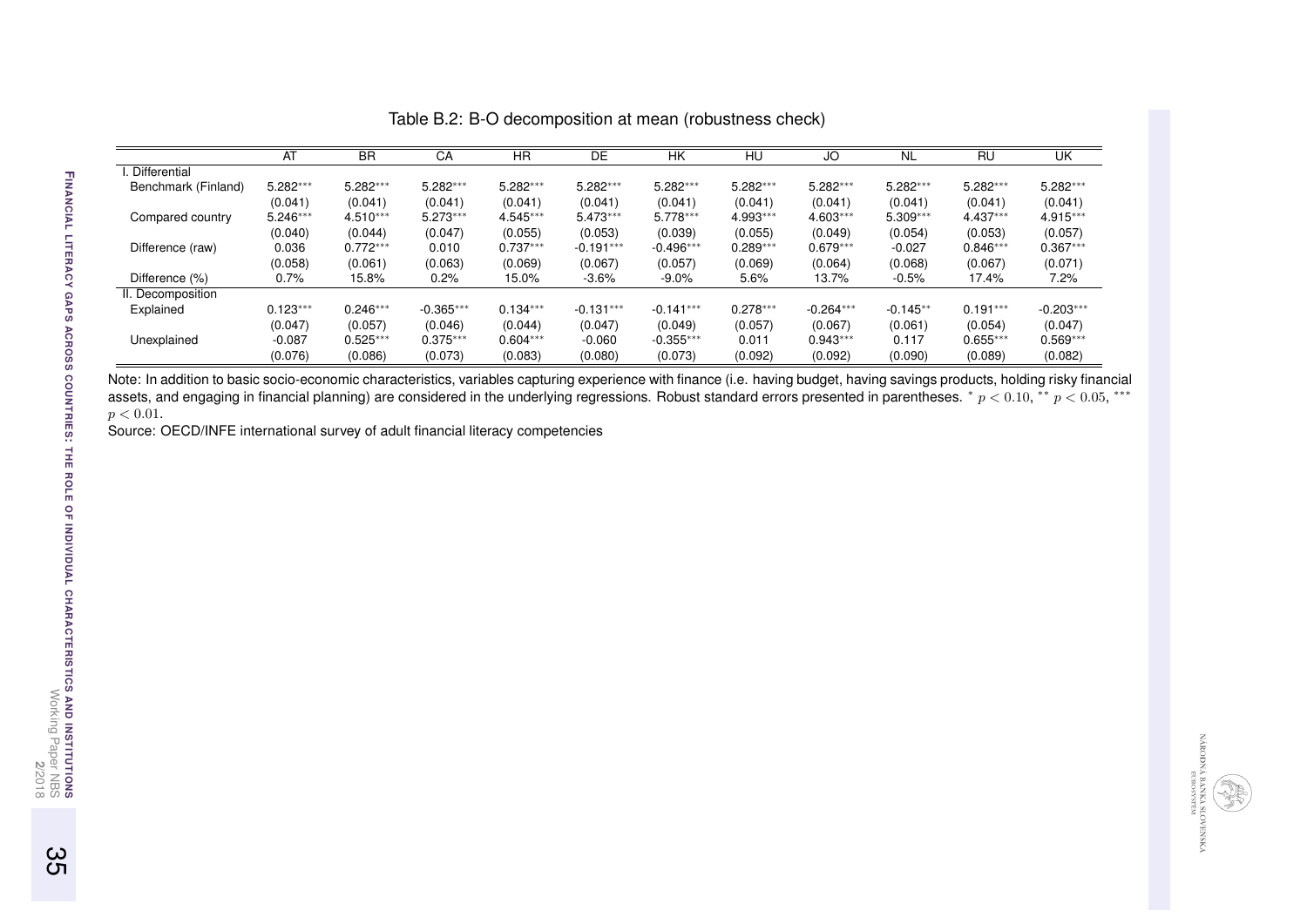|                     | AT         | <b>BR</b>  | CA          | HR         | <b>DE</b>   | HK          | HU                                        | JO          | $\overline{NL}$ | <b>RU</b>  | <b>UK</b>   |
|---------------------|------------|------------|-------------|------------|-------------|-------------|-------------------------------------------|-------------|-----------------|------------|-------------|
|                     |            |            |             |            |             |             | RIF B-O decomposition for 10th Percentile |             |                 |            |             |
| I. Differential     |            |            |             |            |             |             |                                           |             |                 |            |             |
| Benchmark (Finland) | $3.430***$ | $3.430***$ | $3.430***$  | $3.430***$ | $3.430***$  | $3.430***$  | $3.430***$                                | $3.430***$  | $3.430***$      | $3.430***$ | $3.430***$  |
|                     | (0.053)    | (0.053)    | (0.053)     | (0.053)    | (0.053)     | (0.053)     | (0.053)                                   | (0.053)     | (0.053)         | (0.053)    | (0.053)     |
| Compared country    | 2.902***   | $2.438***$ | $3.499***$  | $2.641***$ | $3.363***$  | 4.203***    | $2.931***$                                | $2.791***$  | $2.837***$      | $2.362***$ | $2.681***$  |
|                     | (0.053)    | (0.037)    | (0.040)     | (0.062)    | (0.074)     | (0.075)     | (0.068)                                   | (0.039)     | (0.123)         | (0.057)    | (0.081)     |
| Difference (raw)    | $0.528***$ | $0.992***$ | $-0.069$    | $0.789***$ | 0.066       | $-0.773***$ | $0.498***$                                | $0.639***$  | $0.593***$      | $1.068***$ | $0.749***$  |
|                     | (0.075)    | (0.065)    | (0.067)     | (0.082)    | (0.091)     | (0.092)     | (0.086)                                   | (0.066)     | (0.134)         | (0.078)    | (0.097)     |
| Difference (%)      | 16.7%      | 33.8%      | $-2.0%$     | 26.0%      | 2.0%        | $-20.3%$    | 15.7%                                     | 20.5%       | 18.9%           | 36.9%      | 24.5%       |
| II. Decomposition   |            |            |             |            |             |             |                                           |             |                 |            |             |
| Explained           | 0.028      | $0.172***$ | $-0.189***$ | 0.055      | $-0.102$    | $-0.091$    | $0.190**$                                 | $-0.003$    | $-0.112$        | $0.199***$ | $-0.108*$   |
|                     | (0.062)    | (0.066)    | (0.060)     | (0.055)    | (0.063)     | (0.063)     | (0.074)                                   | (0.085)     | (0.079)         | (0.067)    | (0.063)     |
| Unexplained         | $0.500***$ | $0.820***$ | 0.120       | $0.735***$ | 0.169       | $-0.682***$ | $0.308**$                                 | $0.643***$  | $0.706***$      | $0.869***$ | $0.857***$  |
|                     | (0.099)    | (0.104)    | (0.074)     | (0.102)    | (0.104)     | (0.105)     | (0.125)                                   | (0.107)     | (0.151)         | (0.115)    | (0.109)     |
|                     |            |            |             |            |             |             | RIF B-O decomposition for 50th Percentile |             |                 |            |             |
| I. Differential     |            |            |             |            |             |             |                                           |             |                 |            |             |
| Benchmark (Finland) | $6.038***$ | $6.038***$ | $6.038***$  | $6.038***$ | $6.038***$  | $6.038***$  | $6.038***$                                | $6.038***$  | $6.038***$      | $6.038***$ | $6.038***$  |
|                     | (0.045)    | (0.045)    | (0.045)     | (0.045)    | (0.045)     | (0.045)     | (0.045)                                   | (0.045)     | (0.045)         | (0.045)    | (0.045)     |
| Compared country    | 5.704***   | 4.840***   | 5.735***    | 4.981***   | $6.377***$  | $6.422***$  | 5.572***                                  | 4.928***    | $6.333***$      | $5.001***$ | $5.726***$  |
|                     | (0.032)    | (0.041)    | (0.060)     | (0.067)    | (0.081)     | (0.034)     | (0.057)                                   | (0.052)     | (0.074)         | (0.067)    | (0.095)     |
| Difference (raw)    | $0.335***$ | $1.198***$ | $0.304***$  | $1.058***$ | $-0.338***$ | $-0.383***$ | $0.467***$                                | $1.110***$  | $-0.294***$     | $1.037***$ | $0.313***$  |
|                     | (0.055)    | (0.061)    | (0.075)     | (0.081)    | (0.092)     | (0.056)     | (0.072)                                   | (0.069)     | (0.086)         | (0.081)    | (0.105)     |
| Difference (%)      | 5.7%       | 22.0%      | 5.1%        | 19.2%      | $-5.5%$     | $-6.2%$     | 8.0%                                      | 20.2%       | $-4.8%$         | 18.8%      | 5.3%        |
| II. Decomposition   |            |            |             |            |             |             |                                           |             |                 |            |             |
| Explained           | $0.116**$  | $0.220***$ | $-0.320***$ | $0.128***$ | $-0.092*$   | $-0.111**$  | $0.247***$                                | $-0.316***$ | $-0.117*$       | $0.136**$  | $-0.171***$ |
|                     | (0.051)    | (0.065)    | (0.049)     | (0.048)    | (0.051)     | (0.053)     | (0.061)                                   | (0.073)     | (0.068)         | (0.060)    | (0.051)     |
| Unexplained         | $0.219***$ | $0.978***$ | $0.624***$  | $0.930***$ | $-0.246**$  | $-0.272***$ | $0.219**$                                 | $1.426***$  | $-0.177$        | $0.901***$ | $0.484***$  |
|                     | (0.076)    | (0.090)    | (0.088)     | (0.094)    | (0.105)     | (0.077)     | (0.095)                                   | (0.098)     | (0.109)         | (0.101)    | (0.116)     |
|                     |            |            |             |            |             |             |                                           |             |                 |            |             |
| I. Differential     |            |            |             |            |             |             | RIF B-O decomposition for 90th Percentile |             |                 |            |             |
| Benchmark (Finland) | 7.484***   | 7.484***   | 7.484***    | 7.484***   | 7.484***    | 7.484***    | 7.484***                                  | 7.484***    | 7.484***        | 7.484***   | 7.484***    |
|                     | (0.039)    | (0.039)    | (0.039)     | (0.039)    | (0.039)     | (0.039)     | (0.039)                                   | (0.039)     | (0.039)         | (0.039)    | (0.039)     |
| Compared country    | 7.509***   | $6.825***$ | 7.600***    | 7.176***   | 7.857***    | 7.549***    | 7.395***                                  | $7.016***$  | 7.889***        | 7.054***   | 7.626***    |
|                     | (0.043)    | (0.061)    | (0.062)     | (0.102)    | (0.055)     | (0.030)     | (0.080)                                   | (0.081)     | (0.050)         | (0.080)    | (0.088)     |
| Difference (raw)    | $-0.025$   | $0.659***$ | $-0.115$    | $0.308***$ | $-0.373***$ | $-0.064$    | 0.089                                     | $0.468***$  | $-0.404***$     | $0.430***$ | $-0.142$    |
|                     | (0.058)    | (0.072)    | (0.073)     | (0.109)    | (0.068)     | (0.050)     | (0.089)                                   | (0.090)     | (0.064)         | (0.089)    | (0.097)     |
| Difference (%)      | $-0.3%$    | 9.2%       | $-1.5%$     | 4.2%       | $-4.9%$     | $-0.9%$     | 1.2%                                      | 6.5%        | $-5.3%$         | 5.9%       | $-1.9%$     |
| II. Decomposition   |            |            |             |            |             |             |                                           |             |                 |            |             |
| Explained           | $0.115**$  | $0.166***$ | $-0.272***$ | $0.109***$ | $-0.067$    | $-0.100**$  | $0.198***$                                | $-0.301***$ | $-0.088$        | $0.096*$   | $-0.129***$ |
|                     | (0.045)    | (0.057)    | (0.045)     | (0.041)    | (0.045)     | (0.046)     | (0.054)                                   | (0.063)     | (0.059)         | (0.052)    | (0.045)     |
| Unexplained         | $-0.140*$  | $0.493***$ | $0.156*$    | $0.199*$   | $-0.306***$ | 0.035       | $-0.109$                                  | $0.769***$  | $-0.317***$     | $0.335***$ | $-0.013$    |
|                     | (0.073)    | (0.091)    | (0.089)     | (0.116)    | (0.082)     | (0.070)     | (0.102)                                   | (0.112)     | (0.088)         | (0.102)    | (0.108)     |
|                     |            |            |             |            |             |             |                                           |             |                 |            |             |

Table B.3: RIF B-O quantile decomposition (robustness check)

Note: In addition to basic socio-economic characteristics, variables capturing experience with finance (i.e. having budget, having savings products, holding risky financial<br>assets, and engaging in financial planning) are  $p < 0.01$ .

<span id="page-35-0"></span>36

**2**/2018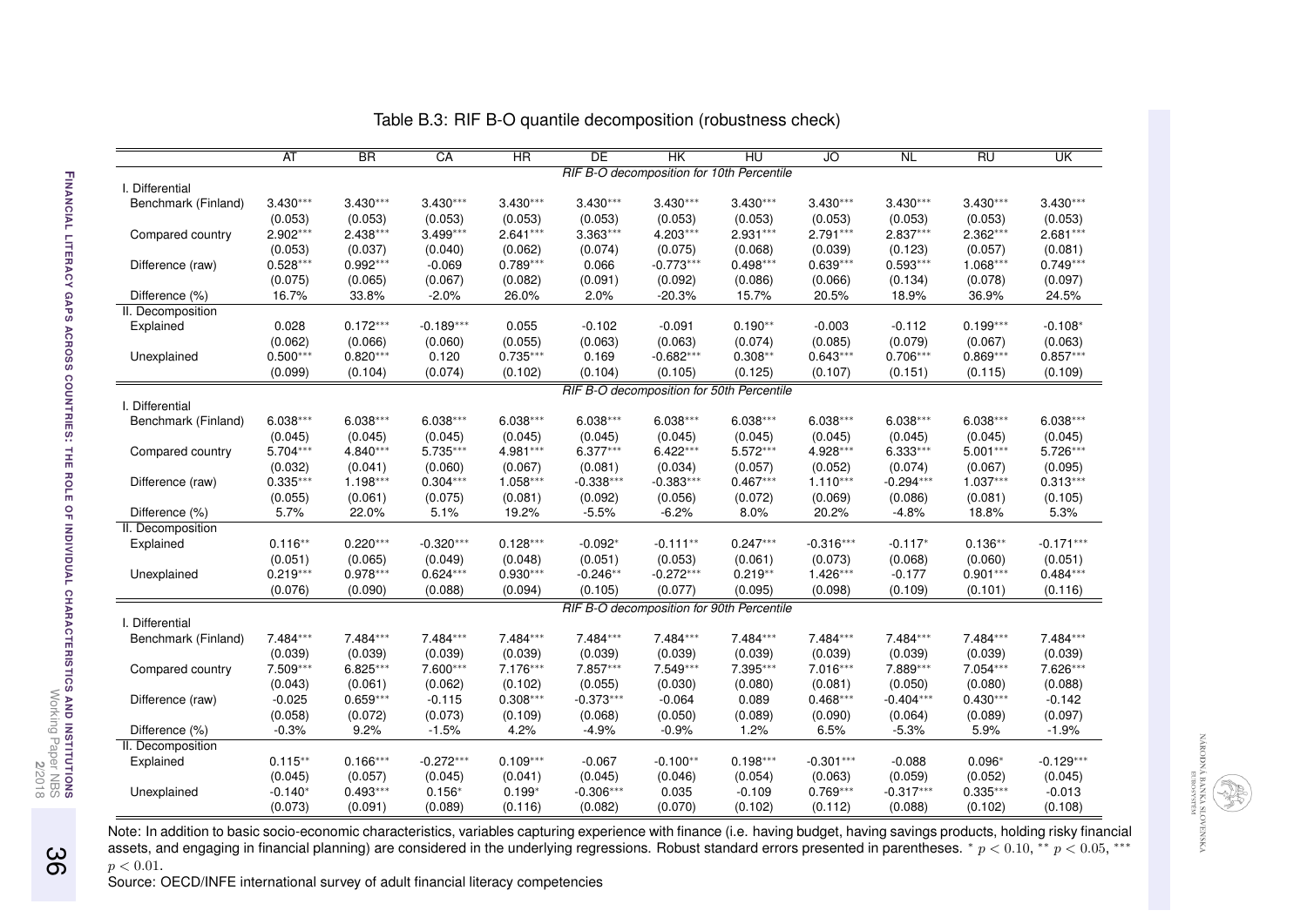

#### **B.3 UNEXPLAINED GAPS AND THE ROLE OF INSTITUTIONS**

The results shown in Figures [B.1](#page-37-0) and [B.2](#page-38-0) suggest that at the 10th percentile of the financial literacy score distribution, experience with financial products does not matter much as the solid and dashed lines capturing the baseline and experience specifications are not far away from each other, without slopes changing either. In other words, the financial literacy of individuals in this part of the distribution is likely obtained by the basic channel (i.e. mainly education, age, working status). On the other hand, at the 90th percentile of the financial literacy score distributions, experience with financial products matters more in countries with less developed institutions, being further away from the benchmark, Finland. In these countries, the gap in financial literacy in the upper part of the distribution is strongly reduced if individuals are compared within experience groups. In other words, this means that in these countries (i.e. Brazil, Croatia, Hungary, Jordan, and Russia) the financial literacy of this group of people is closer to their counterparts in countries with higher average financial literacy due to their own experience. Table [B.4](#page-39-0) shows the results of the standardized ranking of institutions as shown in Subsection [4.4](#page-13-0) but based on decomposition estimates including experience. Note that as the unexplained parts are smaller once experience is included, the correlation to institutions also has a tendency to be smaller.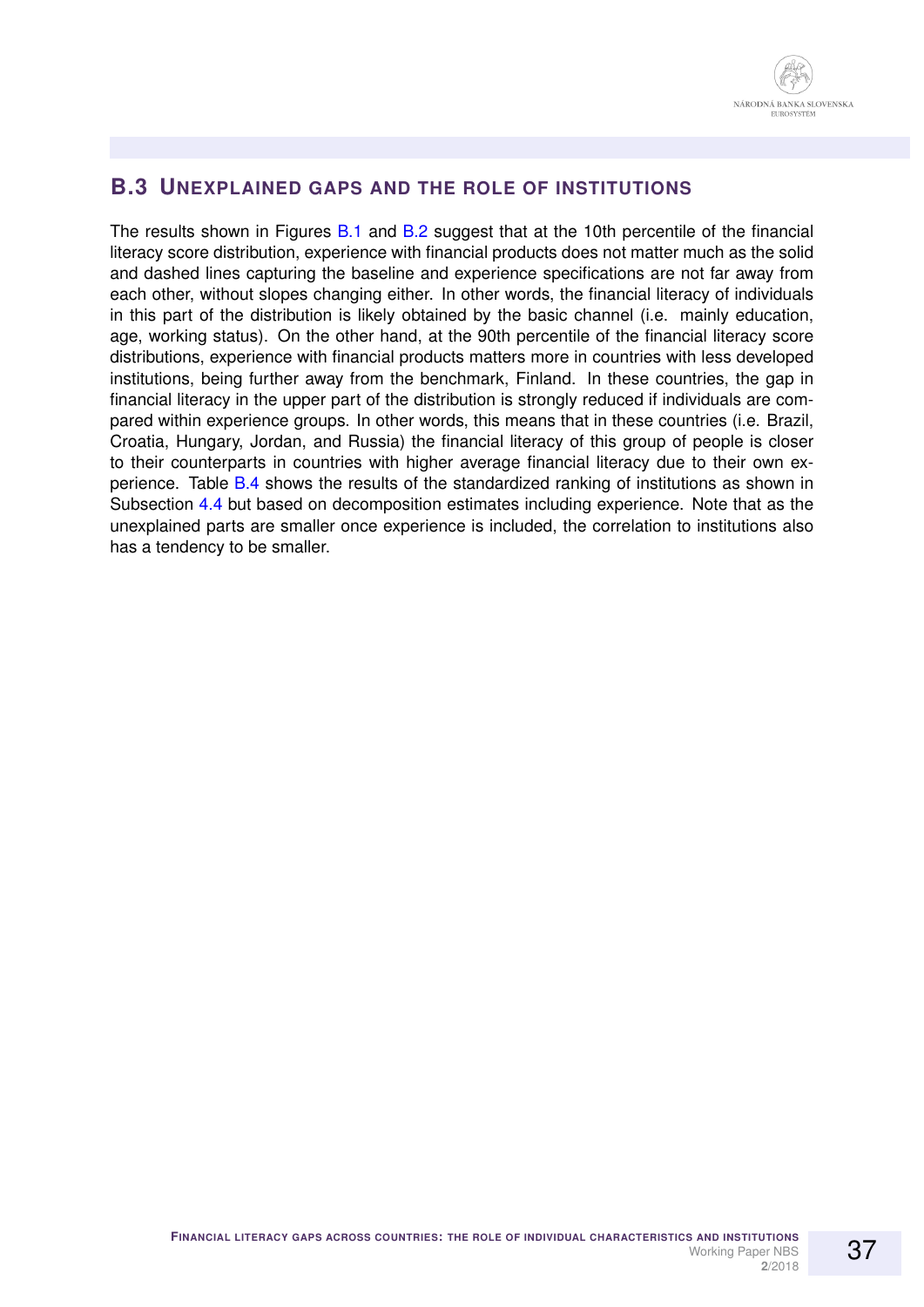

#### <span id="page-37-0"></span>Figure B.1: Estimated coefficient effects from the mean B-O decomposition versus selected macroeconomic indicators (robustness check)

Note: Austria (AT), Brazil (BR), Canada (CA), Croatia (HR), Finland (FI), Germany (DE), Hong Kong (HK), Hungary (HU), Jordan (JO), The Netherlands (NL), Russia (RU), the United Kingdom (UK). Source: OECD/INFE international survey of adult financial literacy competencies, World Bank data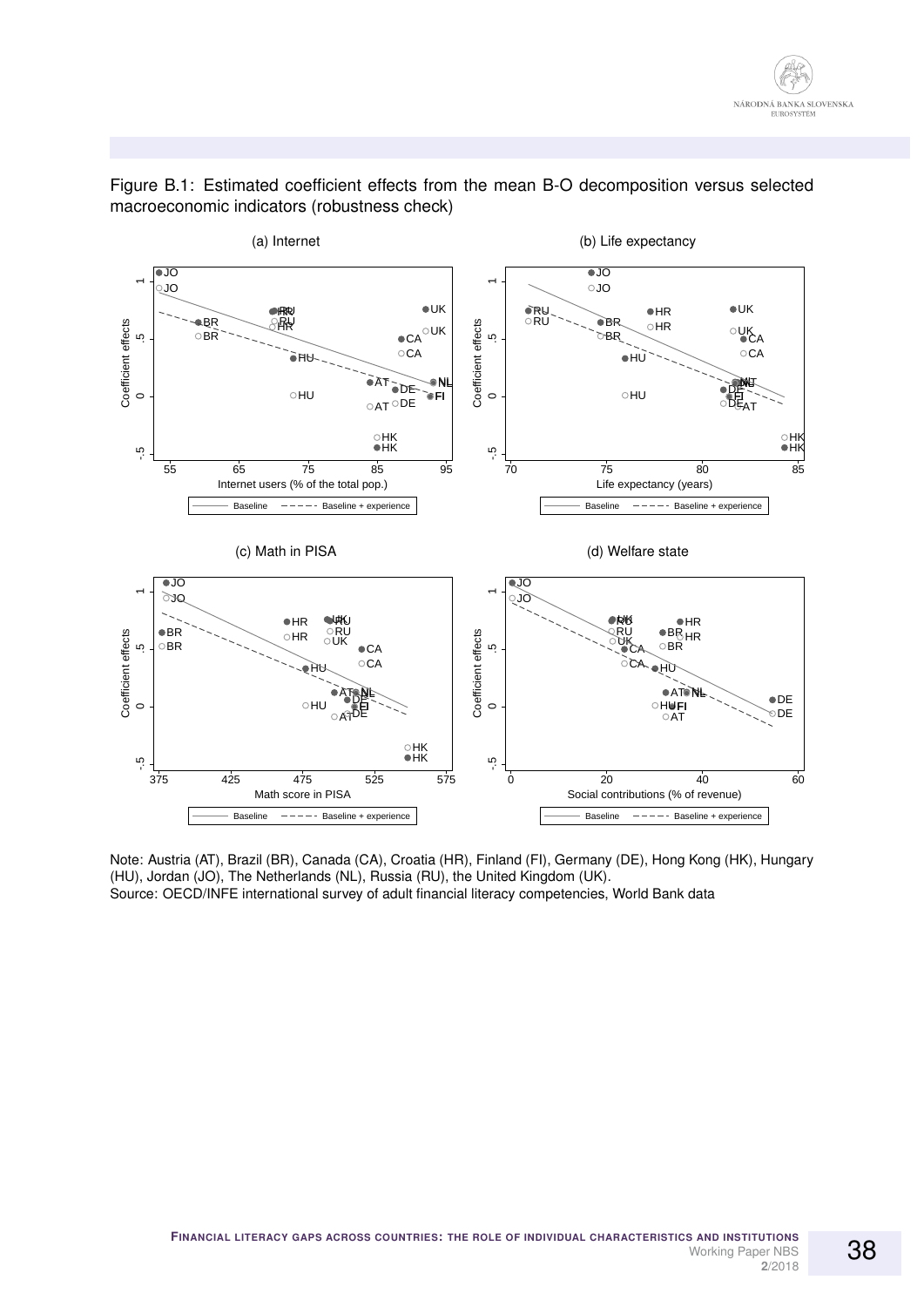

<span id="page-38-0"></span>Figure B.2: Estimated coefficient effects from the RIF B-O quantile decomposition versus selected macroeconomic indicators (robustness check)

Note: Austria (AT), Brazil (BR), Canada (CA), Croatia (HR), Finland (FI), Germany (DE), Hong Kong (HK), Hungary (HU), Jordan (JO), The Netherlands (NL), Russia (RU), the United Kingdom (UK). Source: OECD/INFE international survey of adult financial literacy competencies, World Bank data